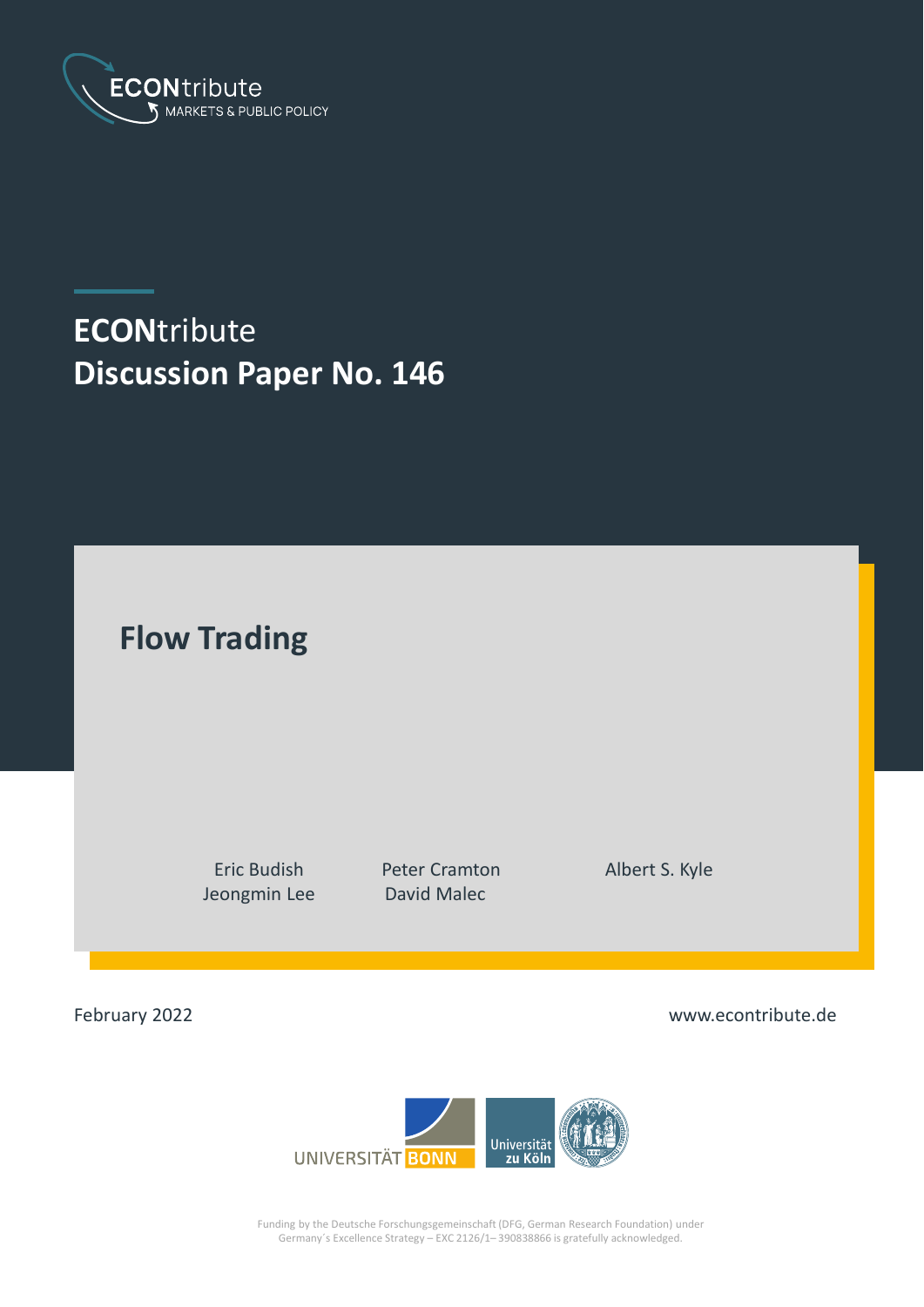## Flow Trading\*

Eric Budish<sup>†</sup> Peter Cramton<sup>‡</sup> Albert S. Kyle<sup>§</sup>

Jeongmin Lee¶

David Malec<sup>ll</sup>

January 31, 2022 Preliminary Version

#### **Abstract**

We propose a new market design for trading financial assets. The design combines three elements: (1) Orders are downward-sloping linear demand curves with quantities expressed as flows; (2) Markets clear in discrete time using uniform-price batch auctions; (3) Traders may submit orders for portfolios of assets, expressed as arbitrary linear combinations with positive and negative weights. Thus, relative to the status quo design: time is discrete instead of continuous, prices and quantities are continuous instead of discrete, and traders can directly trade arbitrary portfolios. Clearing prices and quantities are shown to exist, with the latter unique, despite the wide variety of preferences that can be expressed via portfolio orders; calculating prices and quantities is shown to be computationally feasible; microfoundations for portfolio orders are provided. The proposal addresses six concerns with the current market design: (1) sniping and the speed race; (2) the complexities and inefficiencies caused by tick-size constraints; (3) the cost and complexity of trading large quantities over time, (4) of trading portfolios, and (5) of providing liquidity in correlated assets; (6) fairness and transparency of optimal execution.

<sup>\*</sup>We thank Elizabeth Baldwin, Paul Klemperer, Paul Milgrom, David Parkes, and Marzena Rostek for helpful conversations. Disclosures: Peter Cramton consults on market design and is an academic advisor to Carta on the design of a private equity exchange. Albert S. Kyle has worked as a consultant for various U.S. government agencies on issues related to competition and efficiency in financial markets. He is a non-executive director of a U.S.-based asset management company. The other authors have no relevant or material financial interests that relate to this research. Research support: Budish thanks the University of Chicago Booth School of Business. Cramton thanks the German Research Foundation (DFG, EXC 2126/1-390838866) and the European Research Council under the European Union's research and innovation program (grant 741409).

<sup>†</sup>Professor of Economics, University of Chicago, Booth School of Business.

<sup>‡</sup>Professor of Economics, University of Cologne and University of Maryland.

<sup>§</sup>Professor of Finance, University of Maryland.

<sup>¶</sup>Assistant Professor of Finance, Olin Business School, Washington University in St. Louis.

Research Scholar, University of Cologne and University of Maryland.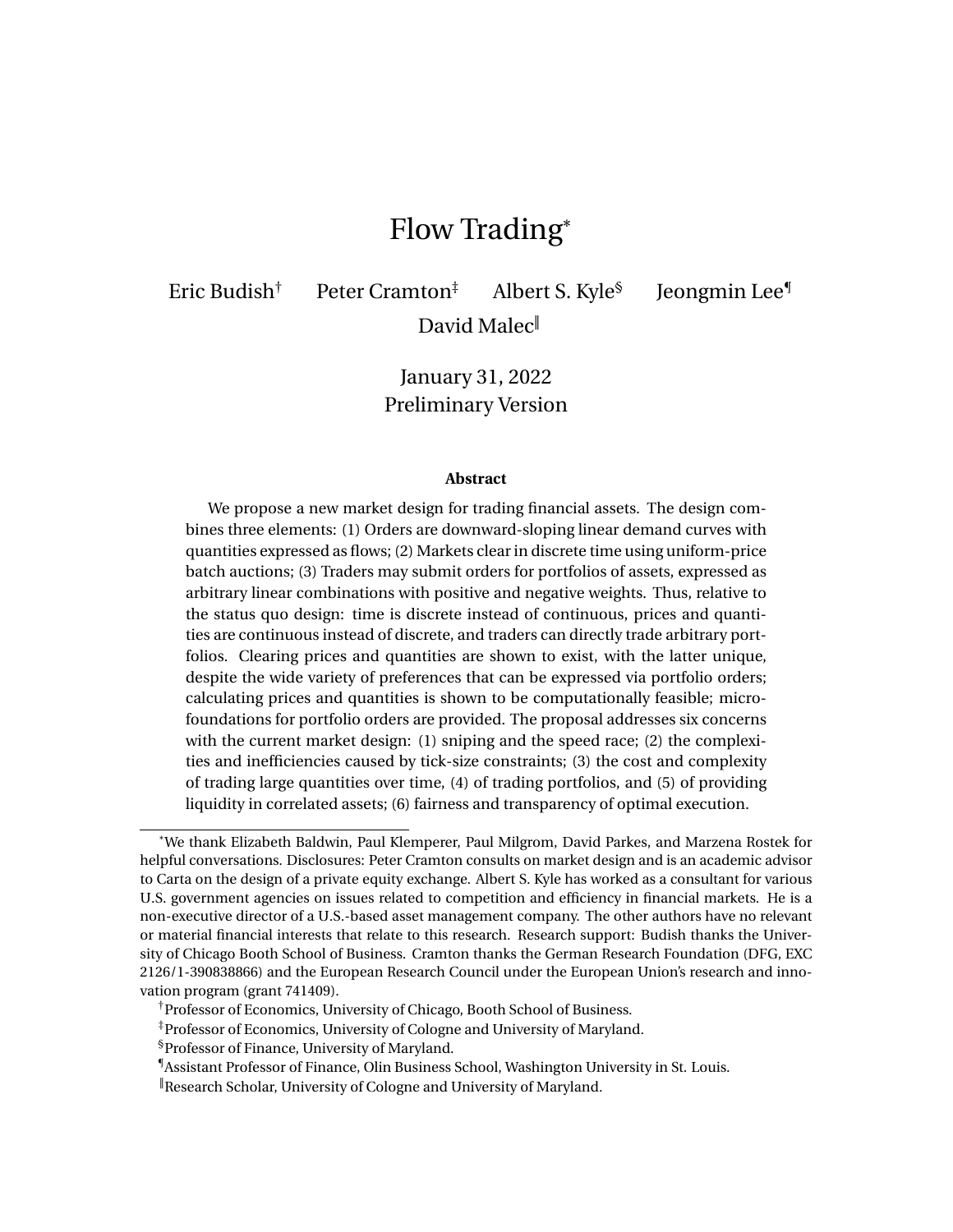## **1 Introduction**

**Description of the current design** Current exchanges for trading equities and many other financial assets, such as futures, options and treasury bonds, implement a market design with the following features. Most orders are variations on a standard limit order, such as "Buy 1000 shares of AAPL at \$150.00 or better," which has one maximum quantity and one limit price. The orders are processed continuously, one-at-a-time in order of arrival, with incoming "executable" orders matched in whole or in part with "nonexecutable" orders resting in the limit order book. Orders are for single securities rather than for portfolios of securities. Displayed bids and offers respect a minimum "tick size," which is typically \$0.01 per share for U.S. stocks, and a minimum "lot size," which has historically been 100 shares for most U.S. stocks. In some markets, traded quantities must also respect a minimum tick size and minimum lot size.

This market design is the natural electronic version of the limit order books used in the era of human trading—in a sense, tracing not only to the era of specialists and trading pits, but all the way back to trading under the buttonwood tree. A human can run a limit order book market with pen-and-paper or simple electronic recordkeeping if the orders arrive slowly enough, and computers can run limit order book markets at modern speeds and order volumes.<sup>[1](#page-2-0)</sup>

However, there are multiple ways that this market design creates unnecessary costs, complexity and perceptions of unfairness for investors and other financial market participants.

First, since any order resting on the limit order book is subject to immediate execution against the next incoming order, any time there is new public information that affects an asset's market price, resting limit orders risk being "picked off" or "sniped" by high-frequency traders acting on this information. Such orders trade at a price that just became stale. This raises the cost of providing liquidity using limit orders and is perceived by many market participants to be unfair. Recent evidence suggests that such sniping races constitute over [2](#page-2-1)0% of all trading volume.<sup>2</sup>

<span id="page-2-0"></span><sup>&</sup>lt;sup>1</sup>See MacKenzie (2021) for a history of this evolution from human based trading to computer based trading. See Aquilina, Budish and O'Neill (2022) Section 2 for a detailed overview of the market design and associated computer systems architecture for handling modern levels of speed and order activity.

<span id="page-2-1"></span> $2$ See Budish, Cramton and Shim (2015) on the concept of sniping, how it differs from traditional adverse selection based on asymmetric private information (Kyle 1985, Glosten and Milgrom 1985), and its equilibrium effects on investments in speed and the market's cost of liquidity. See Aquilina, Budish and O'Neill (2022) for empirical evidence on the magnitude of sniping races.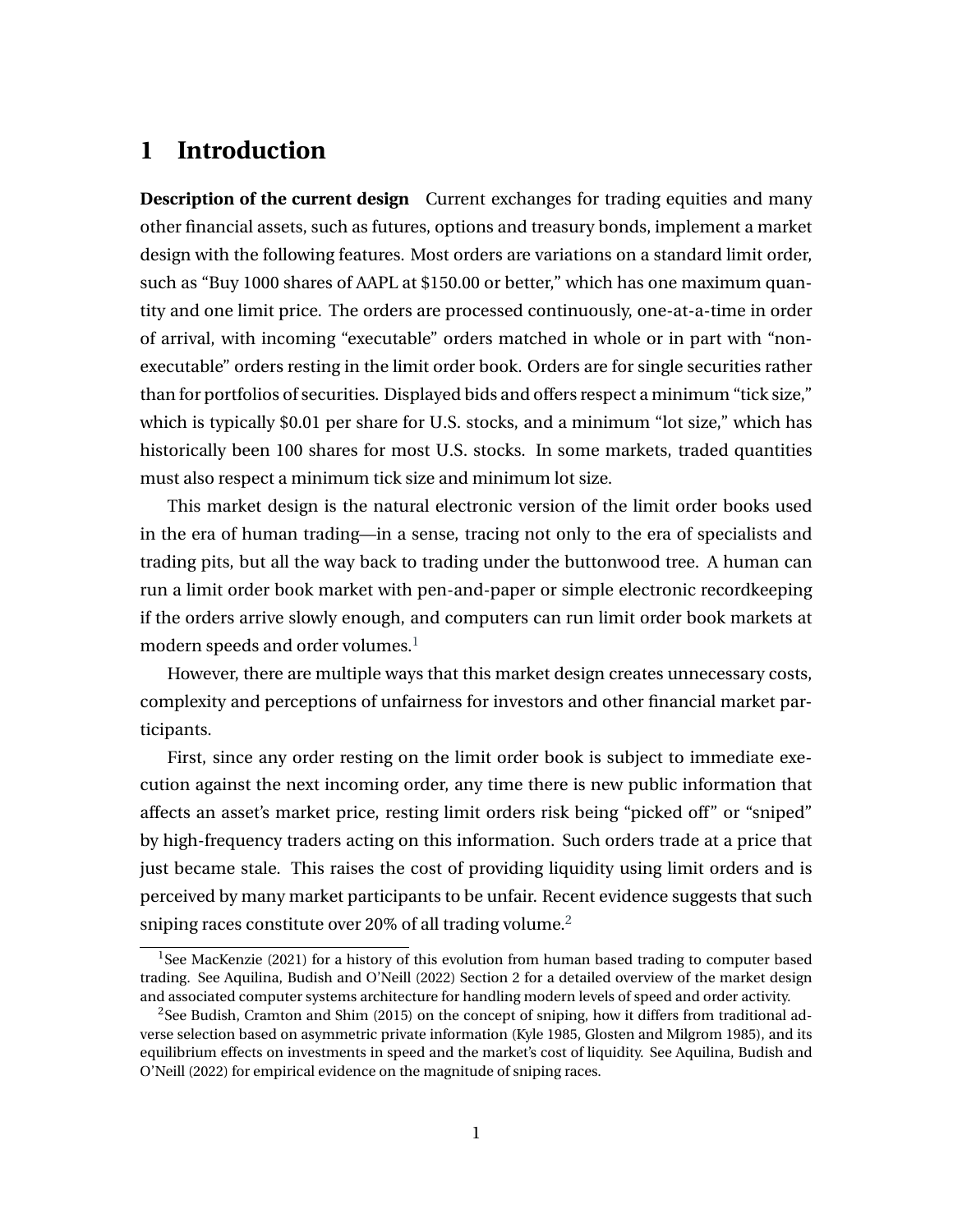Second, the discrete minimum tick size, which is necessary to prevent an explosion of message traffic under the current market design, artificially constrains the market's cost of liquidity. This constraint has been shown to lead to (i) high-frequency trading races for queue position, (ii) a proliferation of complex order types to navigate this race for queue position, and (iii) the proliferation of exchanges with creative fee schedules designed to circumvent this constraint. Both sniping and tick-size constraints also likely play a role in the proliferation of off-exchange trading, now nearly 50% of equity volume in the United States.[3](#page-3-0)

Third, institutional investors trading large quantities of stock typically now do so by placing and canceling thousands of small orders, spread out over a period of time, to reduce price impact and disguise trading intents. If an institutional investor's trading leaves a detectable statistical trace, algorithmic trading firms who detect the trading demand can profitably trade in front of the institutional investor. $^4\,$  $^4\,$  $^4\,$  Institutional investors therefore must have access to complex, expensive trading platforms to manage their orders, or risk being algorithmically front run. Such trading tools are simply unavailable to many smaller investors.

Fourth, these costs and complexities of optimal trading are even more severe for investors trading portfolios or engaging in long-short arbitrage strategies. Not only must investors manage price impact and smoothing their trading over time for each individual security in the trading strategy, they must handle the additional complexity that comes from managing the relative rates of trade across the different securities in the trading strategy. Some indirect evidence on the value of efficiently trading portfolios comes from the rise of exchange traded funds (ETFs). ETFs are redundant assets that enable investors to trade portfolios efficiently, in exchange for a management fee on holdings that averages about 20 basis points. ETFs now constitute a remarkable [30- [5](#page-3-2)0%] of all U.S. stock market volume.<sup>5</sup>

<span id="page-3-0"></span> $^3$ See the series of papers Chao, Yao, and Ye (2017, 2019), Yao and Ye (2018) and Li, Wang and Ye (2021) on the various complexities created by tick-size constraints in U.S. equity markets, with additional references contained therein. Data on the share of off-exchange trading is available from SIFMA and was cited in Sept 2021 Senate testimony by SEC Chair Gary Gensler.

<span id="page-3-1"></span><sup>4</sup>As one simple example, Hasbrouck and Saar (2013) pointed out that execution algorithms that trade every second, on the second, leave an obvious statistical trace in a continuous-time market. If trading can take place at any nanosecond, it would be an astonishing coincidence for a sequence of trades to occur at exactly 1.000000000, 2.000000000, 3.000000000, etc. Note that the same trading would not leave as obvious a statistical trace in a discrete-time batch process market, in which all trade occurs at exactly 1, 2, 3, etc.

<span id="page-3-2"></span><sup>5</sup>Add source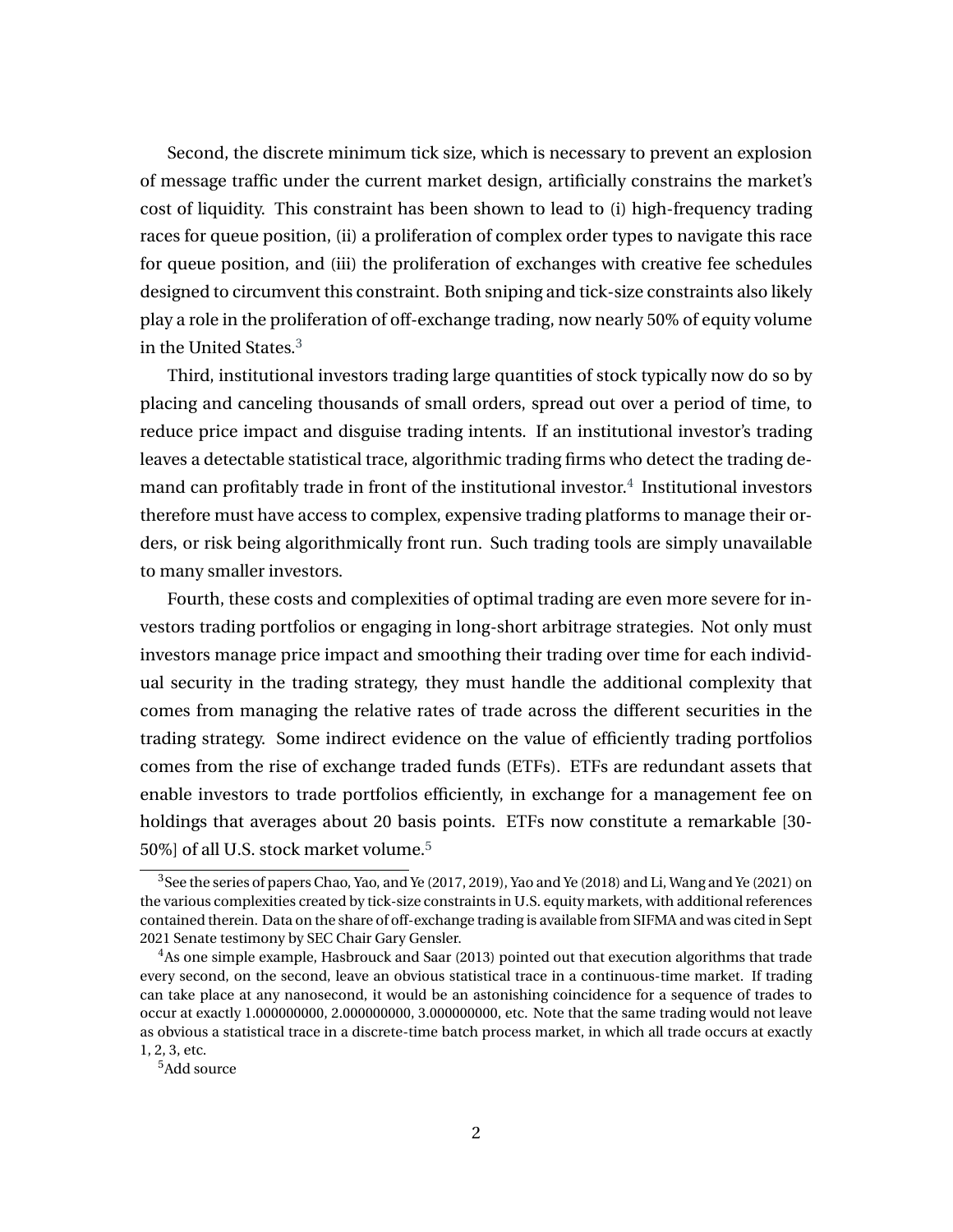**Flow trading** This paper proposes a new market design for financial exchanges, "flow trading". The design is motivated by the costs and complexities described above and the design possibilities enabled by modern computational power.

<span id="page-4-0"></span>

| <b>Flow Trading</b>                                                        | <b>Traditional Exchange</b>                             |
|----------------------------------------------------------------------------|---------------------------------------------------------|
| Downward-sloping piecewise-linear<br>supply and demand curves<br>for flows | Discontinuous step functions<br>for discrete quantities |
| Batch auctions once per second                                             | Sequential matching one at a time                       |
| Orders for portfolios (linear combinations) Orders for one asset           |                                                         |

Table 1: Comparison of Flow Trading with the Status Quo Design

Flow trading is a combination of three key elements (Table [1\)](#page-4-0). First, instead of limit orders that define demands as step functions of price, traders place flow orders that specify demands as piecewise-linear downward-sloping functions of price, with quantities expressed as flows rather than as discrete quantity changes (Kyle and Lee, 2017). For example, "Buy a maximum of one share per second until 1000 shares are bought" instead of "Buy a maximum of 1000 shares right now."

Second, instead of the market processing orders one at a time in sequence, orders are processed in discrete time using uniform-price batch auctions (i.e., "frequent batch auctions", Budish, Cramton and Shim (2015)). Suppose the discrete time interval is one second. A flow order to buy at a maximum rate of one share per second will buy one share per batch if fully executable at the market-clearing price, a fraction of a share per batch if partially executable (i.e., the clearing price is in the range where the order's demand is strictly downward sloping), or no shares per batch if non-executable. Orders persist over many auctions; an order remains outstanding until either the trader cancels it or a user-defined termination criterion is met, such as the cumulative purchase of 1000 shares.

The combination of flow orders and batch auctions allows prices and quantities to be approximately continuous—tiny fractions of shares can trade each second within a nearly continuous price grid. For example, quantities could be expressed in nano-shares (billionths of shares) and prices in micro-dollars (millionths of dollars). In the status quo market design, making prices and quantities approximately continuous would cause an explosion of message traffic, with traders constantly canceling and replacing orders to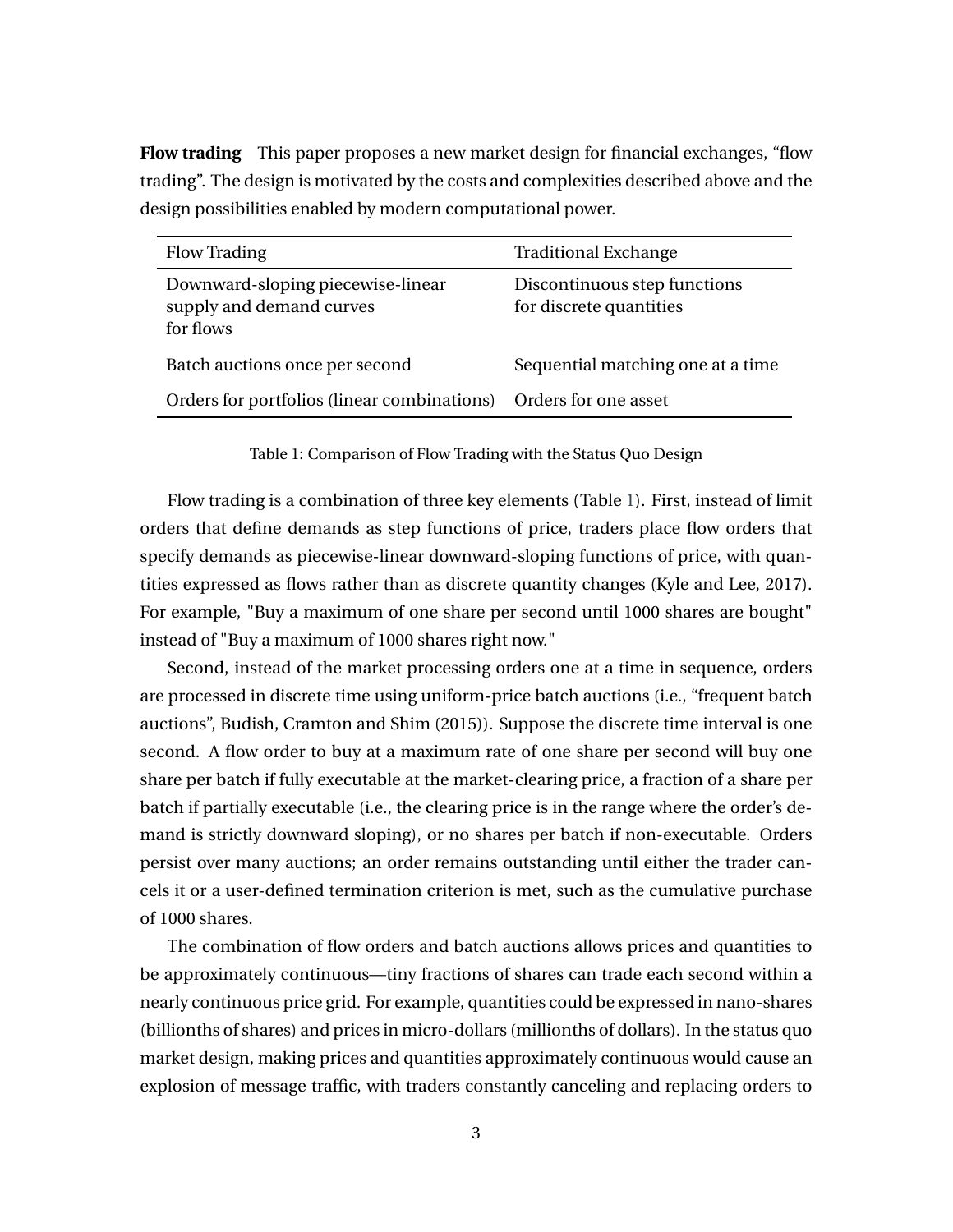improve their queue position. In our proposed design, prices and quantities can be approximately continuous without issue. *That is, relative to the status quo market design, our proposed market design makes time discrete instead of continuous, and prices and quantities continuous instead of discrete.*

Third, instead of orders for a single asset, each order is for a portfolio of assets. A "portfolio" is a user-defined linear combination of assets, in which the asset weights can be arbitrary positive or negative real numbers. Portfolio orders allow assets to be either complements or substitutes. If two assets in a portfolio have weights with the same sign, the assets are complements in the usual sense that an increase in the price of one asset decreases the quantity demanded of the other. If two assets have opposite weights, the assets are substitutes because an increase in the price of one asset increases the quantity demanded of the other. For example, a pairs trade has a positive weight on the stock being bought and a negative weight on the stock being sold. An order to buy the S&P 500 has positive weights on each of the 500 stocks in the index. An order to sell a single asset, which represents an upward-sloping supply curve for the asset, is implemented as an equivalent downward sloping demand curve for a portfolio with a negative weight on the asset sold and zero weight on other assets.

**Benefits** Flow trading directly addresses the four concerns raised above about the status quo market design. First, sniping is directly addressed by discrete-time batch processing (Budish, Cramton and Shim, 2015). Moreover, flow trading makes the executed quantity proportional to the length of time, which means that even if new public information arrives just before the next batch auction, so that regular traders are vulnerable to sniping, the actual quantity executed at unfavorable prices will remain small. Second, the various complexities and inefficiencies caused by tick-size and lot-size constraints are directly addressed by making prices and quantities approximately continuous. There no longer would be a reason to use non-standard exchange fee schedules or off-exchange trading venues to "hack the penny". Additionally, there no longer would be incentive to race for advantageous queue position, further reducing the rents from speed. Third, investors who wish to trade large quantities over a period of time can do so directly, with a single order. They can easily tune the urgency of trade by choosing the maximum flow rate—e.g., trading more slowly if their information is not time sensitive, and vice versa. In effect, the ability to trade at the time-weighted average price (TWAP) is built directly into the market design. Moreover, since trading is batched it is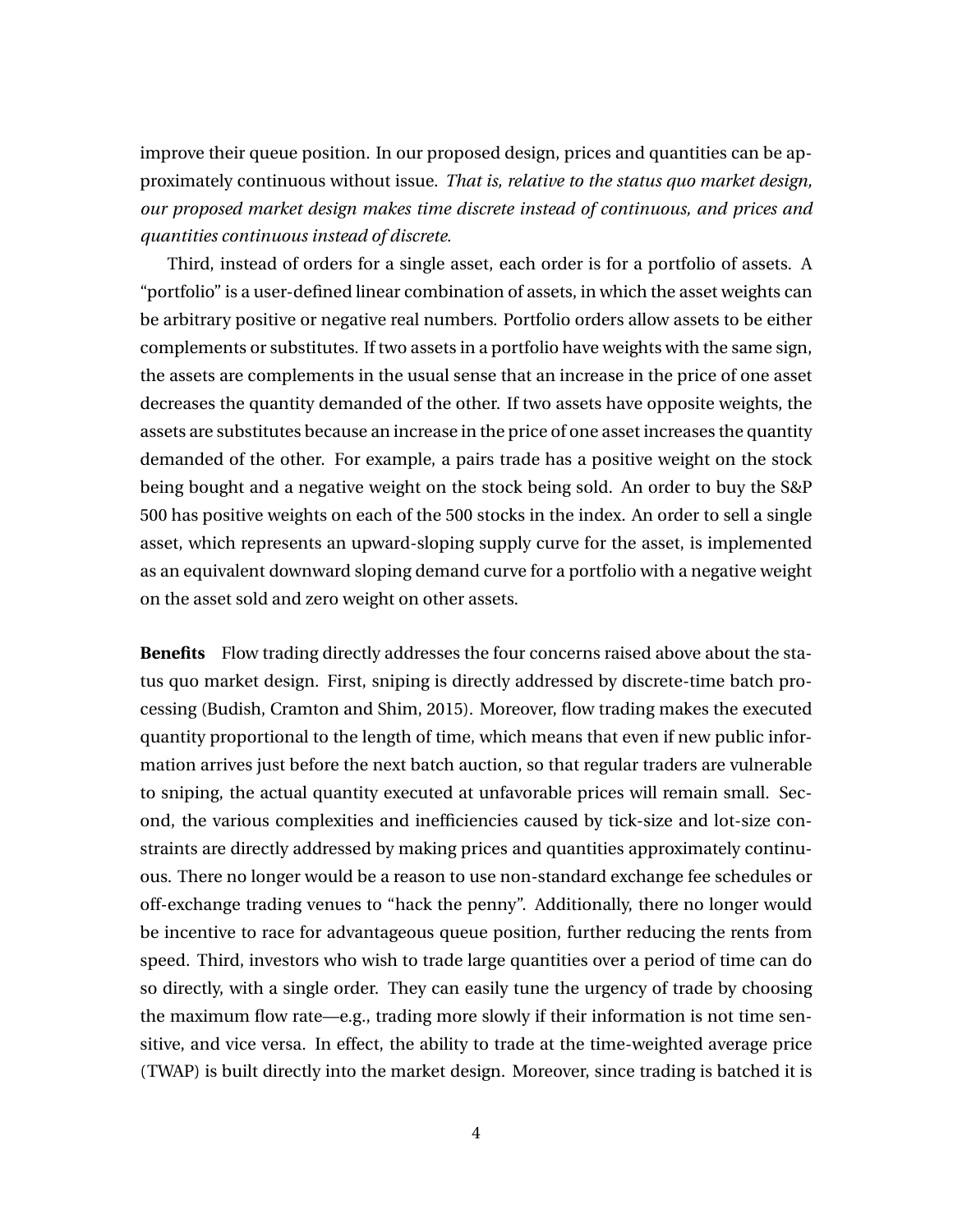easier for a large trader to blend in with other traders (as in models such as Kyle 1985, Vayanos 1999, Du and Zhu 2017) without complex infrastructure. Fourth, investors who wish to trade portfolios can do so directly. Investors can define and directly trade their own custom ETFs, or long-short arbitrage portfolios, etc. Again, this reduces the need for costly trading infrastructure—expensive for large investors and unavailable to many smaller investors.

Another benefit of flow trading, related both to this last point about trading portfolios and to arguments in Budish, Cramton and Shim (2015), is that market participants can more easily provide liquidity across correlated assets, and link price discovery across correlated assets. Suppose A and B are highly correlated assets. In the continuous market, a change in the price of one asset can lead to a sniping race in the other asset—this adds to the expense of providing liquidity. Under flow trading, a market participant can directly provide liquidity in the pairs trades "Buy A, Sell B" and "Sell A, Buy B" (indeed, the latter is just an offer to sell the former). This means that even if an investor arrives wanting to buy just A, their trade can be automatically incorporated into the clearing prices of both A and B. There need not be a sniping race in asset B, nor is there any "correlation breakdown" of prices between A and B [\(Budish, Cramton, and Shim](#page-46-0) [\(2015\)](#page-46-0)). The pairs trade order is like a string that ties the correlated assets' prices together, maintaining their underlying economic pricing relationships.

Last, the new market design significantly improves transparency and fairness. The key feature is that all orders that are executable at the clearing prices are executed, either at their full rate or a partial rate depending on the order's pricing parameters, and all orders that execute for a given asset receive the same pricing for that asset. This allows, for example, a retail investor who trades 100 shares over a minute, or an institutional investor who trades 100,000 shares over an hour, to infer the appropriate execution rate on their order from publicly announced market clearing prices exactly. An institutional investor trading a sophisticated portfolio can confirm directly that they received the correct execution. This perhaps should not sound radical, but it is a major transparency improvement over the current market design, where checking whether one's order received appropriate execution is very difficult (see [Tyc](#page-50-0) [\(2014\)](#page-50-0)).

Having mentioned these potential benefits, we add an important caveat, which is that flow trading is *not* designed to mitigate market failures related to market power or private information (see Rostek and Yoon 2020 for a recent survey of these issues). Market participants still must think strategically about how to trade on private information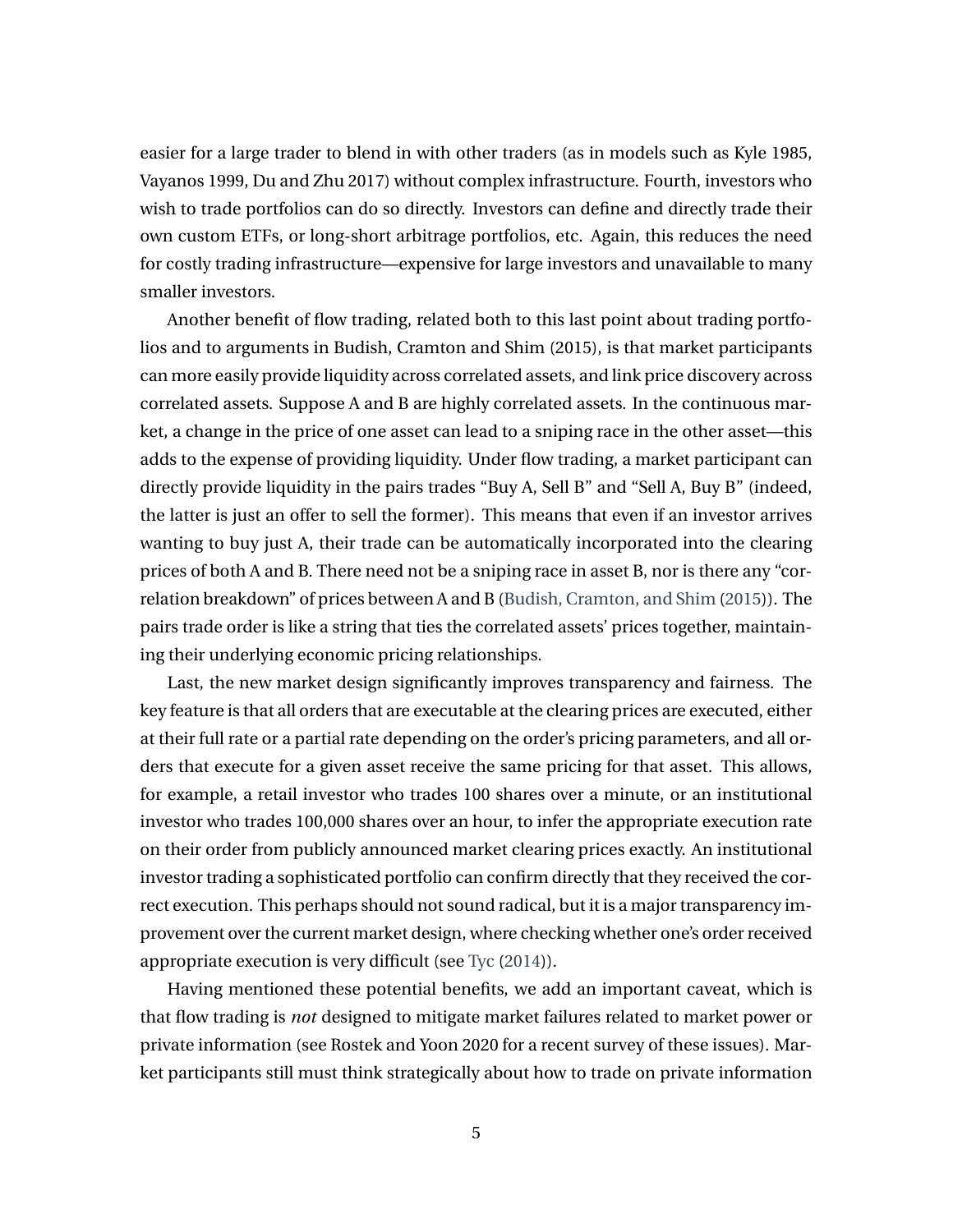and manage their price impact, just as in the status quo market design. Flow trading removes some of the unnecessary technological costs and complexities surrounding this game, but the fact remains that large trades will move prices.

**Technical Foundations** We provide three sets of technical results: on existence and uniqueness of market-clearing prices and quantities; on computability of these prices and quantities; and results that provide micro-foundations for the bidding language.

To prove existence of equilibrium prices and quantities, we transform the problem into a well-understood quadratic optimization problem with linear constraints. To do so, we first formulate a quasi-linear quadratic utility function for each order by interpreting the order as an expression of preferences defining a linear marginal utility curve over the range where it is partially executable. The sum of these utility functions creates a concave planner objective function. The restrictions that each order must execute at a rate between zero and its maximum rate (e.g., one share per second) are linear inequality constraints. Market clearing defines linear equality constraints for each asset. Zero trade is feasible, i.e., satisfies both sets of constraints. This setup allows us to use known results from the convex optimization literature to prove existence of unique equilibrium quantities.

Equilibrium prices are found as Lagrange multipliers of the primal problem. Regardless of whether assets are complements or substitutes, market-clearing prices exist because our language imposes downward sloping demand curves on all user-defined portfolios. (We discuss the connection to other existence and non-existence results in the literature in the next sub-section). Prices, however, may be non-unique when there are no partially executable orders from which unique prices can be inferred. For example, when there is only one order to buy or sell some asset, the market clearing quantity must be zero, but any price at which the order is non-executable clears the market. Prices can easily be made unique by introducing a tie-breaking rule, such as selecting the clearing prices closest to the prices from the last auction.

To show computational feasibility of the market design, we start by showing our problem has a structure such that the gradient method (i.e., tatonnement) is guaranteed to converge. This proves that our problem is computationally simpler than some cases of finding competitive equilibrium prices [\(Scarf and Hansen](#page-50-1) [\(1973\)](#page-50-1)), as the reader will anticipate from the quadratic-programming setup described just above. It is well known, however, that the gradient method can be slow and inaccurate for problems with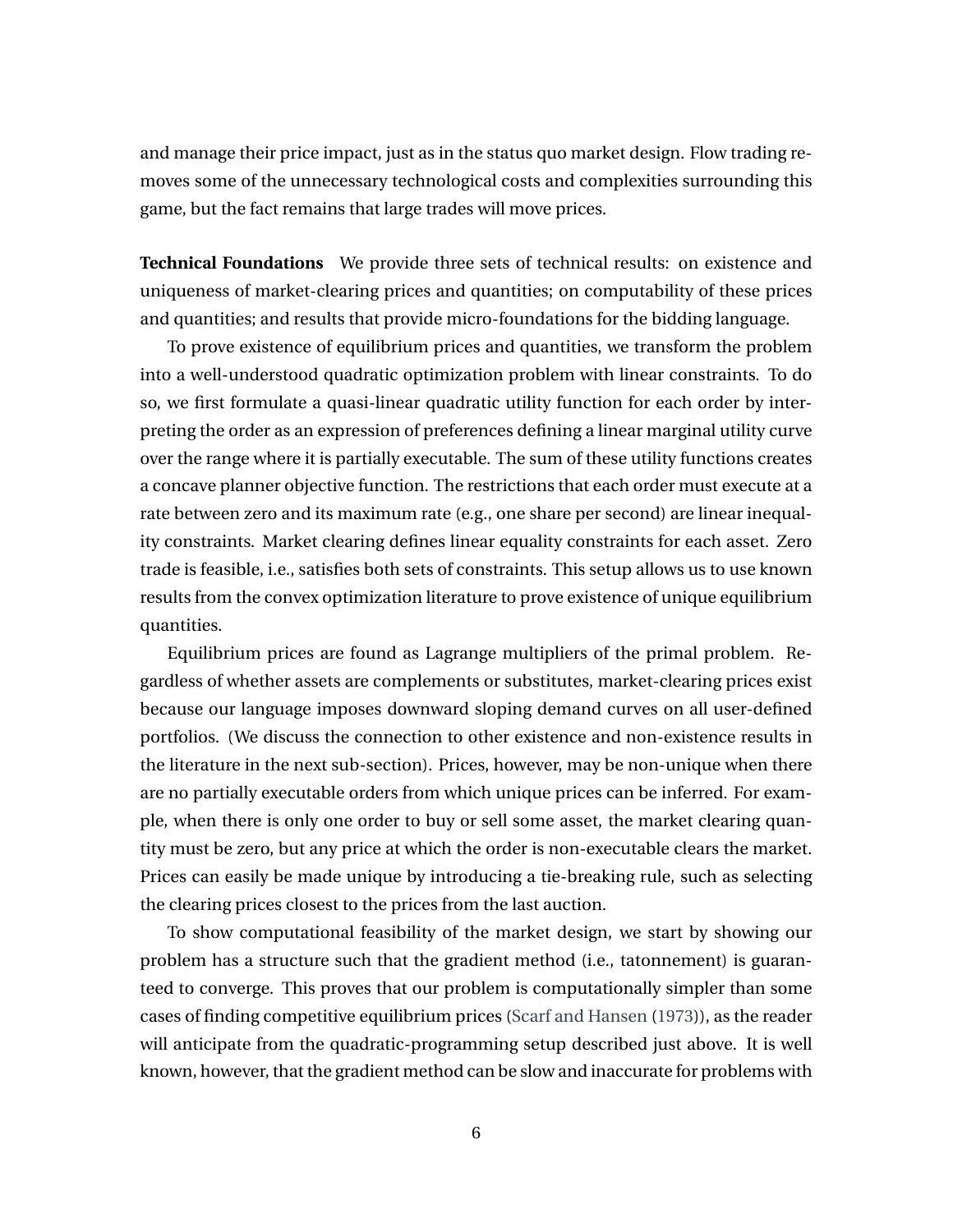this structure. We therefore add to the market design that the exchange itself can serve as a "market maker of last resort". Formally, the exchange is willing to buy or sell an epsilon amount of any portfolio at clearing prices. This allows us to use interior point methods, which are known to be much faster and more accurate than the gradient method. Without the exchange as market maker, we know that zero trade is feasible but it is not strictly on the interior of the constraint set; with the exchange as market maker, we can easily find a feasible point strictly on the interior, from which the algorithm can be initialized.

We provide computational proof-of-concept by calculating market clearing prices for a simulated order book using our own implementation of a public-domain interiorpoint method on an ordinary office workstation. In a market with 30,000 orders and 500 assets, with parameters chosen to try to make the problem difficult, our algorithm calculates prices in about 0.30 seconds. If the number of assets exceeds 2000, the computation time approaches 1.00 second with the same number of orders. If the number of orders increases to 1,000,000, computation time approaches 10 seconds with 500 assets. Conceptually, our goalpost for the computational exercise is to suggest that serious computing power can solve a practical problem of realistic size in less than one second, not just to illustrate that the solution to the problem is in P and not NP.

We provide a stylized micro-foundation for portfolio orders. Portfolio orders cannot express arbitrary preferences. Indeed, with wealth effects, demand schedules may slope upward; such demands cannot be expressed in our language because we require demand schedules to be downward sloping. For a "CARA–normal" investor (with exponential utility or constant absolute risk aversion and subjective beliefs that liquidation values are normally distributed), the demands for assets are linear functions of the asset's own price and the prices of other assets. Such demands cannot be implemented with standard limit orders due to the dependence of demand on prices for other assets. We show that, by rotating the assets in portfolios in a specific manner, such demands can be implemented with downward-sloping portfolio orders consistent with our proposal. In general, implementing *N* asset demands requires *N* portfolio orders. If traders believe that assets have a factor structure of rank  $K < N$ , they can implement the optimum with only *K* portfolio orders, which may be practically appealing. Moreover, we then find that a trader who wishes to use *K* ′ < *K* orders optimally does so by sorting on the portfolio Sharpe ratios, which may be practically appealing as well.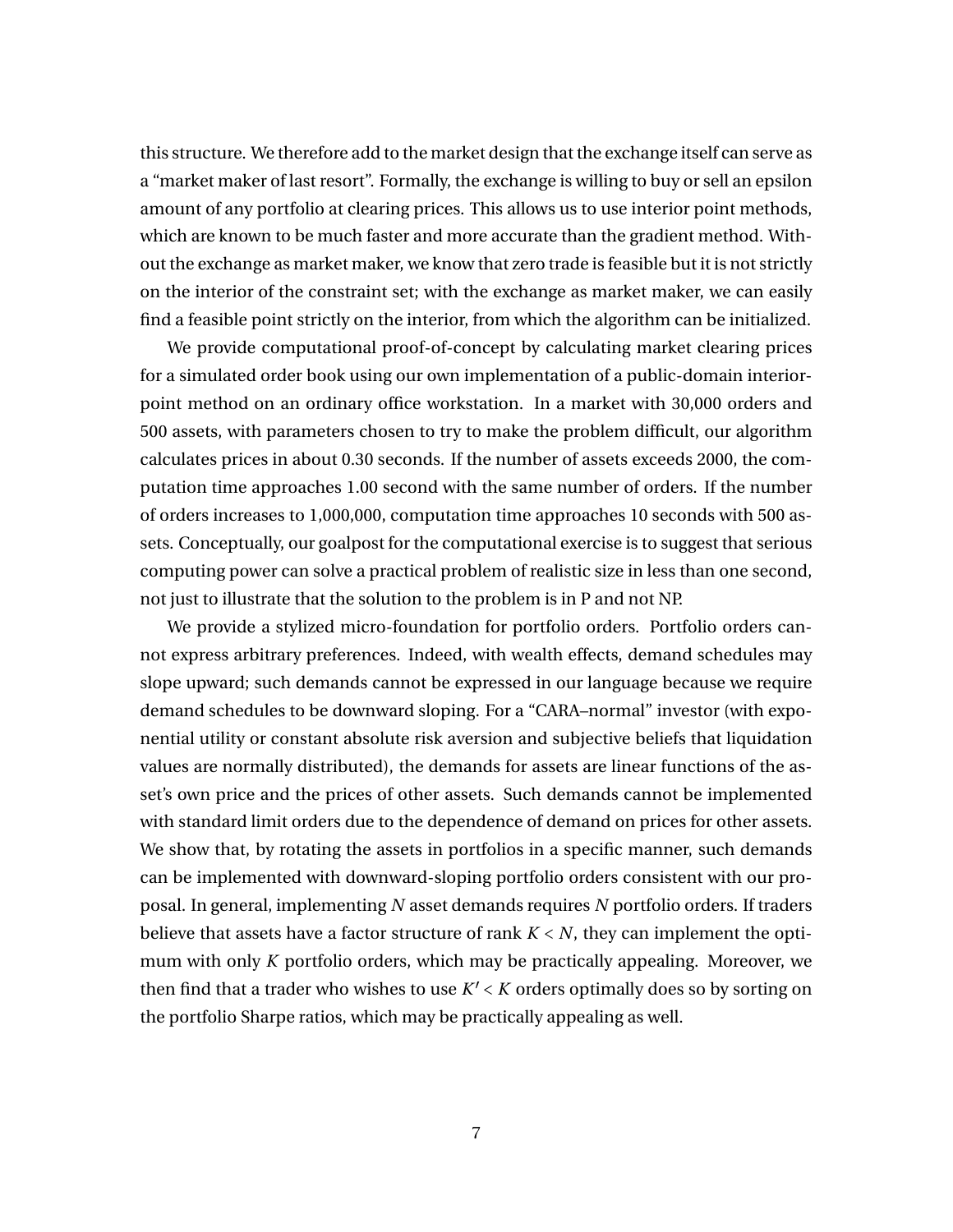#### **1.1 Related Literature**

The key conceptual ideas behind this paper's market design proposal—piecewise-linear downward-sloping demand schedules, portfolios as linear combinations of assets, general equilibrium theory, quadratic programming, batch auctions, reducing temporary price impact by trading slowly—are well-understood by researchers in economics and finance. At some level, our contribution is to combine these ideas into a coherent and practical market design for trading financial assets such as stocks, bonds, and futures contracts.

More specifically, our paper builds closely on [Kyle and Lee](#page-48-0) [\(2017\)](#page-48-0) and [Budish, Cram](#page-46-0)[ton, and Shim](#page-46-0) [\(2015\)](#page-46-0). [Kyle and Lee](#page-48-0) [\(2017\)](#page-48-0) propose downward sloping, piecewise-linear flow orders for individual assets ("continuously scaled limit orders"). [Budish, Cramton,](#page-46-0) [and Shim](#page-46-0) [\(2015\)](#page-46-0) propose frequent batch auctions as a market design for financial exchanges. Combined, these two market design ideas yield a market design for financial assets in which time is discrete instead of continuous, and prices and quantities are continuous instead of discrete. This is appealing for many reasons described above. Put another way, the present paper shows that these two prior market design ideas are complements, not substitutes.

The third ingredient of the market design proposal, portfolio orders, is a novel contribution. More precisely, the broad idea of bidding for financial portfolios instead of individual assets is obvious from the combinatorial auctions literature, but our specific language for portfolio bidding is novel, and different potential ways of representing preferences for portfolios might not yield the existence and computability results we obtain here.

Another closely-related body of work is [Li, Wang, and Ye](#page-48-1) [\(2021\)](#page-48-1), [Chao, Yao, and Ye](#page-47-0) [\(2019\)](#page-47-0), [Chao, Yao, and Ye](#page-46-1) [\(2017\)](#page-46-1) and [Yao and Ye](#page-50-2) [\(2018\)](#page-50-2). This research highlights the complexities created by tick-size constraints in modern markets, and associates ticksize constraints with an important aspect of high-frequency trading, the race for queue position. As emphasized, our market design makes time discrete and prices continuous, thus eliminating the inefficiencies caused by tick-size constraints.

Sophisticated expression of preferences over multiple objects is a theme in the market design literature more broadly. Research on this topic has straddled computer science, economics, and operations research [\(Lahaie and Parkes](#page-48-2) [\(2004\)](#page-48-2); [Sandholm and](#page-50-3) [Boutilier](#page-50-3) [\(2006\)](#page-50-3); [Milgrom](#page-49-0) [\(2009\)](#page-49-0); [Klemperer](#page-48-3) [\(2010\)](#page-48-3); [Vohra](#page-50-4) [\(2011\)](#page-50-4); [Bichler](#page-46-2) [\(2017\)](#page-46-2); [Cram](#page-47-1)[ton](#page-47-1) [\(2017\)](#page-47-1); [Budish, Cachon, Kessler, and Othman](#page-46-3) [\(2017\)](#page-46-3); [Parkes and Seuken](#page-49-1) [\(2018\)](#page-49-1);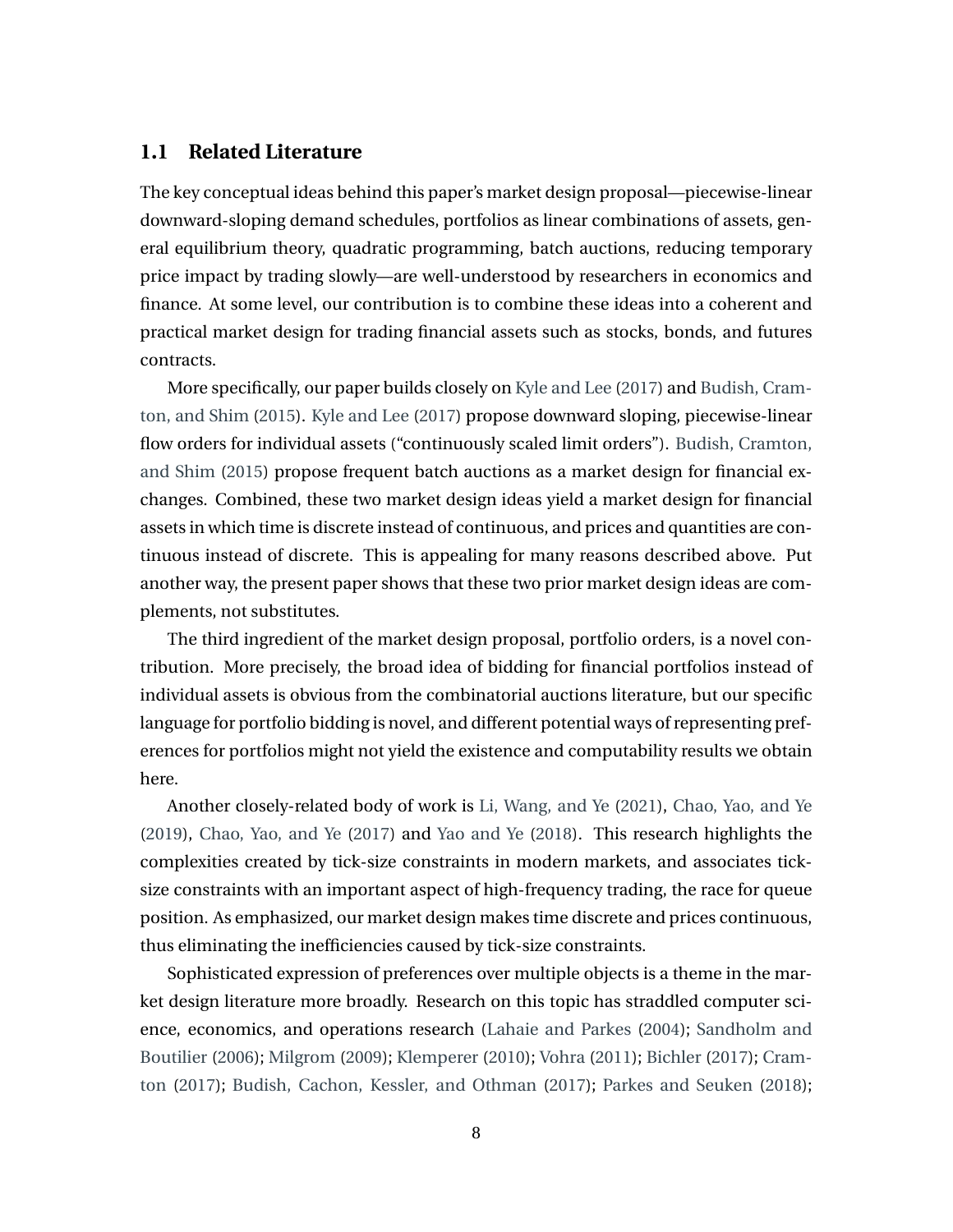[Budish and Kessler](#page-46-4) [\(forthcoming\)](#page-46-4)). This literature has mostly focused on indivisiblegoods combinatorial allocation problems, such as spectrum auctions. Relative to this burgeoning literature, our contribution is our proposed language for portfolio orders, which treats all goods as perfectly divisible, and allows complementarities and substitutabilities only to the extent that they can be expressed with linear portfolio weights. This language is simple enough to obtain strong existence and computational results, while being expressive enough to capture many important use cases in financial markets.

The idea that optimal trading strategies involve flow trading to reduce temporary price impact costs, even when prices and quantities are continuous, emerges as an equilibrium result in game-theoretic models of rationally-optimizing strategic traders. [Black](#page-46-5) [\(1971\)](#page-46-5) conjectures that more urgent execution of large orders incurs greater price impact costs. In the context of a continuous-time model of information-based trading among overconfident and privately informed traders, [Kyle, Obizhaeva, and Wang](#page-48-4) [\(2018\)](#page-48-4) describe an equilibrium in which exponential utility and normal distribution imply all traders optimally submit linear flow strategies. In discrete-time models with trading motivated by private values or endowment shocks, [Vayanos](#page-50-5) [\(1999\)](#page-50-5) and [Du and Zhu](#page-47-2) [\(2017\)](#page-47-2) derive optimal trading strategies in which quantities are linear functions of price and inventories become differentiable functions of time in the limit as the time interval between auctions becomes zero.

A growing literature studies the implications of the status-quo market-design requirement that orders to trade an asset to be contingent only on the asset's own price and not on the price of other assets. In a competitive framework, [Cespa](#page-46-6) [\(2004\)](#page-46-6) studies price efficiency implications when traders instead can make their demands for a given asset contingent not only on the asset's own price but also on other asset prices. The more recent literature emphasizes the importance of strategic trading and price impact. [Rostek and Yoon](#page-49-2) [\(2020](#page-49-2)*b*) and [Wittwer](#page-50-6) [\(2021\)](#page-50-6) find that such fully contingent demand can either increase or decrease welfare depending on market characteristics such as the size of the market and the correlation across assets. [Rostek and Yoon](#page-49-3) [\(2020](#page-49-3)*c*) show that the welfare implications of introducing a new synthetic asset, like a portfolio of original assets, depend on price impact and symmetry across traders and assets. [Chen and Duffie](#page-47-3) [\(2021\)](#page-47-3) show that trading the same asset in multiple fragmented markets can improve welfare under some conditions. Antill and Duffie (forth.), on the other hand, find that fragmentation of financial markets generally harms welfare if some of the fragmented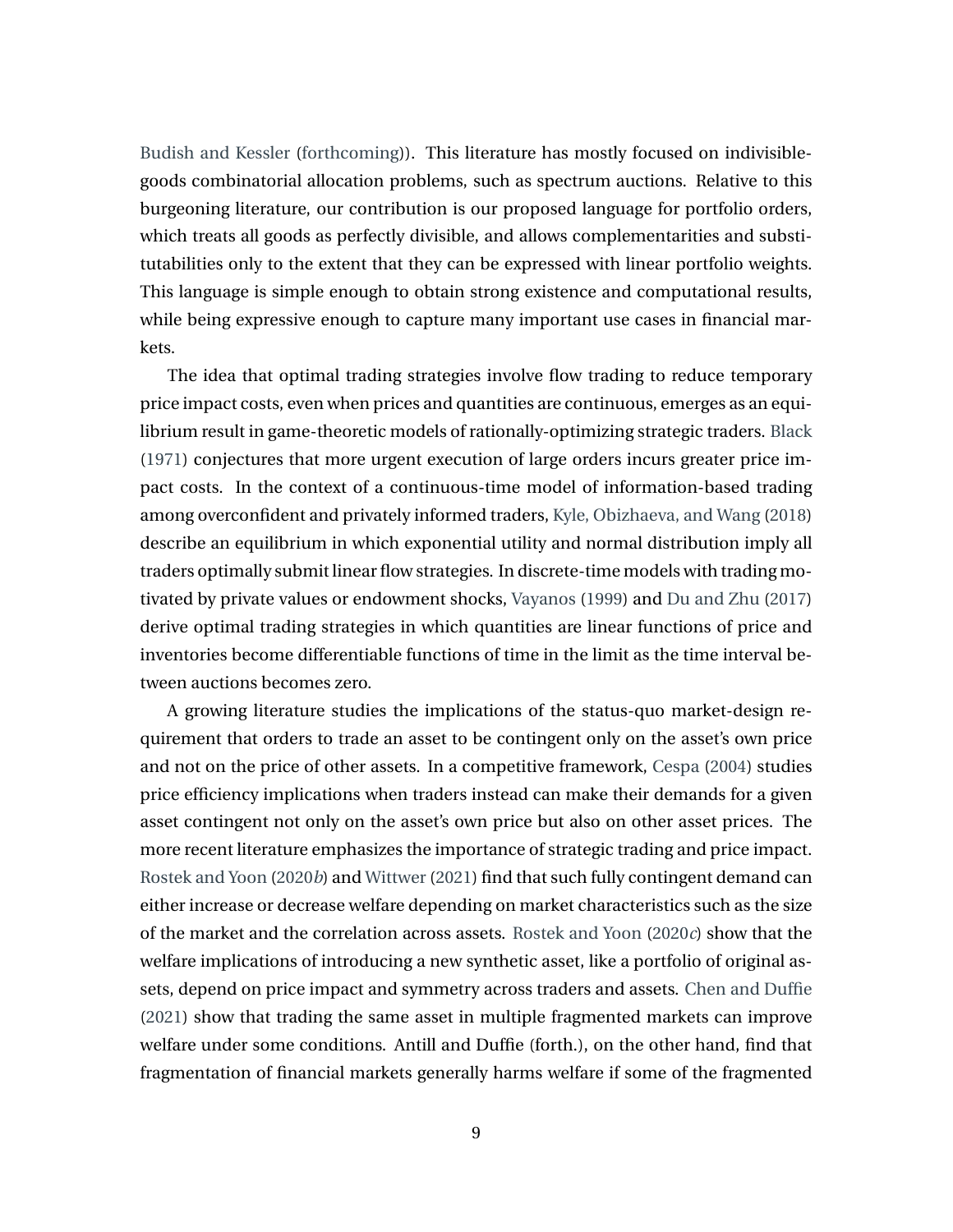markets free-ride off of prices discovered on others of the fragmented markets (i.e., some markets engage in "size discovery" as distinct from "price discovery").

Researchers have also investigated the welfare implications of market design when information asymmetries and strategic trading are both important. [Rostek and Yoon](#page-49-4) [\(2020](#page-49-4)*a*) survey the literature on strategic trading; see [Kyle](#page-48-5) [\(1985,](#page-48-5) [1989\)](#page-48-6) and [Klemperer](#page-48-7) [and Meyer\(1989\)](#page-48-7) for some early contributions. [Duffie and Zhu](#page-47-4) [\(2017\)](#page-47-4) examine a specific model with welfare improvement when the market design is based on "size discovery," in which an auctioneer announces prices and traders indicate quantities they are willing to trade at the specified price. [Zhang](#page-50-7) [\(2020\)](#page-50-7) proposes to tax traders who take liquidity and subsidize traders who provide liquidity. There is also an older proposal for "sunshine trading," in which traders transparently announce quantities before the auction is held to mitigate adverse selection [\(Wunsch](#page-50-8) [\(1986\)](#page-50-8)).

**Relationship to General Equilibrium Theory** Readers familiar with the standard treatment of general equilibrium theory will notice differences in our approach to existence and uniqueness. [Mas-Colell, Whinston, and Green](#page-49-5) [\(1995,](#page-49-5) Chapter 17) ("MWG") is a reference for the standard treatment, descending from [Arrow and Debreu](#page-46-7) [\(1954\)](#page-46-7) and [McKenzie](#page-49-6) [\(1959\)](#page-49-6). This standard approach uses fixed-point theorems to derive existence results for general convex preferences which include income effects. Actually finding the fixed point is known to often be computationally intractable [\(Scarf and Hansen](#page-50-1) [\(1973\)](#page-50-1); [Daskalakis, Goldberg, and Papadimitriou](#page-47-5) [\(2009\)](#page-47-5); [Budish, Cachon, Kessler, and Othman](#page-46-3) [\(2017\)](#page-46-3)). By contrast, our market design approach focuses on a language for preferences that yields existence and uniqueness within a computationally tractable framework.

There are three main differences with the standard treatment, as explicated in MWG. First, the setting and assumptions are different.

- 1. While MWG define preferences for the entire positive orthant, our model defines preferences for a given portfolio on the line segment  $(0, q)$ , representing partial execution of an order to buy the portfolio. The portfolio can be a short position. By defining utility to be minus-infinity off the line segment, we preserve convexity over a larger space, but we lose continuity.
- 2. While MWG allow general preferences that allow income effects, we assume quasilinear utility functions of the form  $u(\mathbf{x}) - \pi^{\top}\mathbf{x}$ , which do not have income effects.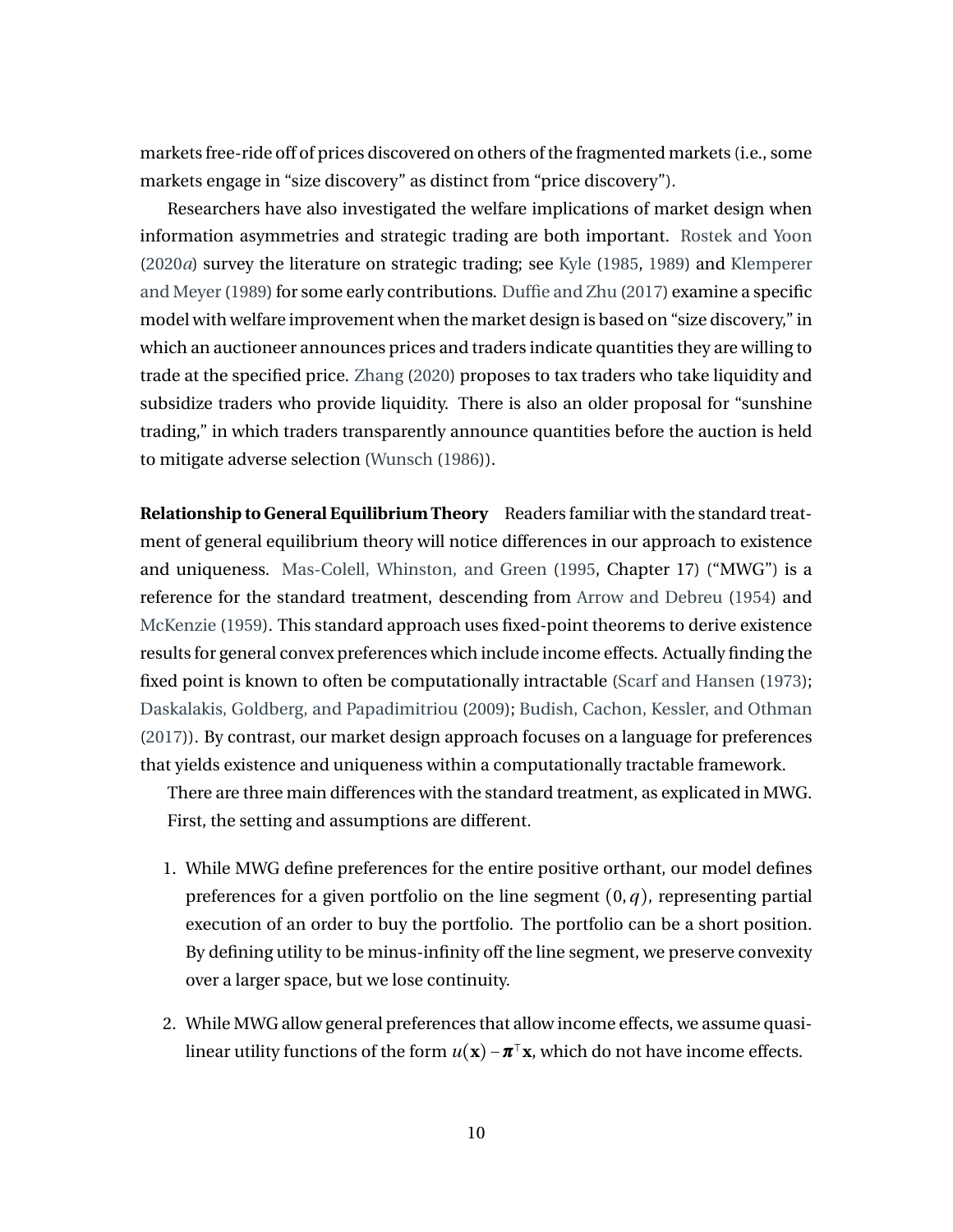3. While MWG require strongly monotone preferences and strictly positive prices, our preferences are not strongly monotone and prices can be negative. Individual assets can be "goods" or "bads". Moreover, it may be difficult to make preferences monotone, even over the restricted domain of agents' demands, because there is no natural "up" direction for the legs of a pairs trade.

Second, the technique to prove the existence of equilibrium is distinct. While MWG relies on Kakutani's fixed-point theorem, we use quadratic programming.

Third, while equilibrium may not be unique in MWG, we have uniqueness up to a convex set. This results from using quasi-linear utility, which makes the second derivative of the planner's objective function negative (semi) definite, and this guarantees that all equilibria must lie in a convex set. In our framework, substitutes and complements do not matter for existence or uniqueness, since the matrix is negative semi-definite anyway, but substitutes and complements may matter for computational performance.

**Relationship to the Indivisible Goods Literature** Our assumptions are in some respects more similar to assumptions made in the literature on indivisible goods, which typically uses quasi-linear utility.

A classic reference is [Kelso Jr and Crawford](#page-48-8) [\(1982\)](#page-48-8), who show that competitive equilibrium is guaranteed to exist in an indivisible goods setting under a substitutes condition. There have been many different variations of the Kelso-Crawford substitutes condition defined in the literature; see [Gul and Stacchetti](#page-47-6) [\(1999\)](#page-47-6); [Milgrom](#page-49-7) [\(2000\)](#page-49-7); [Hatfield](#page-47-7) [and Milgrom](#page-47-7) [\(2005\)](#page-47-7); [Ostrovsky](#page-49-8) [\(2008\)](#page-49-8); [Hatfield et al.](#page-48-9) [\(2013\)](#page-48-9). [Hatfield, Kominers, and](#page-48-10) [Westkamp](#page-48-10) [\(2021\)](#page-48-10) discusses the relationship among many of these criteria and provides a maximum domain result for existence.

[Baldwin and Klemperer](#page-46-8) [\(2019\)](#page-46-8), on the other hand, use tropical geometry to show that existence can be obtained not only when indivisible goods are substitutes but also in some cases when they are complements. For example, left-shoes and right-shoes are clearly complements, but prices for shoes may nevertheless be guaranteed to exist if all agents' preferences regard them as complements in ways that enable the application of the [Baldwin and Klemperer](#page-46-8) [\(2019\)](#page-46-8) existence theorems. For example, if all agents purchase shoes as pairs, and no agents regard left shoes and right shoes as substitutes for each other, prices are guaranteed to exist.

Unlike in [Baldwin and Klemperer](#page-46-8) [\(2019\)](#page-46-8), or in most of the indivisible-goods substitutes literature, we obtain existence for *any* preferences expressible in our language.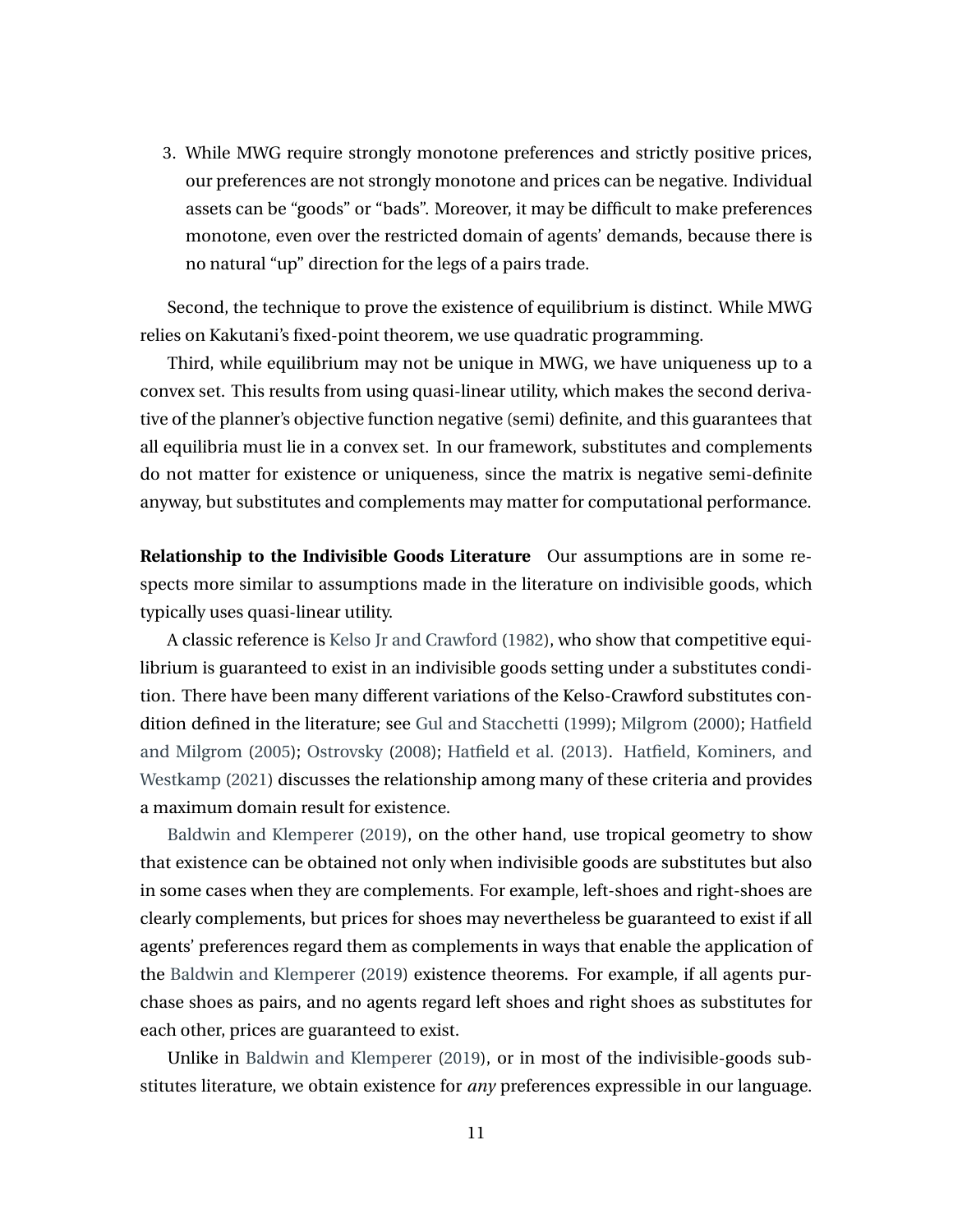This stronger existence result relies on our treatment of all assets as perfectly divisible (avoiding the potential difficulties of exact market-clearing when there are indivisibilities), and—as noted above in the discussion of the relationship to general equilibrium theory—the restriction that preferences are only defined for each portfolio on a line segment exactly corresponding to those portfolio weights, as opposed to preferences being well defined on a richer consumption space.

Two other papers in the indivisible goods literature that stand out as especially related to ours are [Klemperer](#page-48-3) [\(2010\)](#page-48-3), which proposes the product-mix auction, and [Mil](#page-49-0)[grom](#page-49-0) [\(2009\)](#page-49-0), which proposes the assignment auction (see also [Demange, Gale, and So](#page-47-8)[tomayor](#page-47-8) [\(1986\)](#page-47-8)). Both papers describe multi-object auction designs that use linear preference languages and are motivated in part by financial applications—Klemperer's auction, in particular, was designed for the Bank of England to purchase toxic financial assets during the financial crisis. Technically, the key difference is the preference language. In our design, participants bid for portfolios of assets—e.g., buy a portfolio in which the ratio of AMZN:GOOG is fixed 1:1, at rate up to 1 portfolio unit per second, up to a limit price of \$5000. In Klemperer's and Milgrom's designs, participants express preferences over substitutable assets—e.g., I value AMZN at \$3000 per share and GOOG at \$2000 per share, buy one share of whichever asset gives me greater surplus at the realized prices. This difference in language then drives differences in existence and uniqueness results. The papers also have different intended use cases. We have in mind near-continuous trading of financial assets, in which users trade portfolios in flows. Klemperer's and Milgrom's designs are intended for more of a one-shot, high-value allocation—e.g., a highvalue auction for toxic assets during the financial crisis, or a spectrum auction. This difference in intended use case lies behind the difference in the proposed languages.

**Structure of the paper** The rest of the paper is structured as follows. Section [2](#page-14-0) describes flow orders for portfolios. Section [3](#page-20-0) discusses the existence and uniqueness of market clearing prices and quantities. Section [4](#page-26-0) provides a characterization of equilibrium, discusses optimization approaches, and shows computational feasibility of our proposal. Section [5](#page-36-0) provides a microfoundation for portfolio orders. Section [6](#page-41-0) discusses implementation and policy issues. Section [7](#page-44-0) concludes.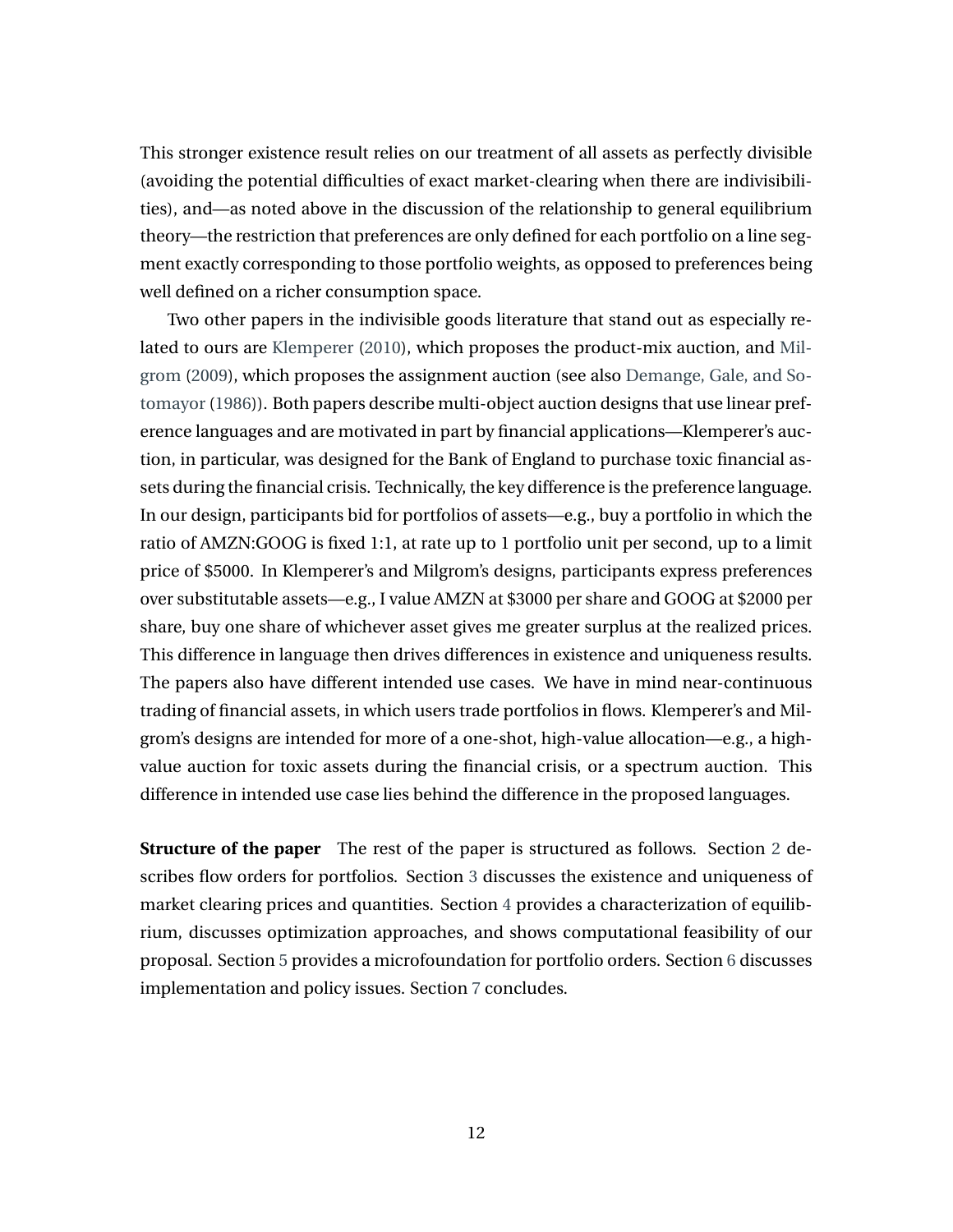## <span id="page-14-0"></span>**2 Flow Orders**

#### **2.1 Formal Definition of Flow Orders**

Traditional limit orders consist of a price, quantity, and direction of trade for a single symbol. For example, buy 1000 shares of AAPL at \$150.00 per share. The order implicitly defines a step-wise demand curve, with full demand (i.e., 1000 shares) at any price weakly better than the limit, and zero demand at any price strictly worse than the limit.

Flow orders depart from traditional limit orders in 3 ways:

- 1. Orders are for portfolios of assets instead of individual assets. A portfolio is defined by a vector of weights,  $\mathbf{w}_i \coloneqq (w_{i1},...,w_{iN})^\top$ , where *i* identifies the order, *N* denotes the number of assets in the market, and  $w_{in} \in \mathbb{R}$  denotes the portfolio weight of asset *n* in order *i*. A strictly positive weight denotes buying the asset, a strictly negative weight denotes selling the asset, and a zero weight denotes that that the asset is not a part of that portfolio.
- 2. Instead of step-wise demand, flow orders specify piecewise-linear downward-sloping demands. The user specifies two prices: a lower limit  $p_i^L$  $\frac{L}{i}$  and an upper limit  $p_i^H$  $i^H$ , with  $p_i^L$  $\frac{L}{i}$  <  $p_i^H$ *i* . The flow order interprets  $p_i^L$  $\frac{L}{i}$  as a demand to buy the portfolio in full quantity at prices weakly lower than  $p_i^L$  $i^L$ , and interprets  $p_i^H$  $i<sup>H</sup>$  as indicating zero demand for the portfolio at prices weakly higher than  $p_i^H$  $i^H$ . Then, in the interval  $[p_i^L]$  $i^L$ ,  $p_i^H$  $_{i}^{H}$ ], the flow order linearly interpolates the quantity demanded from full quantity at  $p_i^L$  $i<sup>L</sup>$  to zero quantity at *p H*  $i^{H}$ <sup>[6](#page-14-1)</sup>. Note that we use the phrase "buy the portfolio" to include the case of selling assets—in our language, selling an asset is buying a portfolio with a negative weight on the asset at a negative price (i.e., receiving a transfer). We will clarify this point, which can be confusing at first, in detail below.
- 3. Quantities are expressed as flows per batch interval, up to a total quantity limit. For each order *i*, the user specifies two quantity parameters,  $q_i > 0$  and  $Q_i^{\text{max}} > 0$ , expressing their demand to buy up to quantity *q<sup>i</sup>* of the portfolio per batch interval, up to a cumulative total purchased quantity of  $Q_i^{\max}$ . Instead of requiring that

<span id="page-14-1"></span> $^6$ In a traditional limit order at price  $\emph{p}$ , the implied demand is the full quantity at prices weakly better than *p* and zero quantity at prices strictly worse than *p*. In our language, these two implications of the traditional limit price are split into two separate parameters: demand in full at prices weakly better than the lower limit  $p_i^L$ , and demand zero at prices weakly worse than the upper limit  $p_i^H$ .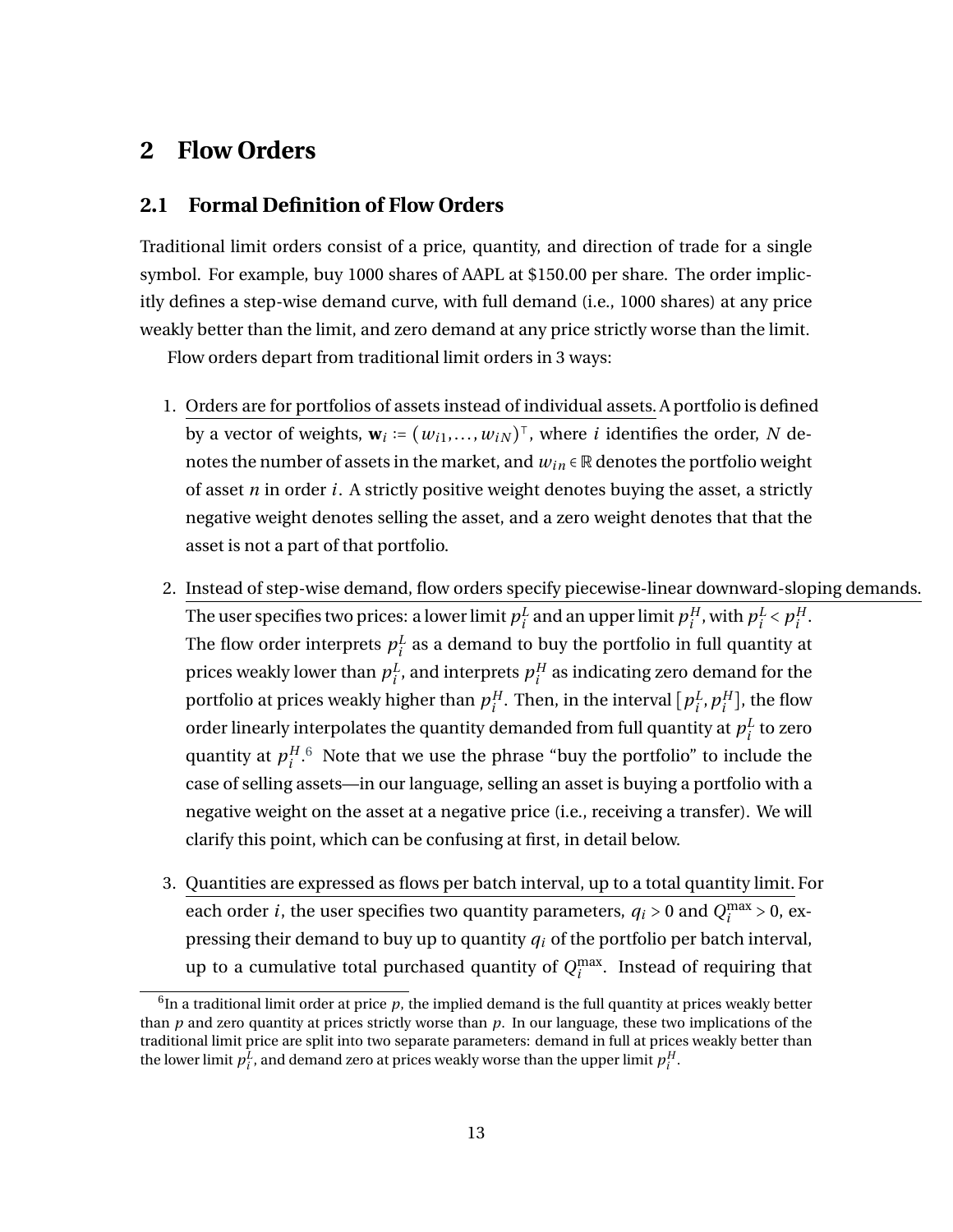quantities express a demand to trade immediately (1000 shares right now!) the user can tune their urgency to trade.

Thus, a flow order is described by the tuple  $(\mathbf{w}_i, p_i^L)$  $_i^L, p_i^H$  $_{i}^{H}$ ,  $q_i$ ,  $Q_i^{\max}$ ). (Throughout this paper, we use a lower-case bold font to denote vectors, an upper-case bold font to denote matrices, a subscript *i* to denote orders, and a subscript *n* to denote assets.)

Next we formally define a flow order's demand within a batch auction. Assume that the order's cumulative purchased quantity is not within  $q_i$  of  $Q_i^{\max}$ , so that the order can purchase its full quantity  $q_i$  in the next batch without exceeding  $Q_i^{\max,7}$  $Q_i^{\max,7}$  $Q_i^{\max,7}$  Let  $\pi$  =  $(\pi_1, ..., \pi_N)$ <sup>T</sup> denote the column vector of market prices of all assets  $n = 1,...,N$ . The market price for the portfolio defined by the weight vector  $\mathbf{w}_i$  is the inner product

$$
p_i = \mathbf{w}_i^\top \boldsymbol{\pi} := \sum_{n=1}^N w_{in} \pi_n.
$$
 (1)

Order *i*'s demand per batch auction, which we call its "flow demand", is the downwardsloping linear function of the portfolio price  $p_i = \mathbf{w}_i^\top \boldsymbol{\pi}$  defined by:

<span id="page-15-1"></span>
$$
D_i\left(p_i \middle| \mathbf{w}_i, q_i, p_i^L, p_i^H\right) = q_i \text{trunc}\left(\frac{p_i^H - p_i}{p_i^H - p_i^L}\right), \quad \text{where} \quad \text{trunc}(z) \coloneqq \begin{cases} 1, & \text{for } z \ge 1 \\ z, & \text{for } 0 < z < 1 \\ 0, & \text{for } z \le 0 \end{cases} \tag{2}
$$

Notice how the rate at which order *i* buys the portfolio depends on both the order's quantity limit *q<sup>i</sup>* and where the price for the portfolio is relative to the order's price parameters  $p^L_i$  $\frac{L}{i}$  and  $p_i^H$  $i^H_i$ . If the portfolio price  $p_i$  is less than or equal to  $p_i^L$  $\frac{L}{i}$ , the order is "fully executable" and the portfolio is bought at the maximum rate  $q_i.$  If the portfolio price  $p_i$ is higher than  $p_i^H$  $i<sub>i</sub><sup>H</sup>$ , then the order is "nonexecutable" and does not buy at all. If the portfolio price is somewhere between  $p_i^H$  $i^H$  and  $p_i^L$  $i<sub>i</sub>$ , then the order is "partially executable" and buys at the rate determined by linear interpolation between the two price parameters.

**Buying vs. Selling** This formulation treats "selling" an asset as buying a portfolio with a negative weight on that asset at a negative price. This not only generates compact notation for representing both buying and selling but also emphasizes a symmetry between buying and selling which will be important for understanding how market clear-

<span id="page-15-0"></span><sup>&</sup>lt;sup>7</sup>In the case where the order's cumulative purchased quantity, say  $Q_i^t$ , is within  $q_i$  of the limit  $Q_i^{\text{max}}$ , replace  $q_i$  with the remaining quantity demanded  $Q_i^{\max} - Q_i^t$ .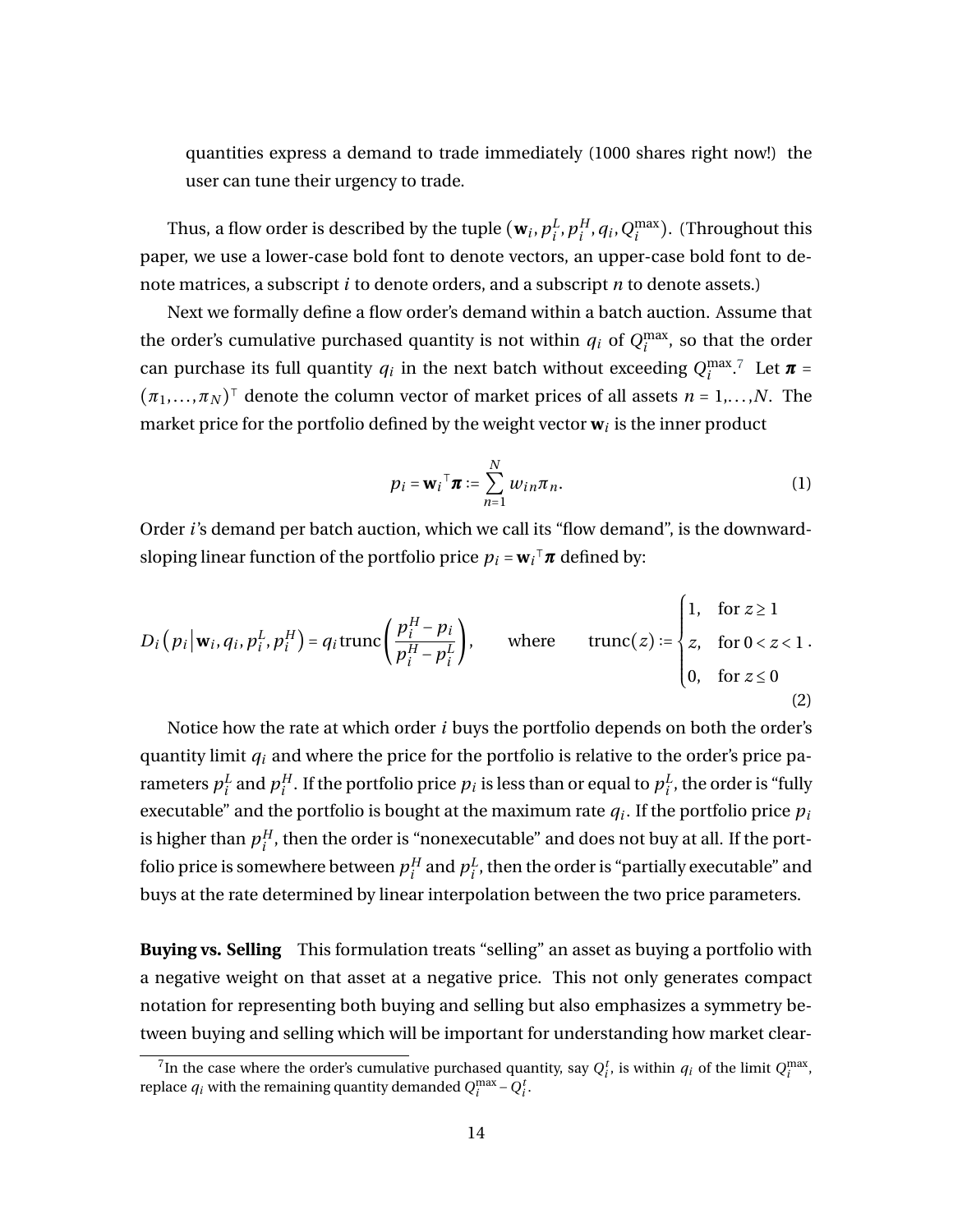

Figure 1: Plots of (a) the function trunc( $z$ ); (b) a single buy order, with pricing parameters  $p_i^L$  = \$41.00 and  $p_i^H$  = \$42.00, and maximum flow demand of  $q_i$  = 5.00 portfolio units per batch auction; (c) a single sell order, initially plotted as an upward-sloping supply curve with one upward-sloping linear segment, and (d) the same sell order, now plotted as a downward-sloping demand for negative quantities, which is our treatment here. The pricing parameters for the sell order are  $p_i^L$  = −\$42.00 and  $p_i^H$  = −\$41.00, with maximum flow demand of  $q_i$  = 5.00 portfolio units per batch auction. The figures for buy and sell orders are plotted with flow quantity on the horizontal axis and price on the vertical axis.

ing works. General equilibrium theory often uses this idea that an upward sloping supply curve for positive quantities is equivalent to a downward sloping demand curve for negative quantities.

Whether buying or selling, we have  $p_i^L$  $i< p_i^H$  $I_i^H$  and demand defined according to equa-tion [\(2\)](#page-15-1). However, when selling, both  $p_i^L$  $\frac{L}{i}$  and  $p_i^H$  $i<sup>H</sup>$  are negative. For example, an order to sell XYZ in full at price \$42.00 or higher, with the sell rate declining linearly to zero at price \$41.00, would be encoded with  $p_i^L$  $i^L_i$  = -\$42.00 and  $p_i^H$  $i^H_i = -\$41.00$ . There are two equivalent ways to remember this. First, think of  $p_i^L$  $\frac{L}{i}$  as analogous to the price limit in a traditional limit order (willing to trade in full at this price or better), with demand then declining linearly to zero in the interval  $\left[p_i^L\right]$  $_i^L$ ,  $p_i^H$  $_{i}^{H}$ ]. Alternatively, think of  $p_{i}^{H}$  $i<sup>H</sup>$  as the price at which the trader is exactly indifferent between trading and not. Then, as the price improves from  $p_i^H$  $i<sub>i</sub><sup>H</sup>$ , the trader's quantity demanded increases linearly, up to a maximum quantity of  $q_i$  when the price reaches  $p_i^L$  $\frac{L}{i}$  or better.

See Figure 1 for an illustration of buying and selling.

Last, note that if a portfolio has both positive and negative weights, there may not be a natural buying versus selling direction to the order. The trader is always "buying the portfolio" under our approach, but whether their pricing parameters  $p^L_i$  $\frac{L}{i}$  and  $p_i^H$  $i^H$  are positive or negative will depend on the weighted valuations of the assets in the portfolio.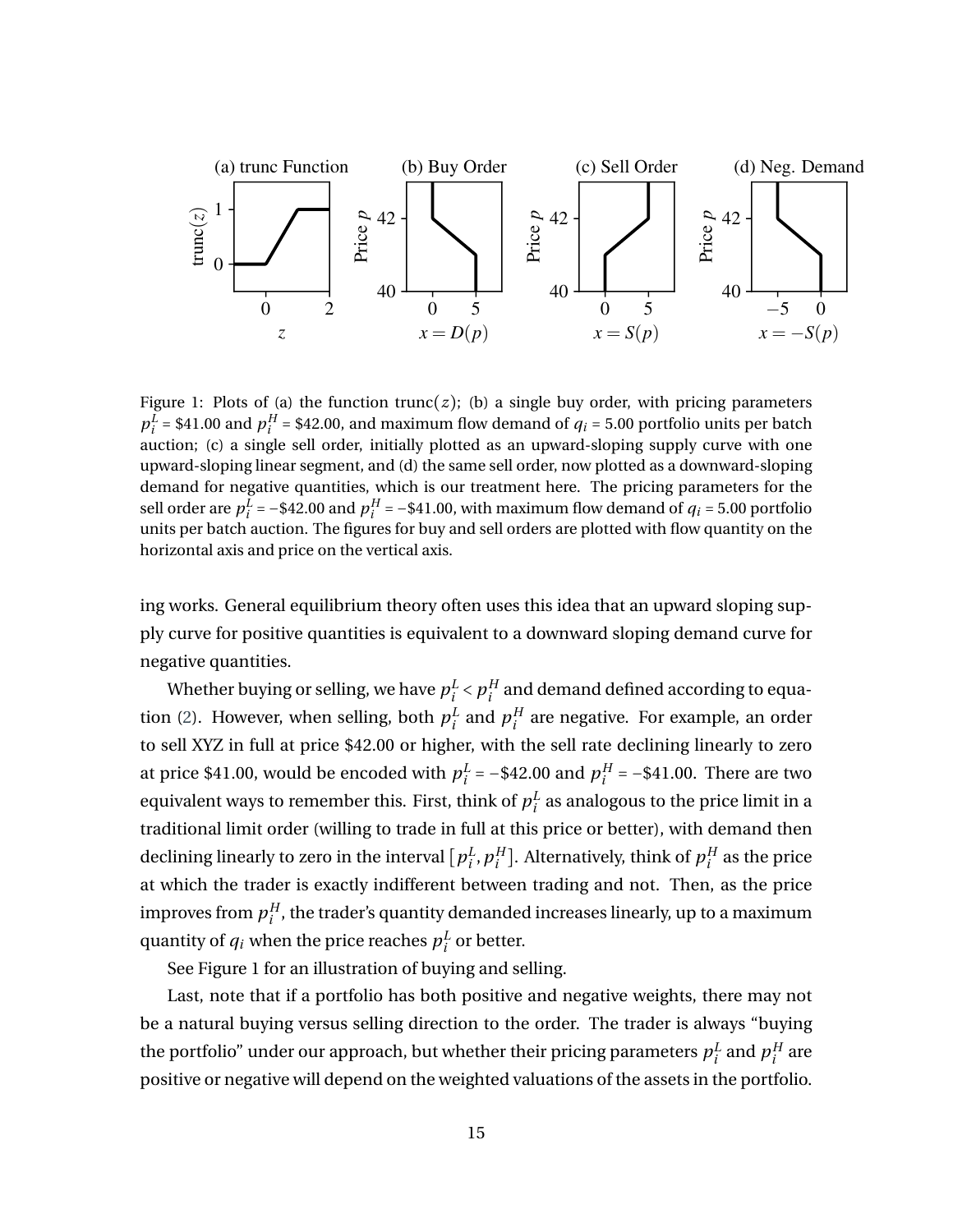**Additional Technical Remarks on the Formulation** We make two additional technical remarks on this formulation.

First, observe that while the above demand function [\(2\)](#page-15-1) has just a single downwardsloping segment, the user can define an arbitrary piecewise-linear downward-sloping demand function for a given portfolio by using multiple flow orders.

Second, order specification using the tuple of parameters  $(\mathbf{w}_i, p_i^L)$  $_i^L, p_i^H$  $_{i}^{H}$ ,  $q_i$ ,  $Q_i^{\max}$ ) contains an intentional redundancy of notation. Buying a portfolio containing one share each of two stocks at a rate of ten portfolio units per batch auction is equivalent to buying a portfolio containing half a share of each stock at a rate of twenty portfolio units per batch auction. More generally, for some parameter  $\alpha > 0$ , changing the order parameters from  $(\mathbf{w}_i, p_i^L)$  $_i^L$ ,  $p_i^H$  $\binom{H}{i}$ ,  $q_i$ ,  $Q_i^{\max}$ ) to  $(\alpha \mathbf{w}_i, \alpha p_i^L)$ *i* ,*αp H <sup>H</sup>*, *q*<sub>*i*</sub></sub>/*α*, *Q*<sup>max</sup>/*α*) has no effect on the trade rates for each asset as a function of asset prices. We do this because in some circumstances it will be natural to normalize some stocks' individual weights to one or minus one, while in others it may be more natural to normalize the sum of weights.

**Proxy Instructions For Orders Over Time** As in the traditional market design, users may modify or cancel their flow orders at any moment in time throughout the trading day. Additionally, users may want to specify what we will refer to as "proxy instructions" that modify or cancel their orders under specified contingencies.

The parameter  $Q_i^{\text{max}}$  is a simple example of such a proxy instruction: cancel the order from the market once the cumulative total quantity  $Q_i^{\max}$  has been reached. Another simple example is time-in-force instructions, such as "good for day" or good for some other user-specified period of time. In principle, the exchange could provide more complex examples, such as allowing an order's pricing parameters to vary dynamically over time as a function of recent prices ("Ensure that my order's price impact is never more than ten basis points"), or allowing an order's quantity parameter to vary over time ("Reduce this order's flow quantity if I am averaging above ten percent of trading volume"). We will not discuss such complex order contingencies in this paper.

#### **2.2 Key Examples**

We give several key examples to illustrate the flexibility of portfolio orders.

1. Standard limit order.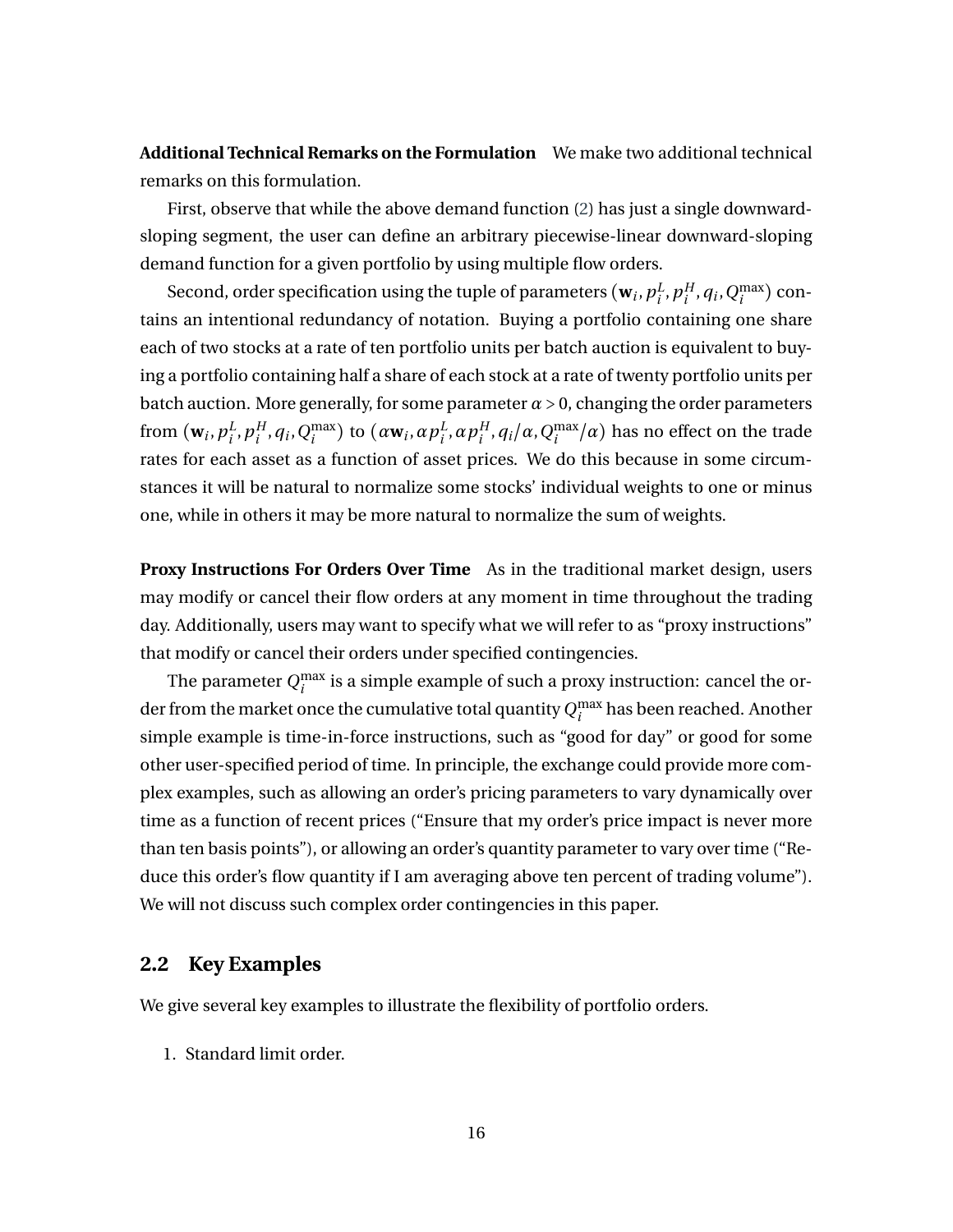A standard limit order expresses preferences to buy or sell a fixed quantity of one asset at one limit price. A flow order can be specified to approximate a standard limit order. First, when only one weight *w<sup>n</sup>* is nonzero, the order is a simple order to buy one asset if the weight is positive or to sell one asset if the weight is negative. Second, the maximum rate  $q_i$  can be set to equal the quantity the trader wants to buy or sell,  $Q_{i}^{\max}$ . Third, the price parameters can be set so that  $p_{i}^{L}$  $\frac{L}{i}$  corresponds to the intended limit price, and  $p_i^H$  $i^H_i$  is as close as is allowed to  $p_i^L$  $i<sup>L</sup>$ . Theoretically, we obtain a standard limit order in the limit as  $p_i^H \rightarrow p_i^L$ *i* + .

2. Time-weighted average price (TWAP) order.

In the traditional market design, a market order executes immediately at the clearing price. The analog here is a time-weighted average price (TWAP) order. The user specifies a price parameter *p L*  $\frac{L}{i}$  that is sufficiently aggressive relative to recent prices that it is esssentially guaranteed to execute.<sup>[8](#page-18-0)</sup> Then, the user will trade quantity  $q_i$  of the portfolio every batch auction until their quantity limit is achieved, i.e., they will trade at the TWAP over this time period.

3. Pairs trades.

A pairs trade can be executed by specifying a portfolio weight vector **w***<sup>i</sup>* with one strictly positive entry, one strictly negative entry, and the rest zeros.

4. Portfolio trades.

A portfolio trade can be executed by specifying a portfolio weight vector **w***<sup>i</sup>* with either all entries weakly positive (if buying the portfolio) or all entries weakly negative (if selling the portfolio). The assets whose weights are strictly positive or strictly negative comprise the portfolio.

We note that traders can construct and trade their own index portfolios. For example, an order to buy the S&P 500 has positive weights on each stock in the S&P 500 index, with weights proportional to S&P 500 weights and zero weight on stocks not in the S&P 500 index. An order to sell an index has negative weights on all stocks

<span id="page-18-0"></span> $^8$ In the traditional formulation of a market order, one thinks of the limit price as  $\infty$  if buying and as 0 if selling. The 0 for selling implicitly encodes that assets are "goods" that can always be sold at a weakly positive price. Here, if the order is for a portfolio with both positive and negative weights, it is not automatic from the order itself whether the portfolio is a "good" that should always trade at a positive price or a "bad" that should trade at a negative price. Either way, the trader can guarantee execution by specifying  $p_i^L$  sufficiently large, but they may not wish to do that.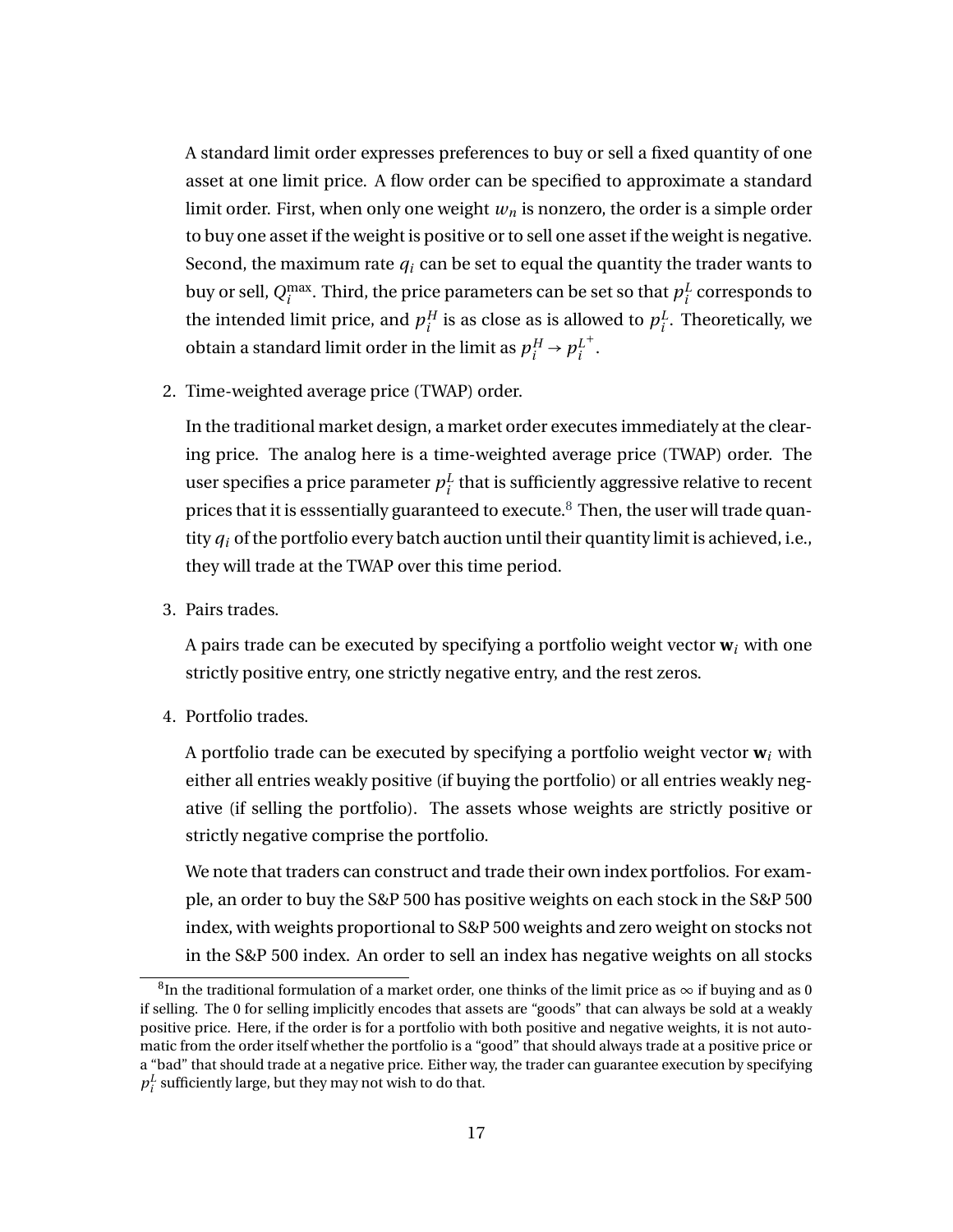in the index. Traders can easily customize index portfolios by adjusting portfolio weights—e.g., adjusting weights based on valuation models, or setting to zero weights for assets that fail a screening criterion such as ESG constraints.

5. General long-short strategies.

A general long-short strategy combines the previous two cases: multiple positive entries and multiple negative entries.

6. Market making strategies.

A trader can engage in market making—whether for a single asset, a pairs trade, a portfolio trade, or a general long-short strategy—by using two orders with oppositesigned weights and price parameters. For example, a market maker who is willing to buy portfolio **w***<sup>i</sup>* in full at 41.00 and sell it in full at 42.00, could use orders like

- Buy leg: weights  $w_i$ , price parameters  $p_i^L$  $i^L_i = $41.00, p_i^H$  $_i^H = $41.25$
- Sell leg: weights - $w_i$ , price parameters  $p_i^L$  $i^L_i = -\$42.00, p_i^H$  $_i^H = -\$41.75$

#### **2.3 Limitations of the Language**

We note several important limitations of the language for representing trading demands.

First, trading demands are only defined at exactly the ratio of portfolio weights specified in the order. If an order specifies it wants to buy assets A and B at a ratio of 2:1, the order contains no information about the trader's willingness to trade at, say, a ratio of 2.2:1 or 1.8:1. This restriction relative to traditional consumer theory, where preferences are typically defined on the whole positive orthant, is key to our method of existence proof (below in Section [3.2\)](#page-21-0).

Second, trading demands are linear within each order. In principle, we could replace the linear trunc function with the flexibility to specify an arbitrary downward-sloping function on the interval of prices  $\left[p_i^L\right]$  $_i^L, p_i^H$  $_{i}^{H}$ ]. However, our existence proof and computational results do take advantage of this linearity. We view the linearity restriction as less important a limitation than some of the others, because arbitrary downward-sloping functions can be approximated, if needed, with a set of linear orders.

Third, the language does not allow for indivisibilities. Most importantly, a user cannot specify a minimum transaction quantity per batch, only a maximum. So, for example, an order cannot be "fill or kill", or "at least 100 shares per batch, otherwise stay out".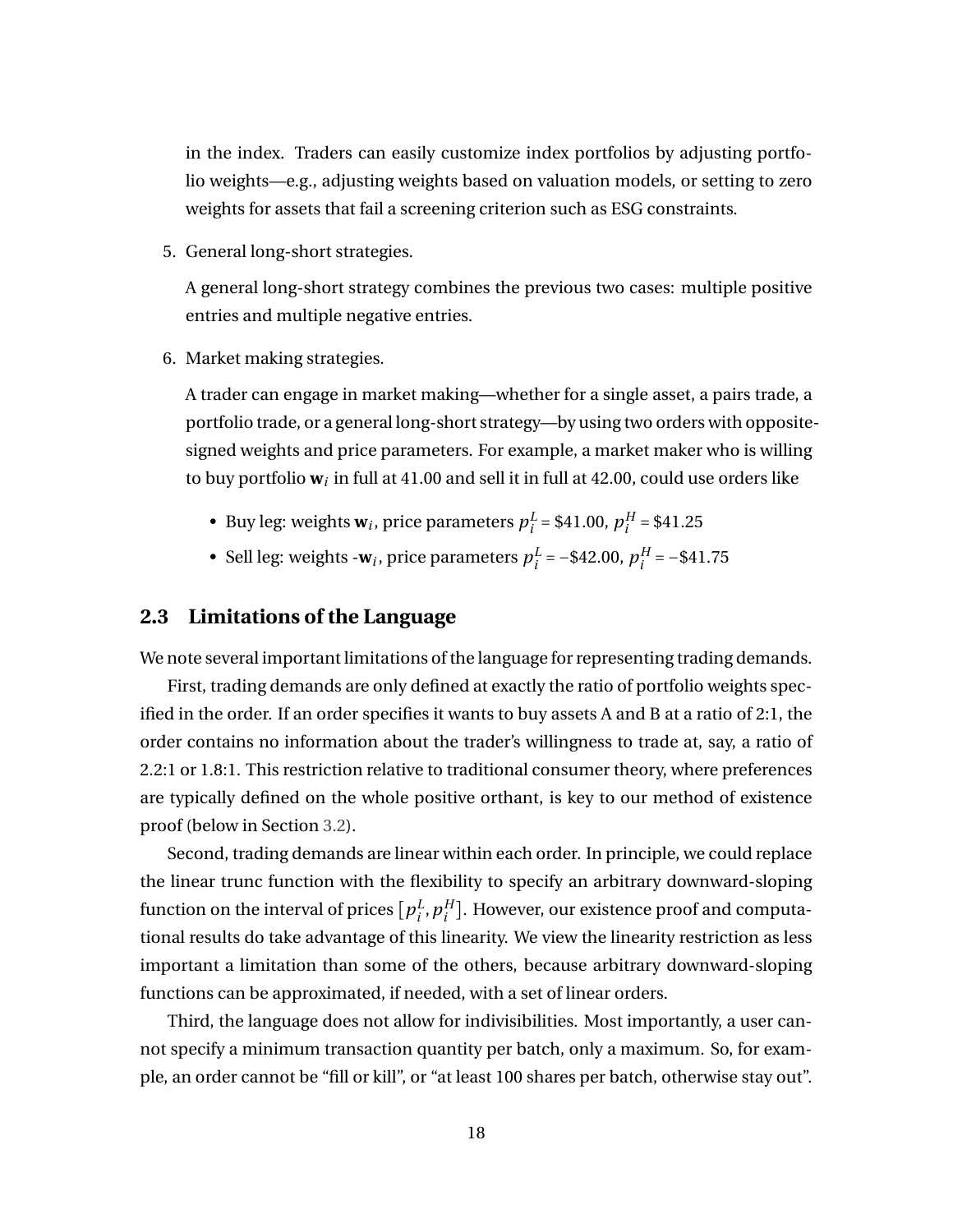That said, a user may be able to approximate such preferences with marketable orders if prices are continuous enough.

Last, the language does not allow for in-order contingencies. This includes cases like "buy A if the price of B is high enough" or "buy whichever of A or B gives me more surplus given my valuations". This latter kind of preference expression is analyzed in [Demange, Gale, and Sotomayor](#page-47-8) [\(1986\)](#page-47-8) and is present in market design proposals of [Klemperer](#page-48-3) [\(2010\)](#page-48-3) and [Milgrom](#page-49-0) [\(2009\)](#page-49-0). As with indivisibilities, a user may be able to approximate such preferences with marketable orders if prices are continuous enough.

## <span id="page-20-0"></span>**3 Market Clearing Prices and Quantities**

Now we turn our attention to the exchange's problem of finding clearing prices and quantities.

#### **3.1 Definition of Market Clearing**

To define market clearing we need to convert individual traders' demand curves for portfolios as a function of portfolio prices into a market demand curve for assets as a function of asset prices. For each portfolio *i*, first replace the portfolio price  $p_i$  by the weighted vector of asset prices, using  $p_i = \pi^\top \mathbf{w}_i$ . Then, convert the demand for portfolio units  $D_i(\pmb{\pi}^\intercal\mathbf{w}_i)$  into the demand for individual assets by multiplying by the portfolio weights **w***<sup>i</sup>* . Last, sum up the demand for assets across all orders *i* to obtain the market net excess demand curve for assets as a function of asset prices:

$$
D(\boldsymbol{\pi}) \coloneqq \sum_{i=1}^{I} D_i(\boldsymbol{\pi}^\top \mathbf{w}_i \big| \mathbf{w}_i, q_i, p_i^L, p_i^H) \mathbf{w}_i.
$$
 (3)

The function  $D(\cdot)$  maps asset price vectors  $\pmb{\pi}\in\mathbb{R}^N$  to net asset quantity vectors  $\pmb{q}\in\mathbb{R}^N.$  A price vector is market clearing if each asset's net excess demand is zero:

$$
D(\boldsymbol{\pi}) = \mathbf{0}.\tag{4}
$$

This market clearing condition defines *N* equations in *N* unknowns. At clearing prices*π*, order *i*'s trading rate for the individual assets is given by  $D_i(\bm{\pi}^\top \mathbf{w}_i) \mathbf{w}_i$ , i.e., by its demand for portfolio units at the clearing prices times the portfolio weights.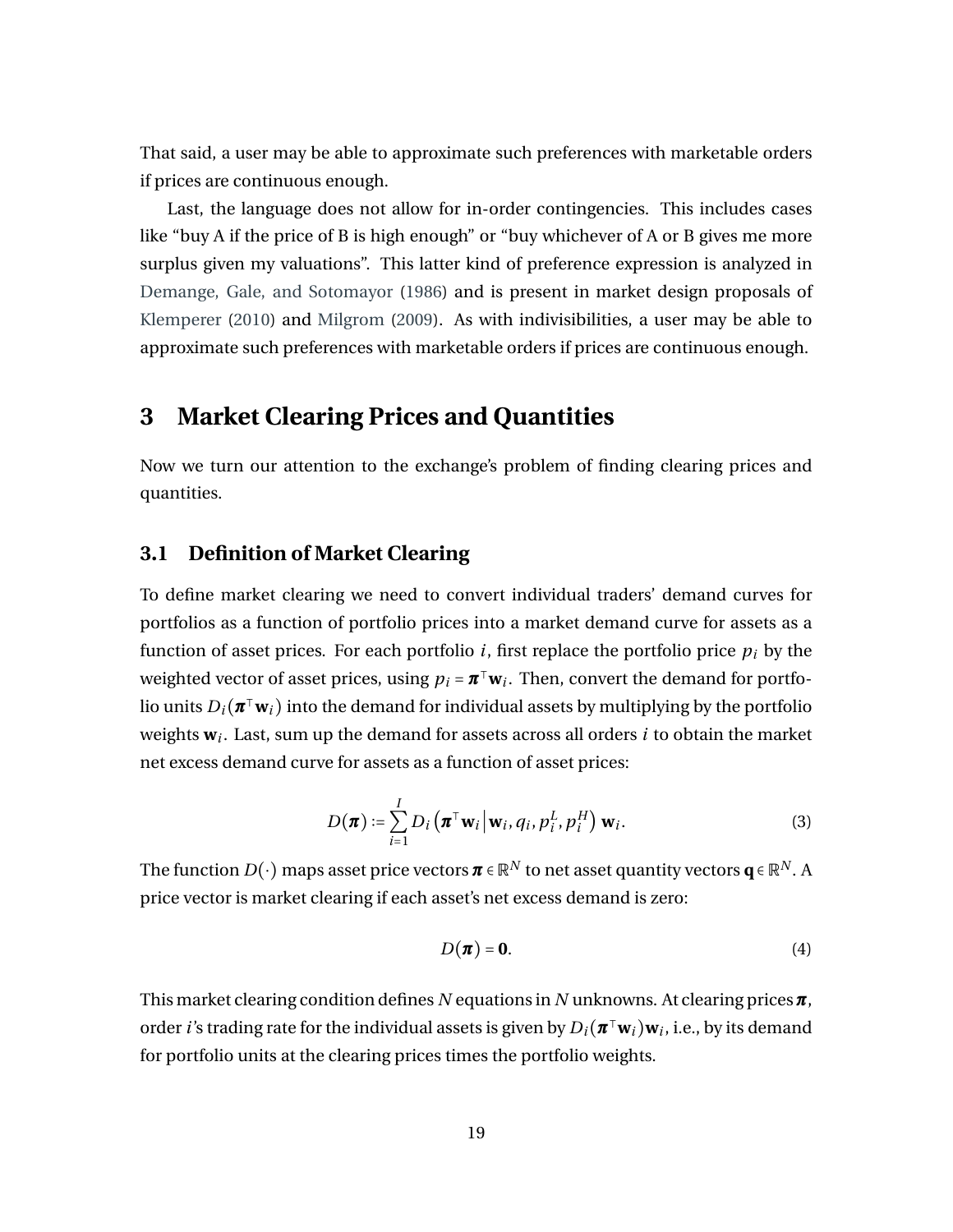For arbitrary, non-clearing price vectors, the quantity vector  $\mathbf{q} = D(\pi)$  may have both positive and negative components. Note as well that we do not enforce a constraint that prices be nonnegative. Negative prices arise naturally in some commodity markets, such as electricity, with limited storage and costly curtailment.

#### <span id="page-21-0"></span>**3.2 Existence of Market Clearing Prices and Quantities**

To show the existence of clearing prices, which then determine market clearing quantities, we formulate an optimization problem by imputing to each order "as-bid" preferences which define the dollar utility value of the number of portfolio units bought, then sum the utility functions across orders to obtain the objective function to be maximized.

In the range of prices where an order is partially executable, the demand is a linear function of prices. Therefore, a quadratic quasilinear utility function defines preferences. The constraints preventing overfilling or underfilling the order are linear inequality constraints. The constraint that markets clear are linear equality constraints. Putting this together mathematically results in the problem of maximizing a quadratic objective function subject to linear constraints.

Quadratic programs have been thoroughly studied and are well-understood. Given the structure of our problem, we can use well-known results to show that unique utility maximizing quantities exist, and the solution implies Lagrange multipliers which correspond to clearing prices. A solution to the dual problem of calculating optimal (marketclearing) prices also exists and implies the same solution as the original ("primal") problem.

Imputing utility functions to orders is a convenient mathematical modeling device. We proceed as though orders directly represent traders' preferences, even though, in practice, traders submit orders strategically. Thus, our methodology does not measure actual economic welfare and does not generate welfare results on market efficiency. Rather, the method provides a practical approach to prove that clearing prices and quantities exist.

**Pseudo-Utility** Let  $V_i(x)$  denote the dollar utility of order *i* from a trade rate of *x* in portfolio units per second. To find  $V_i(x)$ , we first define the marginal utility function  $M_i(x)$  as the inverse demand curve,  $p_i = M_i(x_i)$ , where recall the order *i* demand curve is denoted by  $D_i(p_i)$  =  $x_i$ . In words, the inverse demand curve maps order *i'*s trade rate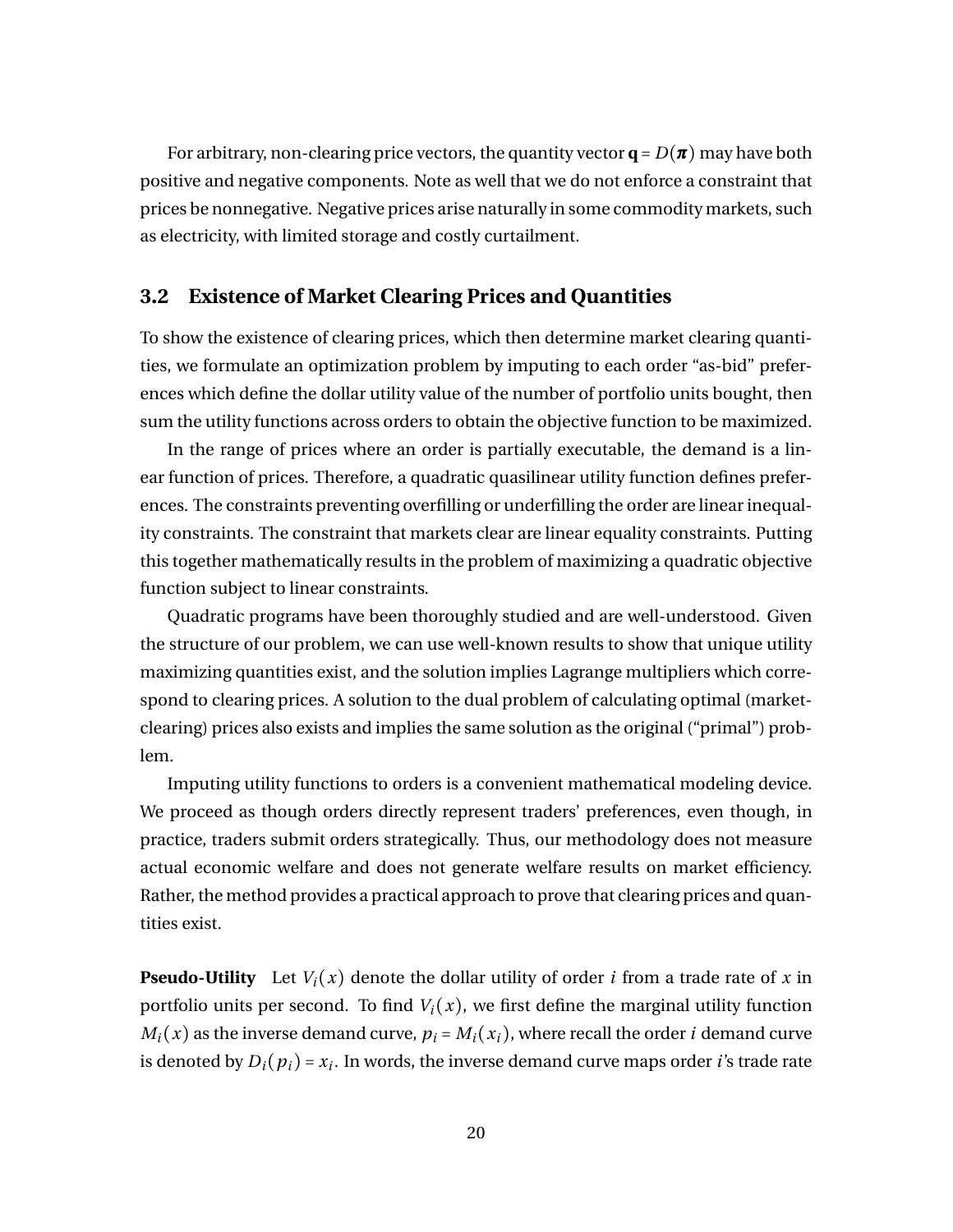$x \in [0, q_i]$  into prices  $p \in [p_i^L]$  $_i^L$ ,  $p_i^H$  $_{i}^{H}$ ].<sup>[9](#page-22-0)</sup> Rearranging equation [\(2\)](#page-15-1) we have:

$$
M_i(x) \coloneqq p_i^H - \frac{p_i^H - p_i^L}{q_i} x \qquad \text{for } x \in [0, q_i]. \tag{5}
$$

The value of  $M_i(x)$  measures marginal as-bid flow value in dollars per portfolio unit. Utility  $V_i(x)$ , as a function of the trade rate x, is defined as the integral of the marginal utility function for trade rate over the interval  $[0, x]$ :

$$
V_i(x) \coloneqq \int_0^x M_i(u) \, \mathrm{d}u \tag{6}
$$

Since the marginal value is linear in *x*, the total value is quadratic and therefore strictly concave in *x*:

$$
V_i(x) = p_i^H x - \frac{p_i^H - p_i^L}{2q_i} x^2
$$
 (7)

We will think of  $V_i(x)$  as defined for all  $x \in \mathbb{R}$ , with order specifications imposing the constraint  $x \in [0, q_i]$ .<sup>[10](#page-22-1)</sup>

**Value Maximization** Our problem of finding clearing prices is formulated as two optimization problems, a primal problem of finding quantities which maximize "as-bid dollar value" and a dual problem of finding prices which minimize the cost of non-clearing prices. The first-order conditions for optimality of either of these two problems imply market clearing quantities and prices.

The exchange, acting analogously to a social planner in general equilibrium theory, chooses a vector of execution rates for all orders  $\mathbf{x} = (x_1, \ldots, x_I)$  to maximize aggregate as-bid value, defined as the sum of pseudo-utility functions across orders,

$$
V(\mathbf{x}) \coloneqq \sum_{i=1}^{I} V_i(x_i) \quad \text{for } \mathbf{x} \in \mathbb{R}^I,
$$
 (8)

subject to choosing quantities consistent with market clearing constraints and order ex-

<span id="page-22-0"></span><sup>&</sup>lt;sup>9</sup>For trade rates in the interval  $(0, q_i)$ , the fact that the order chooses an interior quantity tells us that the order's as-bid marginal utility is equal to the corresponding price in the interval  $(p^L_i, p^H_i)$ . The same logic extends to the boundary points 0 and  $q_i$ , corresponding respectively to prices  $p_i^H$  and  $p_i^L$ , by assuming as-bid utility is continuous.

<span id="page-22-1"></span><sup>&</sup>lt;sup>10</sup>We could equivalently think of the domain of *V*<sub>*i*</sub>(*x*) as  $x \in [0, q_i]$  or define  $V_i(x) = -\infty$  for  $x \notin [0, q_i]$ .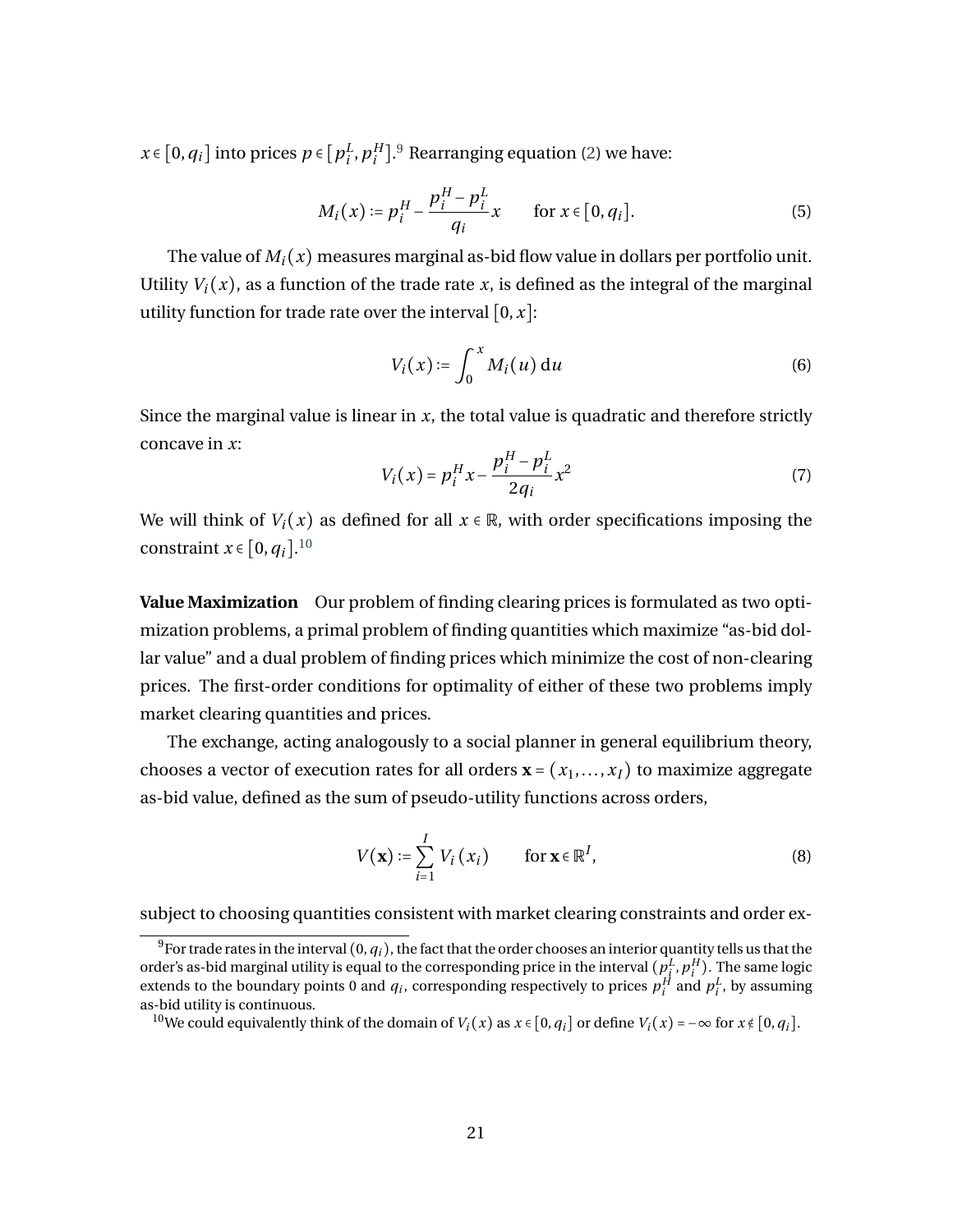ecution rate constraints:

<span id="page-23-0"></span>
$$
\max_{\mathbf{x}} V(\mathbf{x}) \qquad \text{subject to } \begin{cases} \sum_{i=0}^{I} x_i \mathbf{w}_i = \mathbf{0} & \text{(market clearing)}\\ x_i \in [0, q_i] \text{ for all } i & \text{(order execution rate)}. \end{cases} \tag{9}
$$

The objective function  $V(x)$  is concave because it is a sum of concave functions.

Indeed, since the objective function is quadratic and the constraints are linear, this is a quadratic program. To make this quadratic structure apparent using matrix and vector notation, let **W** denote the  $N \times I$  matrix whose  $i$ th column is  $\mathbf{w}_i$ . Let  $\mathbf{p}^H$  denote the column vector whose *i*th element is  $p_i^H$  $i^H_i$ . Let **D** denote the *I* × *I* positive definite diagonal matrix whose *i* th diagonal element is (  $p_i^H$  $\frac{H}{i} - p_i^L$  $\binom{L}{i}/q_i$ . Then problem [\(9\)](#page-23-0) may be written compactly as

<span id="page-23-1"></span>
$$
\max_{\mathbf{x}} \left[ \mathbf{x}^{\top} \mathbf{p}^H - \frac{1}{2} \mathbf{x}^{\top} \mathbf{D} \mathbf{x} \right] \quad \text{subject to} \quad \mathbf{W} \mathbf{x} = \mathbf{0} \quad \text{and} \quad \mathbf{0} \le \mathbf{x} \le \mathbf{q}. \quad (10)
$$

We first show that quantities which maximize aggregate utility exist. Then we show that clearing prices exist by examining the dual problem to the utility maximization problem.

<span id="page-23-2"></span>**Theorem 1** (Existence and Uniqueness of Optimal Quantities)**.** *There exists a unique quantity vector* **x** <sup>∗</sup> *which solves the maximization problem* [\(10\)](#page-23-1)*.*

*Proof.* The problem has the following properties:

1. Compactness and convexity: The inequality constraints on trade rates define the Cartesian product of *I* intervals,  $[0, q_1] \times \cdots \times [0, q_I]$ , which is compact and convex. The market clearing conditions are linear constraints, which defines the intersection of hyperplanes. The intersection of a compact, convex set with hyperplanes is compact and convex. Thus, the set of vectors of trade rates **x** that satisfies all constraints is compact and convex.

2. Feasibility: No trade ( $\mathbf{x} = \mathbf{0}$ ) generates well-defined utility for each order ( $V_i(0) = 0$ ), clears markets and is allowed on each order. In this sense, no-trade is feasible.

3. Strict concavity: Each function  $V_i(x_i)$  is quadratic and therefore strictly concave for all  $x_i \in \mathbb{R}$ . Since *V* is the sum of  $V_i$  across *i*, the function *V* is concave on the domain  $\mathbb{R}^I$  and thus also on the compact and convex subset defined by the constraints.

It is a well-known principle of convex analysis [\(Boyd and Vandenberghe](#page-46-9) [\(2004\)](#page-46-9); [Bert](#page-46-10)[sekas](#page-46-10) [\(2009\)](#page-46-10); [Nocedal and Wright](#page-49-9) [\(2006\)](#page-49-9)) that a strictly concave objective function on a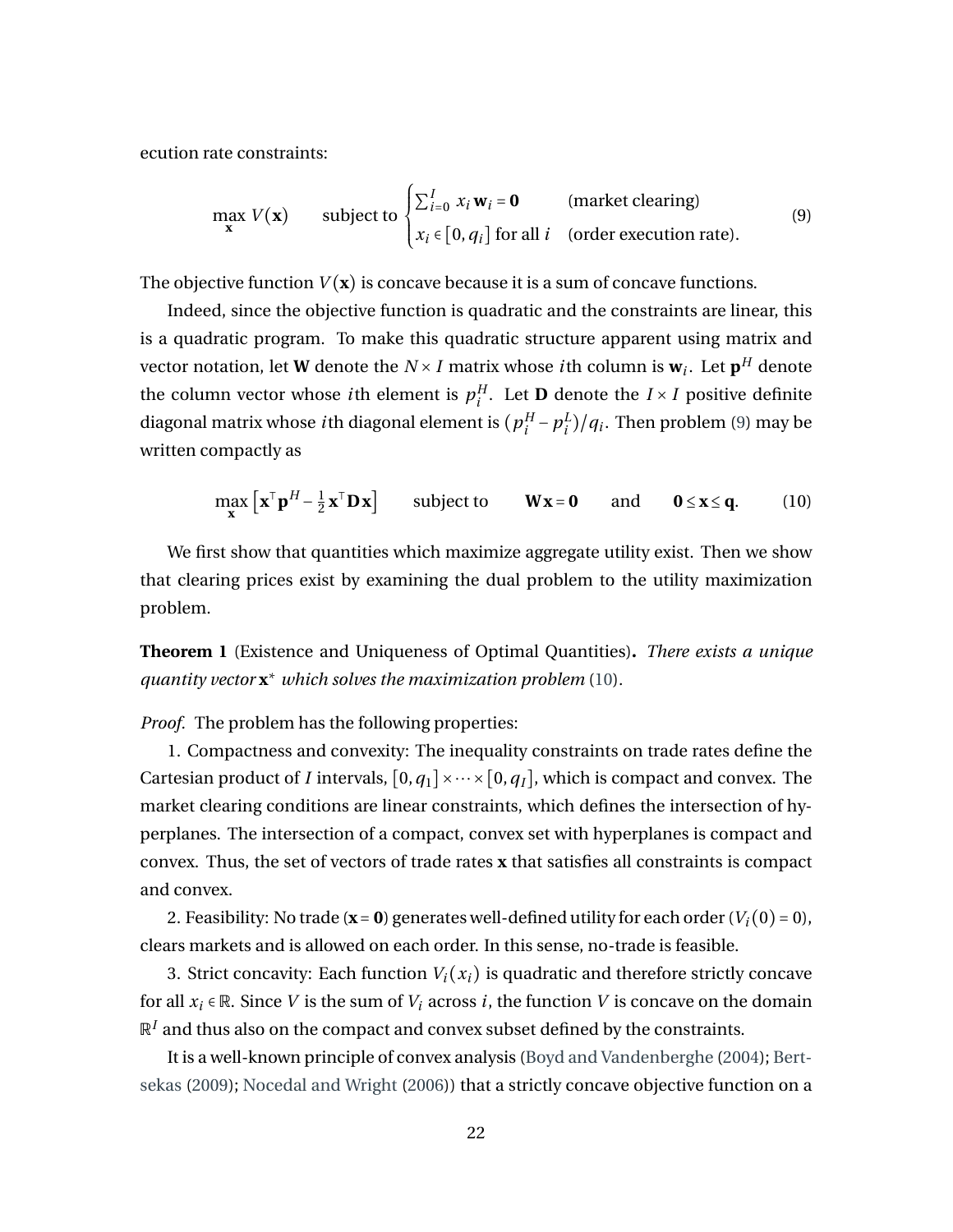Our approach makes the problem compact by assuming that traders are not interested in trading additional quantities beyond some very favorable level of prices. This is like putting upper and lower bounds on quantities and linear combinations of quantities.

To prove that clearing prices exist, we exploit the duality between the problems of finding optimal quantities and prices. For this, we define a Lagrangian function of the vector of quantities **x** with three constraints: (1) the market clears ( $\sum_{i=1}^{I} x_i \cdot \mathbf{w}_i = \mathbf{0}$ ); (2) the order execution rate is greater than or equal to zero  $(\mathbf{x} \geq \mathbf{0})$ ; (3) the order execution rate is less than or equal to the maximum  $(x \le q)$ . In vector notation, the Lagrangian is defined by

$$
L(\mathbf{x}, \boldsymbol{\pi}, \boldsymbol{\lambda}, \boldsymbol{\mu}) \coloneqq \mathbf{x}^{\top} \mathbf{p}^H - \frac{1}{2} \mathbf{x}^{\top} \mathbf{D} \mathbf{x} - \boldsymbol{\pi}^{\top} \mathbf{W} \mathbf{x} + \boldsymbol{\mu}^{\top} \mathbf{x} + \boldsymbol{\lambda}^{\top} (\mathbf{q} - \mathbf{x}). \tag{11}
$$

Since the multipliers associated with the market clearing equality constraint have the economic interpretation of market prices for assets, we use the notation  $\boldsymbol{\pi} = (\pi_1, \dots, \pi_N)$ for these multipliers. Two vectors of order-execution-rate multipliers,  $\boldsymbol{\mu} = (\mu_1, ..., \mu_I)$ and  $\lambda = (\lambda_1, \ldots, \lambda_I)$ , are associated with inequality constraints on order execution rates, with two constraints for each order.

The dual problem associated with the primal problem of maximizing aggregate utility [\(10\)](#page-23-1), is then defined by

<span id="page-24-2"></span>
$$
\hat{G}(\pi,\lambda,\mu) := \max_{\mathbf{x}} L(\mathbf{x},\pi,\lambda,\mu) \quad \text{for} \quad \pi \in \mathbb{R}^N, \quad \mu \geq 0, \quad \lambda \geq 0. \quad (12)
$$

The dual problem is a minimization problem with infimum *g* <sup>∗</sup> defined by

<span id="page-24-0"></span>
$$
g^* := \inf_{\pi, \lambda, \mu} \hat{G}(\pi, \lambda, \mu) \qquad \text{subject to} \qquad \pi \in \mathbb{R}^N, \qquad \mu \geq 0, \qquad \lambda \geq 0. \tag{13}
$$

The dual problem [\(13\)](#page-24-0) is formulated as an infimum rather than minimum because we have not yet shown that there exists a solution  $(\pmb{\pi}^*,\pmb{\lambda}^*,\pmb{\mu}^*)$  which attains the infimum.

<span id="page-24-1"></span>**Theorem 2** (Existence of clearing prices)**.** *There exists at least one optimal solution* (*π* <sup>∗</sup>,*λ* <sup>∗</sup>,*µ* ∗) *to the dual problem* [\(13\)](#page-24-0). The solutions  $\mathbf{x}^*$  and  $(\pi^*, \lambda^*, \mu^*)$  are a primal-dual pair which *satisfies the strict duality relationship*

$$
g^* = V(\mathbf{x}^*). \tag{14}
$$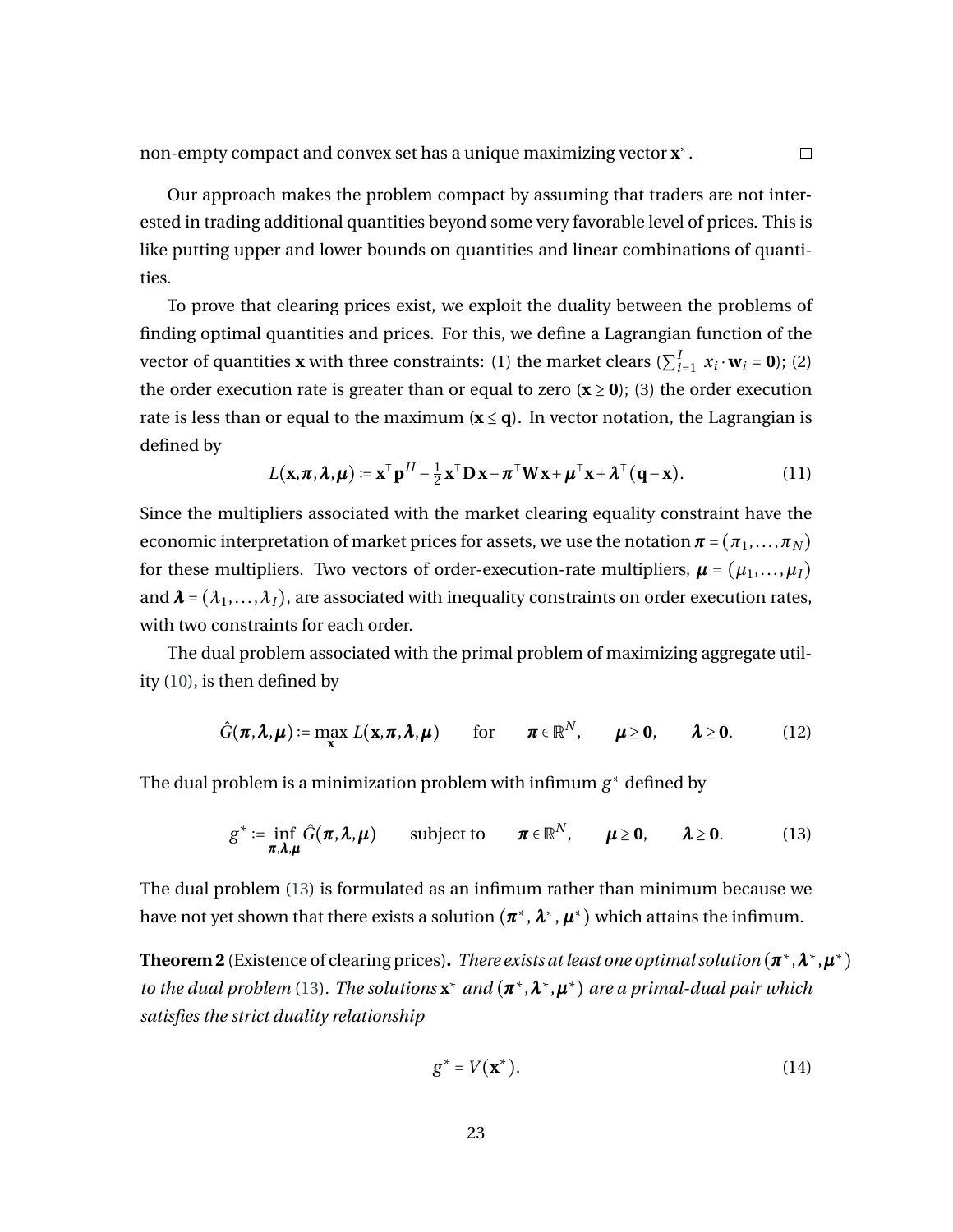*Proof of Theorem [2.](#page-24-1)* The primal problem has the following properties:

1. Concavity: The objective function  $V(\mathbf{x})$  is strictly concave.

2. Finite solution: The primal objective is the sum of a finite number of concave quadratic functions. Since each quadratic function is bounded above, the solution to the primal problem is bounded above.

3. Linear constraints: The minimum execution rate constraint  $\mathbf{x} \geq \mathbf{0}$ , the maximum execution rate constraint  $\mathbf{x} \leq \mathbf{q}$ , and the market clearing constraint  $\mathbf{W}\mathbf{x} = \mathbf{0}$  are all linear.

4. Feasibility: No trade  $(x = 0)$  is feasible because it clears the markets and is allowed on each order.[11](#page-25-0)

It is a standard result from convex programming that a concave primal problem, a finite supremum on the primal problem, feasibility, and linear constraints guarantee that a solution to the dual problem exists and has the same optimal value as the supremum to the primal problem even if a solution to the primal problem does not exist like it does in our problem; see [Boyd and Vandenberghe](#page-46-9) [\(2004\)](#page-46-9), [Bertsekas](#page-46-10) [\(2009,](#page-46-10) Proposition 5.3.4, p. 173), [Nocedal and Wright](#page-49-9) [\(2006,](#page-49-9) Theorem 16.4, p. 464). Since Theorem [1](#page-23-2) guarantees that a solution to the primal problem does exist, the solution to the primal problem has the same value as the solution to the dual problem.  $\Box$ 

There are three Lagrange multipliers in this problem: *π*, *λ*, and *µ*. The multiplier on the market clearing condition  $\pi$  is the vector of prices for all assets. The other multipliers  $\lambda$  and  $\mu$  ensure that orders are not underfilled ( $\mathbf{x} < 0$ ) or overfilled ( $\mathbf{x} > \mathbf{q}$ ).

Theorem [2](#page-24-1) does not guarantee that clearing prices are unique. The set of clearing prices is convex and may be unbounded. A trivial example occurs when all orders are buy orders for individual assets, and there are no sell orders. Then any sufficiently high price clears the market with zero trade. There may also be cases where the clearing price is not unique even when trade occurs. A trivial example occurs when there is one buy order and one sell order for the same asset (or portfolio) with the same quantities *q*, and the buyer's lower-limit price exceeds the absolute value of the seller's lower limit price. In this case, there is an interval of prices where both orders are fully executable. We discuss a tie-breaking rule to pick a unique price in the next section.

<span id="page-25-0"></span> $11$  Feasibility does not require a strict interior point (Slater's condition) because the constraints are linear in this problem (linear constraint qualification).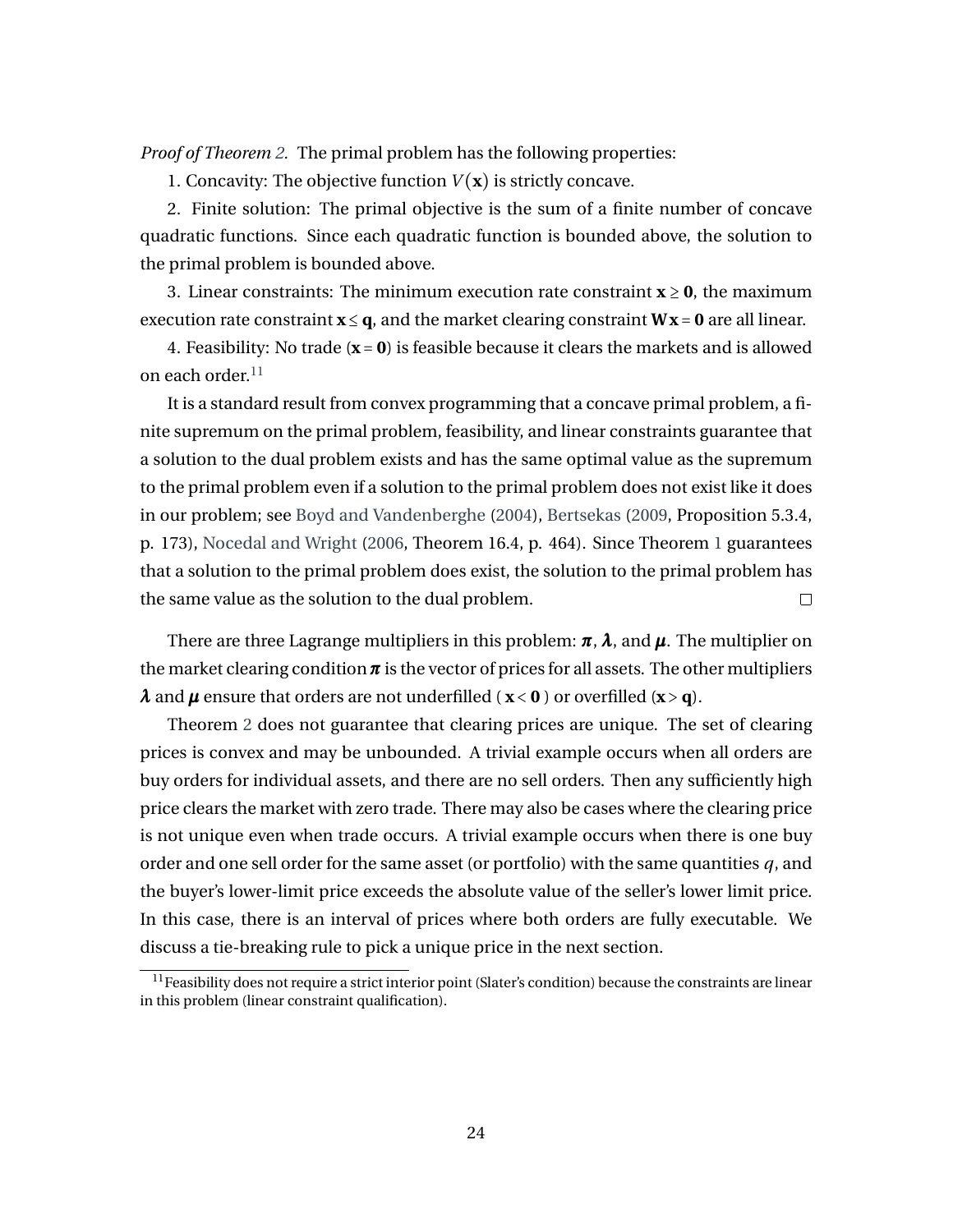## <span id="page-26-0"></span>**4 Computation**

In this section we study computational feasibility of flow trading. The objective here is to provide a proof of concept, finding market clearing solutions in less than a second for a reasonably difficult problem, with 500 assets and 100,000 orders, using an ordinary workstation and a publicly available algorithm. For this, we simulate order books and find that solutions can be found in less than a quarter of a second for a wide range of parameters. Section [4.1](#page-26-1) proposes a computational methodology, and Section [4.2](#page-30-0) explores computational performance in a simulation environment.

#### <span id="page-26-1"></span>**4.1 Methodology**

**Gradient Method** For economists, Walrasian tatonnement is an intuitive approach for calculating market clearing prices. An auctioneer announces tentative prices, and traders respond with their quantities. The auctioneer then adjusts prices in a direction proportional to net excess demand, and the process continues until the market clears. Tatonnement is equivalent to using the gradient method of optimization when there is a function of prices whose first order conditions correspond to market clearing. In our setting, such a function can be found by minimizing out the multipliers  $\mu$  and  $\lambda$  in the dual objective function in equation [\(12\)](#page-24-2), which we call the gains function. Theorem [2](#page-24-1) implies that the function's first order condition corresponds to market clearing.

Since the gains function has a piecewise-linear derivative, it is continuously differ-entiable, and the derivative satisfies a Lipschitz condition<sup>[12](#page-26-2)</sup>. These conditions assure that the gradient method converges [\(Nesterov](#page-49-10) [\(2004,](#page-49-10) Corollary 2.1.2, p. 70)). However, while the guaranteed convergence rate is much faster than for the traditional general-equilibrium theory problems discussed by [Scarf and Hansen](#page-50-1)  $(1973)^{13}$  $(1973)^{13}$  $(1973)^{13}$  $(1973)^{13}$ , it is too slow for our purpose. Reducing the error by a factor of one million may require approximately one million iterations, a prohibitively large number in our setting, where we need to solve for prices very frequently throughout the trading day (as opposed, e.g., to a single high-stakes allocation problem like in combinatorial auctions).

<span id="page-26-3"></span><span id="page-26-2"></span> $12|\nabla G(\pi + \Delta \pi) - \nabla G(\pi)| < L|\Delta \pi|$  for some Lipschitz constant *L*.

 $13$ More modern work in computer science has focused on the complexity of computing Brouwer and Kakutani fixed points [\(Daskalakis, Goldberg, and Papadimitriou](#page-47-5) [\(2009\)](#page-47-5); [Budish, Cachon, Kessler, and Oth](#page-46-3)[man](#page-46-3) [\(2017\)](#page-46-3)) and supports the claim that computing competitive equilibrium prices can be computationally difficult.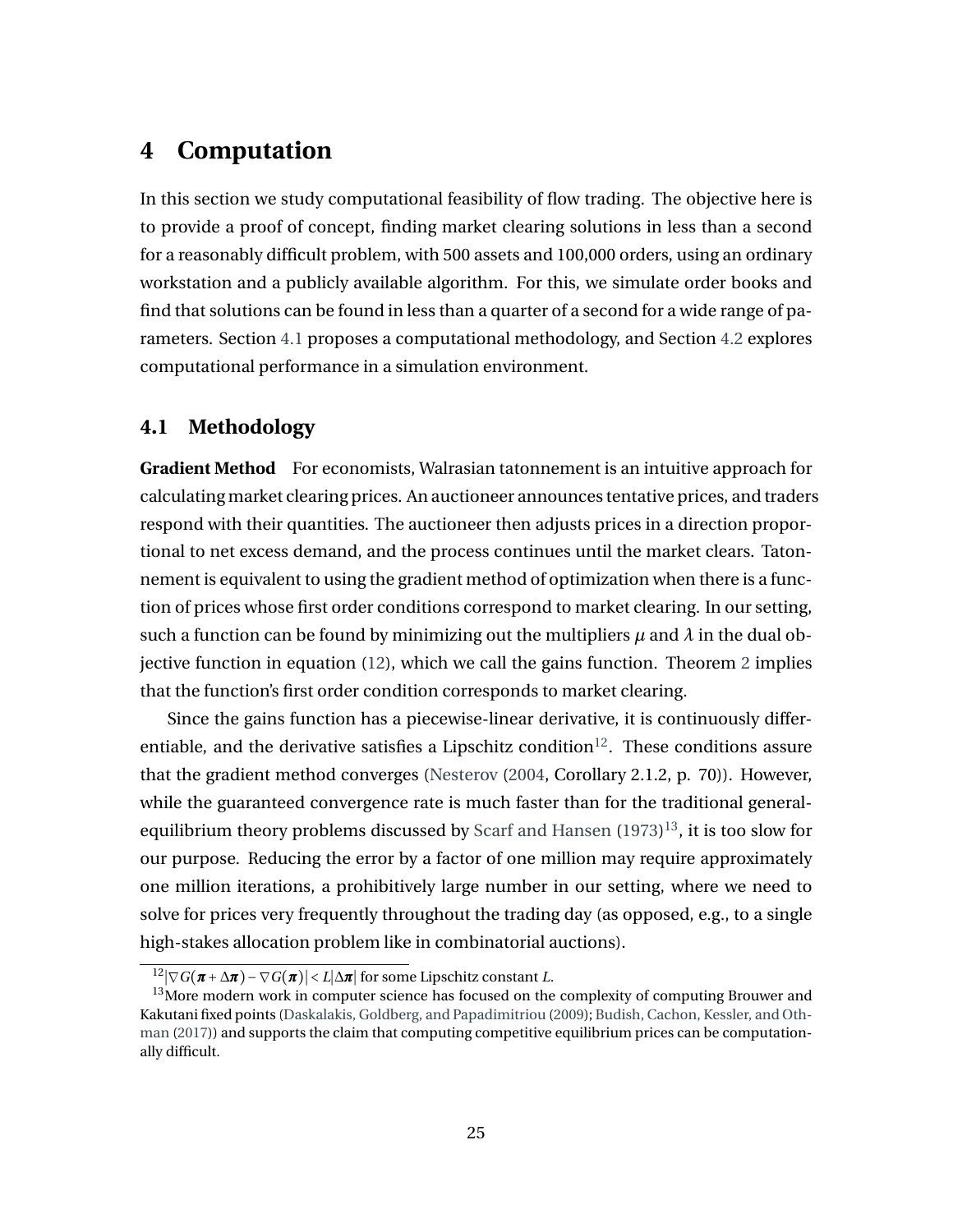#### **4.1.1 Interior Point Method**

We propose to use an interior point method for quadratic programming. The literature shows that interior point methods are computationally more efficient than the intuitive gradient method, both theoretically (see [Nesterov](#page-49-10) [\(2004,](#page-49-10) Chapter 4); [Bertsekas](#page-46-10) [\(2009\)](#page-46-10), [Boyd and Vandenberghe](#page-46-9) [\(2004\)](#page-46-9)) and in practice [\(Gondzio](#page-47-9) [\(2012\)](#page-47-9)).<sup>[14](#page-27-0)</sup>

**Exchange as a Small Market Maker** Theoretically, the interior point method requires the existence of an interior point, a feasible allocation on the interior of the constraint set. Such an allocation clears the market and strictly satisfies the inequality constraints (**0** < **x** < **q**). In our setting, however, there is no natural candidate for such an interior point. For example, no-trade (**x** = **0**), which satisfies market clearing, does not lie on the interior of the constraints.

To ensure an interior point, we introduce the possibility that the exchange acts as a very small market maker for every asset. This makes allocations feasible by taking into its inventory otherwise uncleared quantities. Specifically, the exchange submits a linear demand curve for each asset *n*:

<span id="page-27-1"></span>
$$
\epsilon_n(\pi_{0n} - \pi_n),\tag{15}
$$

where  $\epsilon_n$  is the slope, and  $\pi_{0n}$  is a base price below which the exchange buys and above which it sells. Here,  $\epsilon_n$  can be a very small positive number such that the exchange trades little. The strategy can be implemented by placing two flow orders for each asset: one order to buy at prices below  $\pi_{0n}$  and the other to sell at prices above  $\pi_{0n}$ .

With the exchange as a small market maker, existence of an interior point is easily assured. For example, pick any **x** such that **0** < **x** < **q**. Then the exchange can soak up any uncleared quantity to clear the market.

Further, allowing modest exchange trading has two other benefits. First, it can resolve the "tiebreaker problem", in case there is an interval of market-clearing prices (as we know is possible from Theorem [2\)](#page-24-1). Since the exchange has an active order for every asset at every relevant price vector, market prices are chosen uniquely for all assets when multiple prices are possible otherwise. For example, if  $\pi_{0n}$  is set at the previous clearing

<span id="page-27-0"></span><sup>&</sup>lt;sup>14</sup>For interior point methods, the maximum number of iterations has an upper bound proportional to  $O(log(1/\epsilon))$ , where  $\epsilon$  is the proportion by which the error is reduced [\(Nesterov](#page-49-10) [\(2004\)](#page-49-10) Theorem 3.1). For example, reducing error by proportion 0.000001 (one-millionth) is  $O(log(1,000,000)) \approx O(13.8)$ . For gradient methods, the upper bound is proportional to  $O(1/\epsilon)$  or  $O(1/\epsilon^2)$  depending on the structure of the problems.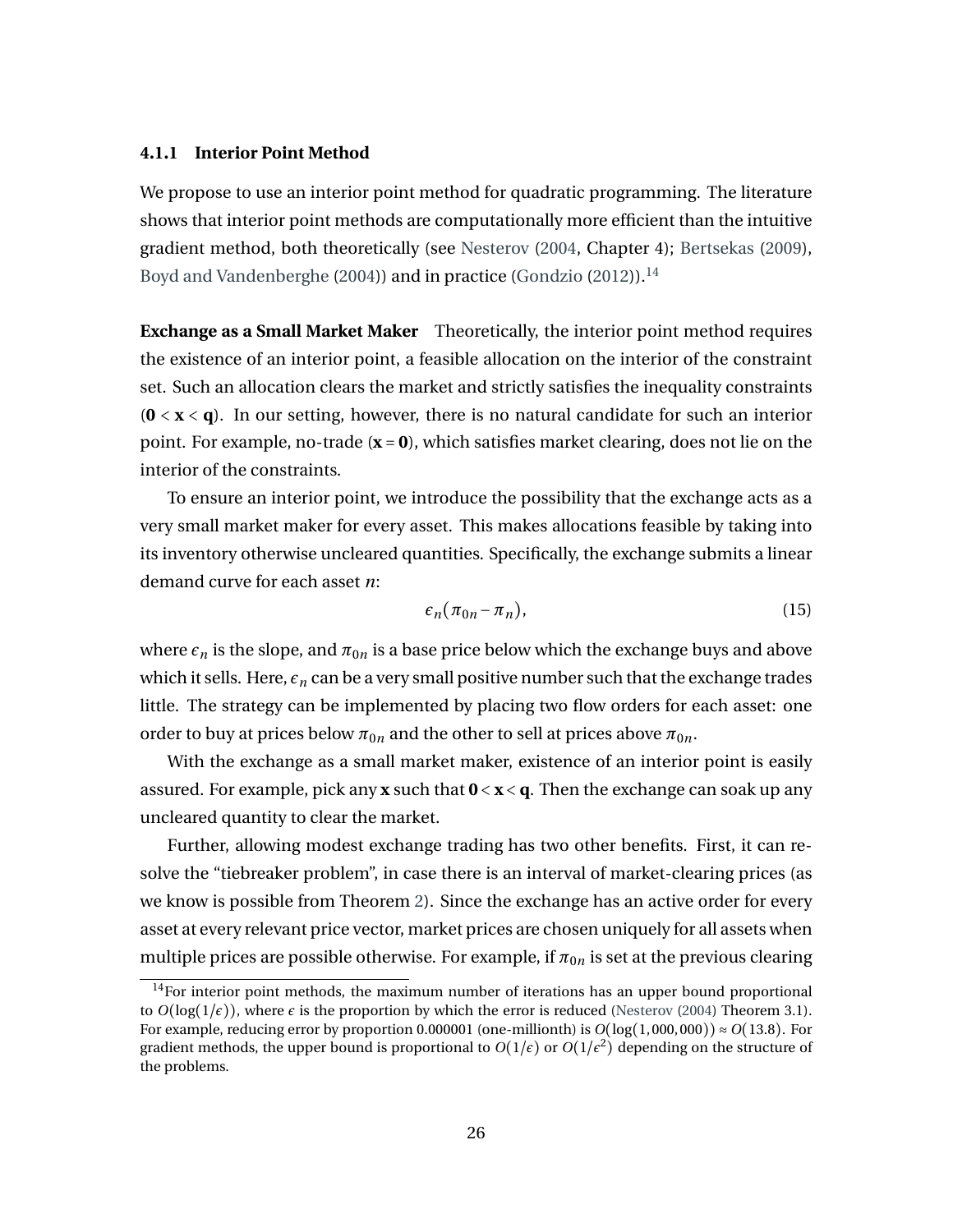price for asset *n*, then the exchange's small trading demand will break ties in favor of the price closest to the previous price. Second, it can absorb uncleared quantities due to rounding error and inexact convergence of the algorithm for calculating clearing prices, even if the algorithm has practically "converged" to a target tolerance.

**Solving the KKT Conditions** To find market clearing prices and quantities, the interior point method solves the Karush–Kuhn–Tucker (KKT) conditions, utilizing information about both quantities from the primal problem and prices and multipliers from the dual problem.

From here on, we redefine  $\mathbf{p}^H$ ,  $\mathbf{p}^L$ , **D**, **W**, **q**, and **x** to include the exchange's orders. Then all of the results from Section [3](#page-20-0) still hold, and it is straightforward to show that a solution to the KKT conditions clears the market. Further, since the exchange has an active order at every price, the solution is unique.

<span id="page-28-2"></span>**Theorem 3** (Karush–Kuhn–Tucker (KKT) Conditions with Exchange Trading)**.** *Any solution of the KKT conditions* [\(16\)](#page-28-0)–[\(19\)](#page-28-1) *for quantities*  $\mathbf{x}^* := (x_1^*)$  $x_1^*, \ldots, x_I^*$ *I* ) *and multipliers* (*π* <sup>∗</sup>,*λ* <sup>∗</sup>,*µ* <sup>∗</sup>) *is a solution to both the primal problem and dual problem:*

<span id="page-28-0"></span>
$$
\mathbf{W} \mathbf{x}^* = \mathbf{0}, \qquad \mathbf{0} \le \mathbf{x}^* \le \mathbf{q}, \qquad (Primal Feasibility) \tag{16}
$$

<span id="page-28-3"></span>
$$
\boldsymbol{\pi}^* \in \mathbb{R}^N, \qquad \boldsymbol{\lambda}^* \geq \mathbf{0}, \qquad \boldsymbol{\mu}^* \geq \mathbf{0}, \qquad (Dual Feasibility) \tag{17}
$$

<span id="page-28-4"></span>
$$
\mathbf{p}^{H} - \mathbf{D}\mathbf{x}^{*} - \mathbf{W}^{\top}\boldsymbol{\pi}^{*} + \boldsymbol{\mu}^{*} - \boldsymbol{\lambda}^{*} = \mathbf{0}, \qquad (Primal \text{ Optimality})
$$
\n(18)

<span id="page-28-1"></span>
$$
\lambda^* \cdot (\mathbf{q} - \mathbf{x}^*) = \mathbf{0}, \qquad \mu^* \cdot \mathbf{x}^* = \mathbf{0}, \qquad (Complementary Slackness)
$$
 (19)

*With exchange trading defined in equation* [\(15\)](#page-27-1)*, there exists a unique solution to the KKT conditions.*

*Proof of Theorem [3.](#page-28-2)* Existence is a straightforward consequence of Theorems [1](#page-23-2) and [2,](#page-24-1) which imply that a unique optimal primal solution **x**<sup>∗</sup> exists and some optimal dual solution  $(\pi^*, \lambda^*, \mu^*)$  exists, and these solutions form a primal dual pair with the same optimized value; see [Bertsekas](#page-46-10) [\(2009,](#page-46-10) Theorem 5.34(b), p. 173). Uniqueness follows from the exchange having a partially executable order for every asset. If market clearing prices were not unique, then any change in the price of any asset would change the aggregate quantity demanded, which implies multiple market clearing quantities. Since the quantities are unique from Theorem [1,](#page-23-2) prices must also be unique.  $\Box$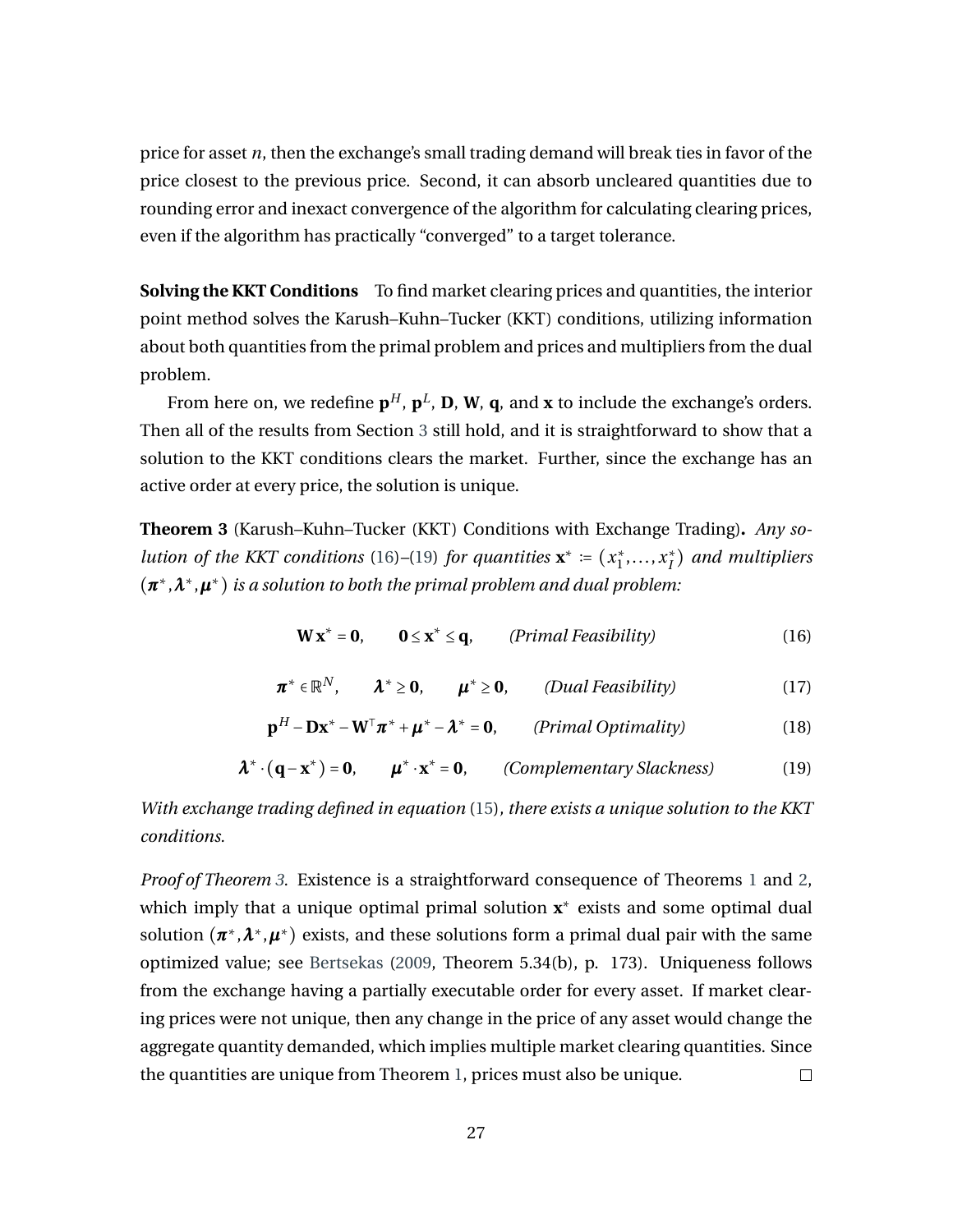Instead of solving these conditions directly, the interior point method first modifies the problem by replacing the complementary slackness conditions in equation [\(19\)](#page-28-1) with a set of constraints parameterized by  $\bar{v} > 0$ :

<span id="page-29-0"></span>
$$
\boldsymbol{\lambda}^* \cdot (\mathbf{q} - \mathbf{x}^*) = \bar{\mathbf{v}} \cdot \mathbf{1}, \qquad \boldsymbol{\mu}^* \cdot \mathbf{x}^* = \bar{\mathbf{v}} \cdot \mathbf{1}.
$$
 (20)

Then as we take a limit as  $\bar{v} \rightarrow 0$ , a sequence of solutions to the modified KKT conditions satisfies the original KKT conditions in Theorem [3.](#page-28-2)

The modified complementary slackness conditions in equation [\(20\)](#page-29-0) imply that a solution to the modified KKT conditions satisfies the constraints with strict inequality: **0** < **x** < **q**. Exchange trading plays a role in guaranteeing the existence of such a solution for any  $\bar{v}$  > 0.

**Implementation Details** The algorithmic strategy is to solve the modified KKT condi-tions [\(16\)](#page-28-0), [\(17\)](#page-28-3), [\(18\)](#page-28-4), and [\(20\)](#page-29-0) iteratively by starting with an initial guess for  $\mathbf{x}, \pi, \mu, \lambda$ . On each iteration, we substitute  $\mathbf{x}+\Delta\mathbf{x}$  for  $\mathbf{x}, \pi+\Delta\pi$  for  $\pi, \mu+\Delta\mu$  for  $\mu$ , and  $\lambda+\Delta\lambda$  for  $\lambda$ , then solve the linearized system for  $\Delta x$ ,  $\Delta \pi$ ,  $\Delta \mu$ , and  $\Delta \lambda$  with the value of  $\bar{v}$  set to 0. To keep the new guess an interior point, the solution vectors are multiplied by a scalar  $\alpha$  (with 0 < *α* ≤ 1) to insure that the best guess for the next iteration **x**+*α*∆**x**, *π* +*α*∆*π*, *µ* +*α*∆*µ*, *λ*+*α*∆*λ* is such that **x** remains an interior point. Since the KKT conditions are essentially first-order conditions, the linearized approximation is a version of Newton's method.

On each iteration, the linear system is solved in the following way. The multipliers ∆*µ* and ∆*λ* are expressed as functions of ∆**x**, easy invertibility of the diagonal matrix **D** allows **x** to be expressed as a simple function of*π*, and substituting the solution for **x** into the market clearing condition reduces the problem to solving an  $N \times N$  positive definite system for a price update to  $\pi$ , for which a Cholesky decomposition is used.<sup>[15](#page-29-1)</sup>

<span id="page-29-1"></span><sup>&</sup>lt;sup>15</sup>The revised KKT system is nonlinear in the unknowns  $\pi$ ,  $\mathbf{x}$ ,  $\mu$ ,  $\lambda$ , and  $\bar{v}$  only because the revised complementary slackness condition involves element-by-element multiplication of **x** by *µ* and *λ*. For *µ* (and analogously for  $\lambda$ ), linearizing  $(x + \Delta x)(\mu + \Delta \mu)$  sets the second-order term term  $\Delta x \Delta \mu$  to zero. To correct for the error created by dropping the second-order term, we solve the linear system a second time on each iteration (using the same Cholesky decomposition), including a correction term described by [Mehrotra](#page-49-11) [\(1992\)](#page-49-11) in the second solution.

Our solution uses our own straightforward Python implementation of the interior point methodology in the CVXOPT package, as described by [Vandenberghe](#page-50-9) [\(2010\)](#page-50-9). Both the Python programming language and the CVXOPT package are free and publicly available. One version of the algorithm is implemented on the cpu using the Python packages numpy and scipy. Another equivalent version is implemented on both cpu and gpu using the Python package Pytorch. Results are reported for the Pytorch implementation on the gpu, which was three times faster than either cpu version. Our implementation is tailored to our specific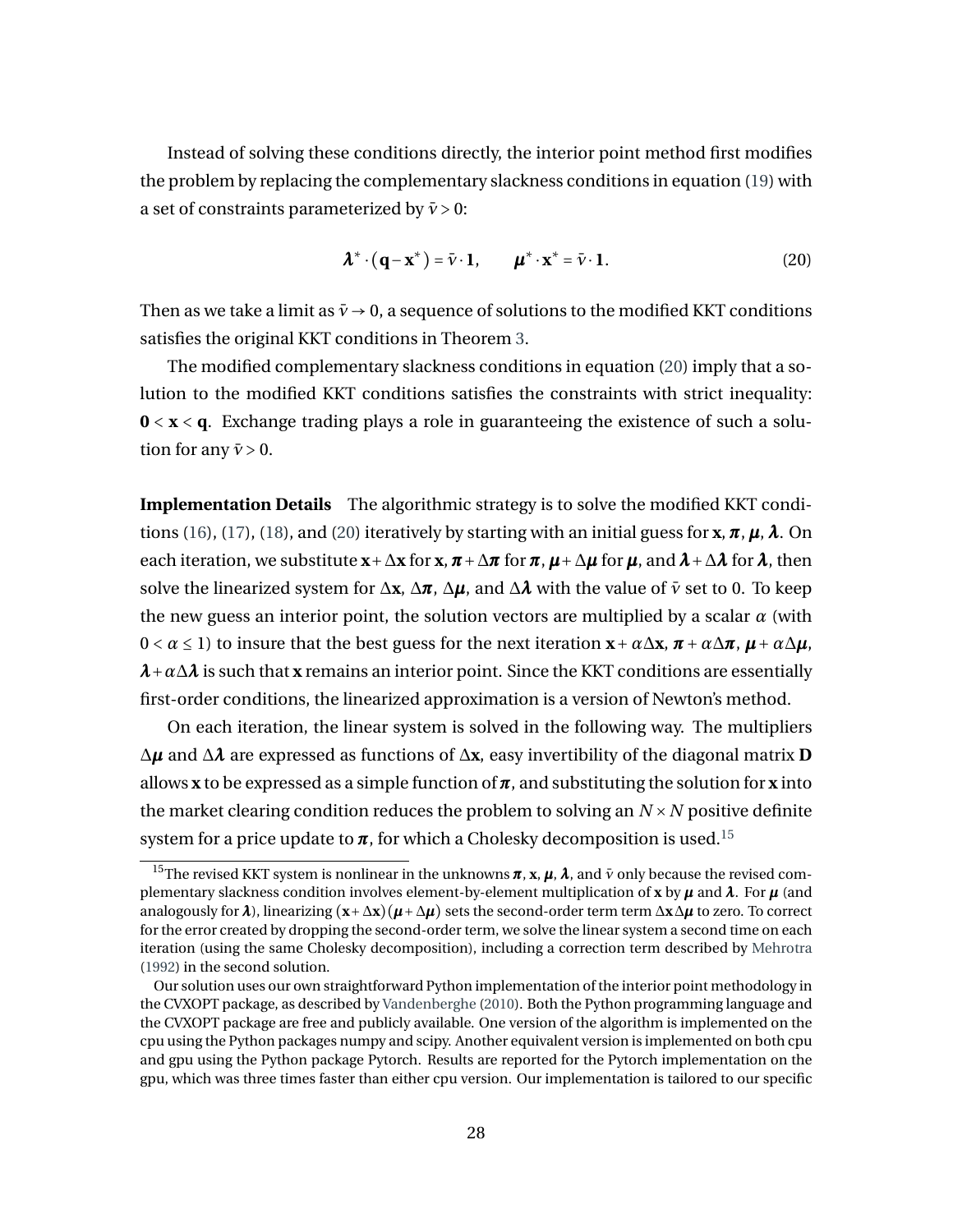<span id="page-30-1"></span>

|                                                                                            | Base   | Low            | High     |
|--------------------------------------------------------------------------------------------|--------|----------------|----------|
| Description                                                                                |        |                |          |
| Number of assets                                                                           | 500    |                |          |
| Number of orders                                                                           | 100000 |                |          |
| Slope of exchange's demand schedule (shares traded per dollar price change at \$100/share) | 0.0100 |                |          |
| Fraction of orders for individual asset                                                    | 0.5000 | 0.0500         | 0.9500   |
| Fraction of orders for indexes among orders for portfolios                                 | 0.5000 | 0.0500         | 0.9500   |
| Number of size indexes                                                                     | 5.     | 2              | 50       |
| Number of industry indexes                                                                 | 10     | $\mathfrak{D}$ | 50       |
| Probability an index order is a market index order                                         | 0.8000 | 0.0500         | 0.9500   |
| Probability a size or industry index ord is a size index order                             | 0.5000 | 0.0500         | 0.9500   |
| Probability a mkt index order is an EW mkt index order                                     | 0.0625 | 0.0500         | 0.9500   |
| Probability a size index order is an EW size index order                                   | 0.2500 | 0.0500         | 0.9500   |
| Probability an industry index order is an EW industry index order                          | 0.2500 | 0.0500         | 0.9500   |
| Standard deviation of expected number of orders across assets                              | 1.7000 | 0.1000         | 3.0000   |
| Standard deviation of order size given asset                                               | 1.5000 | 0.1000         | 3.0000   |
| Standard deviation of upper limit price as fraction of initial price                       | 0.1000 | 0.0100         | 1.0000   |
| Mean deviation of upper limit price as fraction of initial price standard deviation        | 0.3000 | 0.0100         | 1.0000   |
| Mean difference between upper and lower limit prices (basis points)                        | 1.0000 | 0.0100         | 100.0000 |
| Standard deviation of difference between upper and lower limit prices                      | 2.0000 | 0.1000         | 3.0000   |
| Fraction buy orders for indexes and assets                                                 | 0.5000 | 0.1000         | 0.9500   |

Table 2: Parameters for simulating an order book.

The positive definite matrix to be decomposed changes with each iteration because it is constructed by implicitly assigning weights to each order based on values of multipliers. The weights are close to zero when the multipliers push the order execution rate  $x_i$  close to the boundary of the interval  $[0, q_i]$ , and closer to one if the execution rate  $x_i$  implied by the multipliers is far away from the boundary of the interval  $[0,q_i].$ The order is expected to be relevant for price discovery at the margin when it is partially executable. A new Cholesky decomposition is needed on each iteration to incorporate updated weights from the most recent iteration into calculation of the new search direction.

#### <span id="page-30-0"></span>**4.2 Results**

#### **4.2.1 Simulating the Order Book**

There are four sets of parametric assumptions used to simulate an "order book." A list of parameters is presented in Table 1, with "base case," high, and low values.

The first set of assumptions includes the number of assets, the number of orders, and the extent of exchange trading. As a base case, we start with 500 assets and 100,000 orders. The number 500 is chosen based on the number of stocks in the S&P 500 index.

quadratic program, which has an invertible diagonal matrix **D** and simple "Euclidean cone" constraints **0** ≤ **x** ≤ **q**. Our implementation code will be posted publicly upon publication, and is available immediately to interested readers upon request.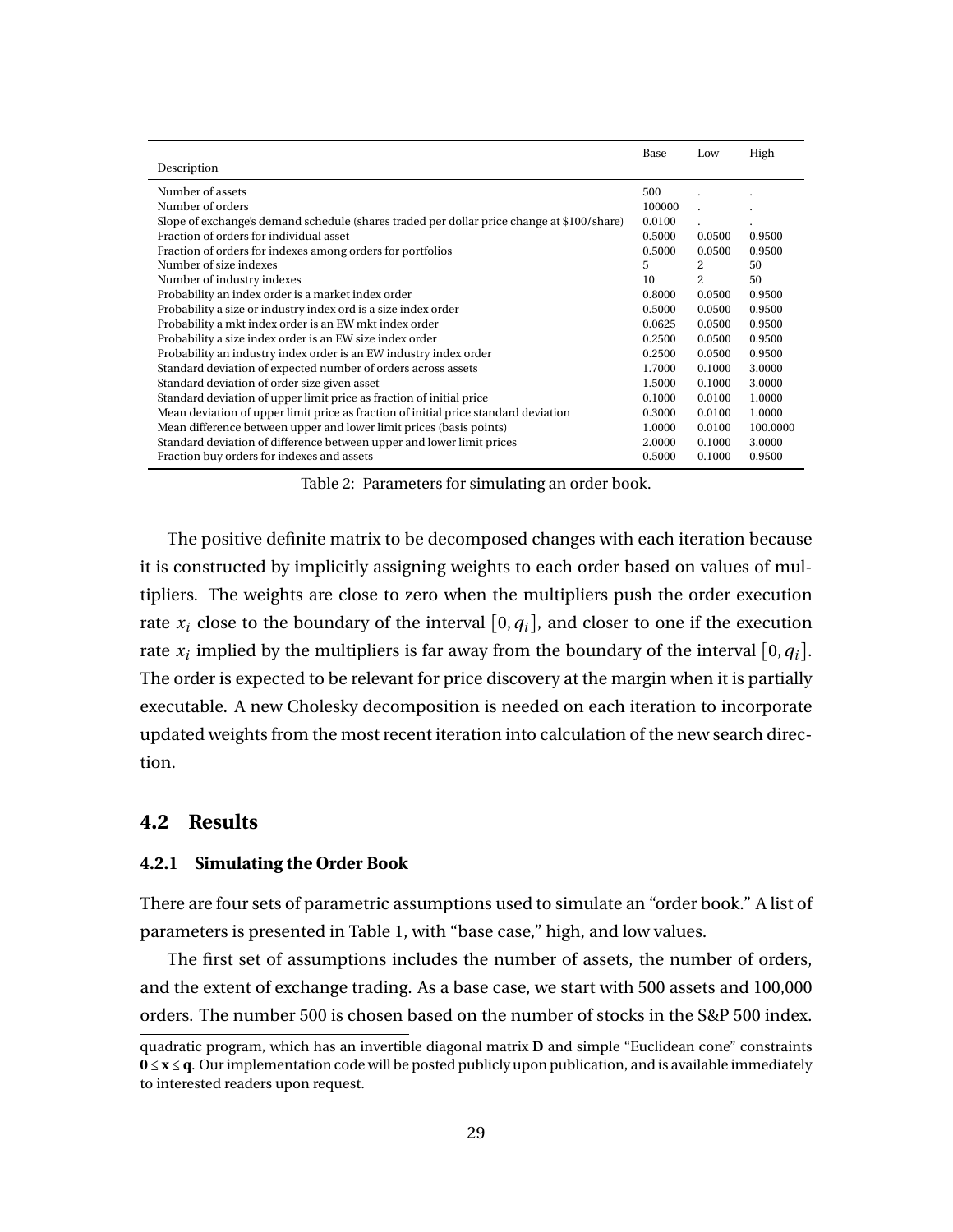The number 100,000 is chosen arbitrarily. After reporting outcomes for the base case, we study how the number of assets and the number of orders affect computation.

Exchange trading is characterized by the slope of its demand schedule  $(\epsilon_n)$  in Equation [\(15\)](#page-27-1)) and the base price. For simplicity, we set the slope constant across all assets, and choose a small number,  $10^{-2}$ , so that the exchange does very little trading, buying one dollars worth of an asset when the price falls by one percent. The base price, at which the exchange starts buying and selling all assets, is set equal to the initial price. The initial price of all assets and index portfolios is normalized to \$100. These prices are pure scaling factors, which do not affect the economics of market clearing in any way.

The second set of assumptions defines how orders are distributed across individual assets and various types of portfolios and how orders are distributed between buy and sell. Theoretically, there are infinitely many different portfolios which investors can choose from by combining any of the 500 assets with arbitrary weights for each asset. In our simulations, however, we restrict portfolios to six different types of index portfolios and to randomly generated pairs trades. This limitation on portfolios lowers the computational cost of our simulations.

For index portfolios, we construct value-weighted and equal-weighted portfolios of the market index, "size" indices, and "industry" indices. Assets are sorted by expected dollar volumes to be assigned to size quantiles, and the groups created form size indices. Assets are evenly allocated to industries by first sorting assets by size, then assigning assets to the same industry if they have the same rank modulo the number of industries. Pairs trades randomly buy either an asset or an index portfolio and sell an equal expected dollar value of another asset or index.

In the base case scenario, we divide the 100,000 orders evenly between orders for individual assets and orders for portfolios. The orders for portfolios are then divided evenly between index portfolios and pairs trades. Orders for index portfolios are randomly assigned to the 6 categories with corresponding probabilities in parentheses: the valued-weighted market index (75%), the equal-weighted market index (5%), five value-weighted size indices (7.5%), five equally-weighted size indices (2.5%), ten valueweighted industry indices (7.5%), and ten equal-weighted industry indices (2.5%). The numbers here are chosen somewhat arbitrarily, except to reflect that the value-weighted market indices, such as those which track S&P 500 (including even the CME's S&P 500 E-mini contract), have high trading volume. We later vary the probabilities to study how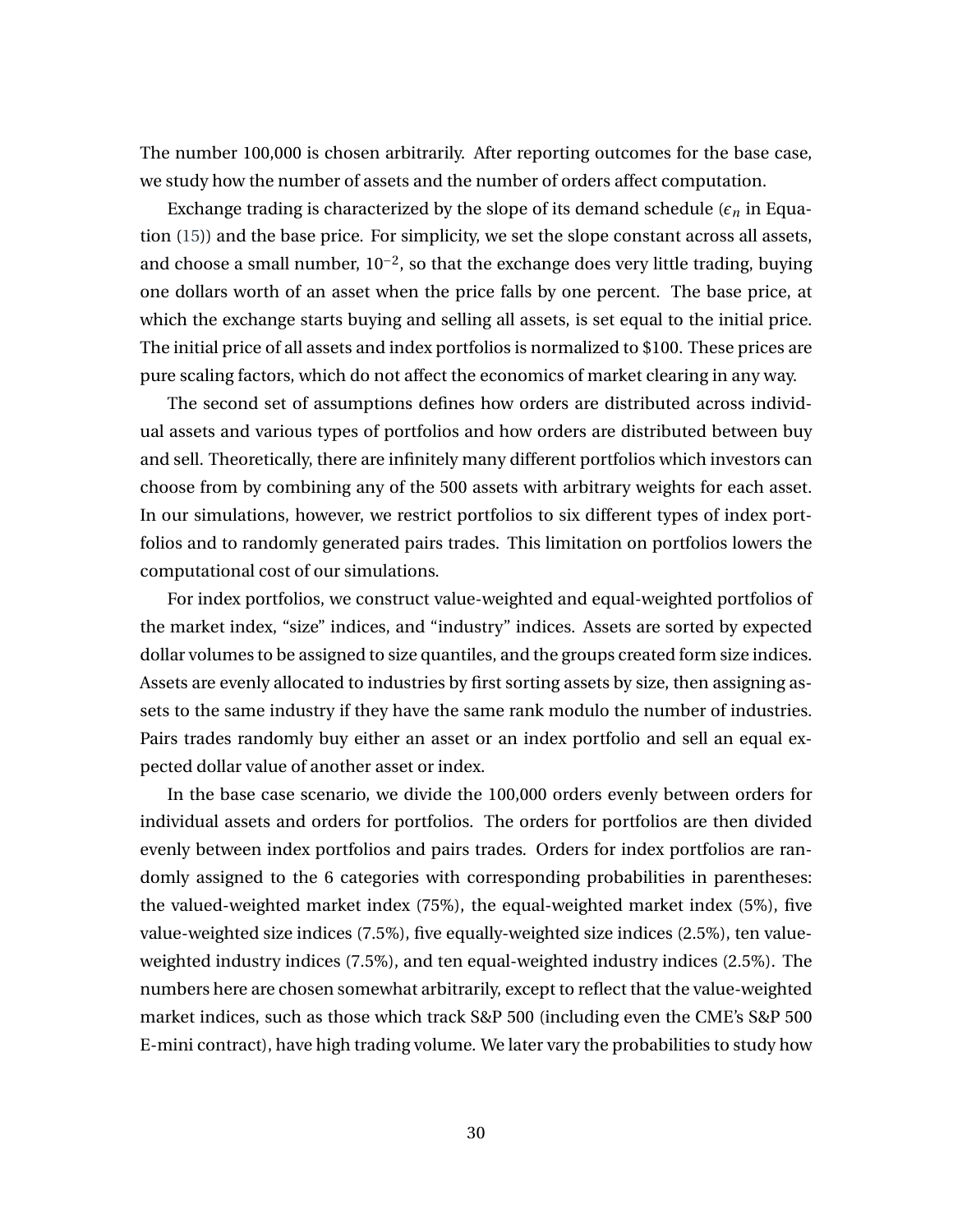they may affect computation times.<sup>[16](#page-32-0)</sup> Finally, each order for individual assets and indexes has an equal probability of being buy or sell.

The third set of assumptions is on the distribution of the number of orders across assets and the size of orders. To represent the skewness of the trading volume in the realworld stock market, we allow the number of orders and the size of orders to be drawn from heterogeneous distributions.

For each asset, we draw a random number from a lognormal distribution with mean of 1 and standard deviation of 1.7. Dividing these numbers by the sum of all realizations across 500 assets, we generate the probability that a given order is allocated to that asset. Then for each order for individual assets, we pick an asset from a multinomial distribution with the chosen probabilities. The probability multiplied by the total number of orders for assets (50,000) is the expected number of orders for that asset.

The size of orders for a given asset is lognormally distributed with standard deviation of 1.5. Following the market microstructure invariance hypothesis of [Kyle and](#page-48-11) [Obizhaeva](#page-48-11) [\(2016\)](#page-48-11), the mean is proportional to the square root of the expected number of orders for that asset. Specifically, the mean equals *k* ∗ √ expected number of orders, where *k* is a constant chosen to make the aggregate expected order volume from individual stocks equal to the arbitrary scaling constant of \$10 million per second using arbitrary expected ex ante prices of \$100 per share.

For index portfolios, the expected number of orders for each size index is the same, and the expected number of orders for each industry index is the same. The size of the index orders is determined by multiplying the square root of the expected number of orders by the same factor *k* used for individual orders. Since orders for the valueweighted market index are much larger and more numerous than orders for individual stocks, the overall value of the market index is largely determined by these index orders. For pairs trades, each individual asset "leg" is generated randomly in the same manner as orders for the asset or portfolio. The dollar size of the larger leg is then truncated to match the dollar size of the smaller leg, again using expected ex ante prices.

The last set of assumptions is on limit prices. First, the upper limit price ( $p_i^H$  $_i^H$ ) is log-

<span id="page-32-0"></span> $16$ To allow varying the these probabilities in a convenient manner, we generate them from five parameters: the probability that an index order is for either the equal-weighted or the value-weighted market index; the probability that a non-market index order is for a size index portfolio; the probability that a market index order is for the equal-weighted market index portfolio; and the probability that a size (industry) index order is for a equal-weighted size (industry) index portfolio. The five parameters, together with the restriction that the probabilities should sum to one, determine all six probabilities. We let each of the five parameters to vary from 5% to 95%.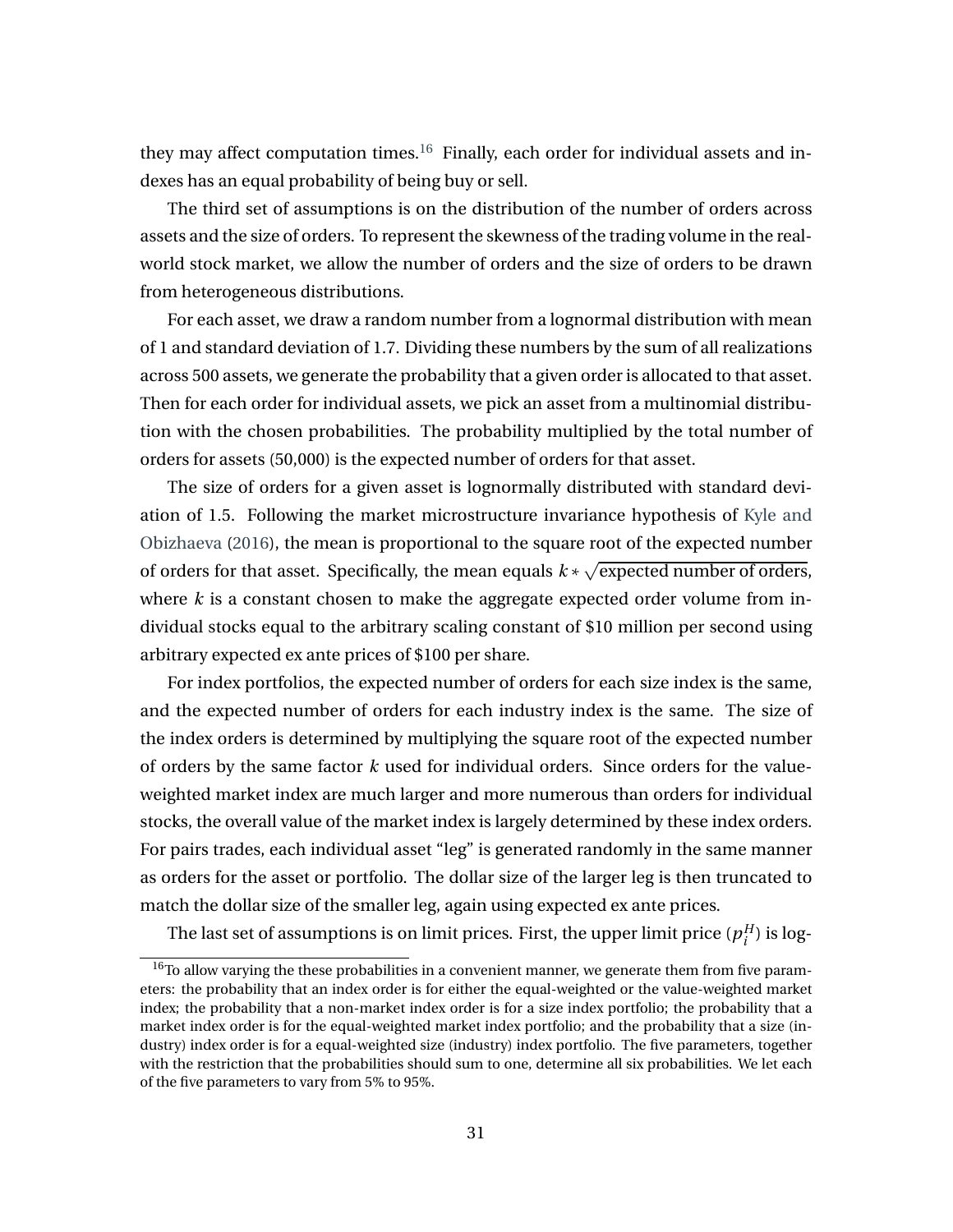normally distributed with the mean of \$97 if buying and -\$103 if selling, and the standard deviation of 10% of the initial price. Second, the difference between the upper and lower limit prices, *p H*  $i^H - p_i^L$  $\frac{L}{i}$ , is lognormally distributed with mean of 1 basis point (relative to the "midpoint" (*p L*  $i^L$  +  $p_i^H$  $\binom{H}{i}/2$  and a standard deviation of 2. The very small mean of one basis point and the large variance of 2 are expected to stress the algorithm by making demand highly nonlinear in prices. All of the random variables are independently distributed.

#### **4.2.2 Computation Outcomes**

When performed on an ordinary office workstation (an AMD Ryzen Threadripper 3960X processor, 24 cores running at 3.8GHz, and 128GB of memory running at 3600MHz; RTZ 2070 gpu at 1710 MHz with 8 GB of RAM), computation of market clearing prices and quantities takes about 0.1451 seconds (median) in the baseline scenario with 500 assets and 100,000 orders. Our results are obtained using the gpu and two cores.[17](#page-33-0) Uncleared quantities are basically zero, equal to a fraction 8.7e-12 of total volume, or or 8.7 dollars per trillion dollars.

The amount of exchange trading is small. On average, it trade 3.2 dollars per million dollars of trading volume. Across 51 repetitions, the maximum, the minimum, and the standard deviation of exchange trading are 5.99, 2.32, and 0.73 dollars per million dollars, respectively. In a dynamic market, the exchange can avoid accumulating significant inventories by adjusting its base prices over time to liquidate existing inventories.

Exchange trading, while small, has a large effect on the cross-sectional standard deviation of market-clearing prices for assets with very thin realized order books. Without exchange trading, arbitrary determination among multiple prices drives the standard deviation to a ridiculously large value of 1.44e+07%. Small exchange trading brings it down to a much more reasonable 14.19%. In practice, we would expect market-making firms to provide liquidity in thinly traded stocks and stabilize prices, possibly at a wide spread.

Overall, market clearing allocations are computed quickly and accurately and prices are reasonably stable with minimal trading by the exchange. We interpret these results as being a sufficient proof of concept for the flow trading market design when the market

<span id="page-33-0"></span> $17$ Computation times do not change much when more cores are used. This is probably because easily parallelized computations are done on the gpu while not easily parallelized computations, like Cholesky decomposition and some sparse matrix operations, are done on the cpu but do not benefit much from using multiple cores. The computation times are stable across 401 repetitions, with the maximum of 0.1603 seconds, the minimum of 0.1365 seconds, and a standard deviation of 0.0058 seconds.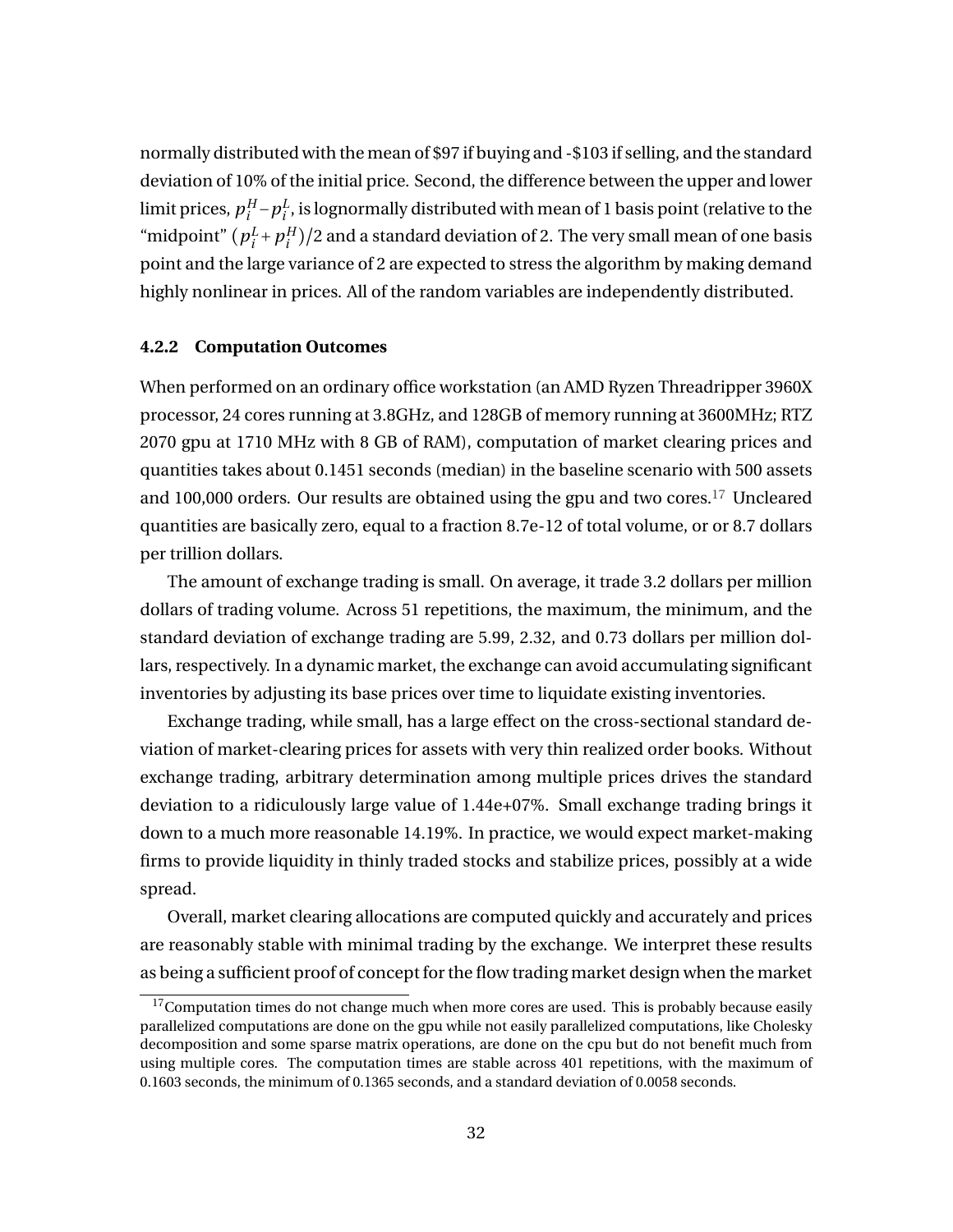clears at intervals of once per second.

Next, we study how computation times vary with the number of assets and the number of orders; see Figure [2.](#page-35-0) In the first panel, as the number of orders increases from 100,000 to 1,000,000 and 3,000,000, while keeping the number of assets constant, computation times increase from 0.1451 to 0.5639 and 1.5207 seconds, respectively. The computation time crosses one second with approximately 1,930,000 orders. When the number of orders is large, computation time is approximately proportional to the number of orders. In the second panel, as the number of assets increases from 500 to 2,000 and 10,000, again keeping the number of orders constant, computation times increase to 1.1021 and 56.3 seconds, respectively. The computation time crosses one second and ten seconds with approximately 1,800 assets and 5,200 assets, respectively. The increased computation times when the number of assets increase are mainly due the computation costs of calculating the matrix decomposed by the Cholesky decomposition and the Cholesky decomposition itself (which is an *O*(*N*<sup>3</sup>) algorithm in the number of assets). Both figures are almost flat initially. With a small number of orders or assets, the overhead associated with the Python interpreter becomes a significant fraction of computation times. When there are only 10 assets and 20 orders, the computation time is about 0.0552 seconds, which we believe is likely a good estimate of the overhead associated with the Python interpreter.

For robustness, we alter each parameter's value to the minimum and the maximum of a wide range, as described in Table [2,](#page-30-1) while keeping the number of orders, the number of assets, and the slope of exchange trading constant. Computation times remain of the same order of magnitude (0.1159 to 0.2655 seconds compared to 0.1459 seconds in the baseline setting). Most parameters have modest effect on computation times except for the two parameters: the standard deviation of order size and the fraction of buy orders. These two parameters affect the balance of the supply and demand of the order book. Changing the standard deviation of order size from 1.5 to 3 increases computation time to 0.2078 seconds. Changing the fraction of buyers from 0.5 to 0.1 increases to 0.2344 seconds. The large values for these parameters make the order book more asymmetric, and it becomes more difficult to solve for market clearing.

Finally, we consider an extreme scenario by settings all parameters simultaneously to those that increase computation times (either the minimum or the maximum of the range depending on the parameters). In this case, the computation time increases to 0.4291 seconds, approximately a factor of three relative to the base case and still below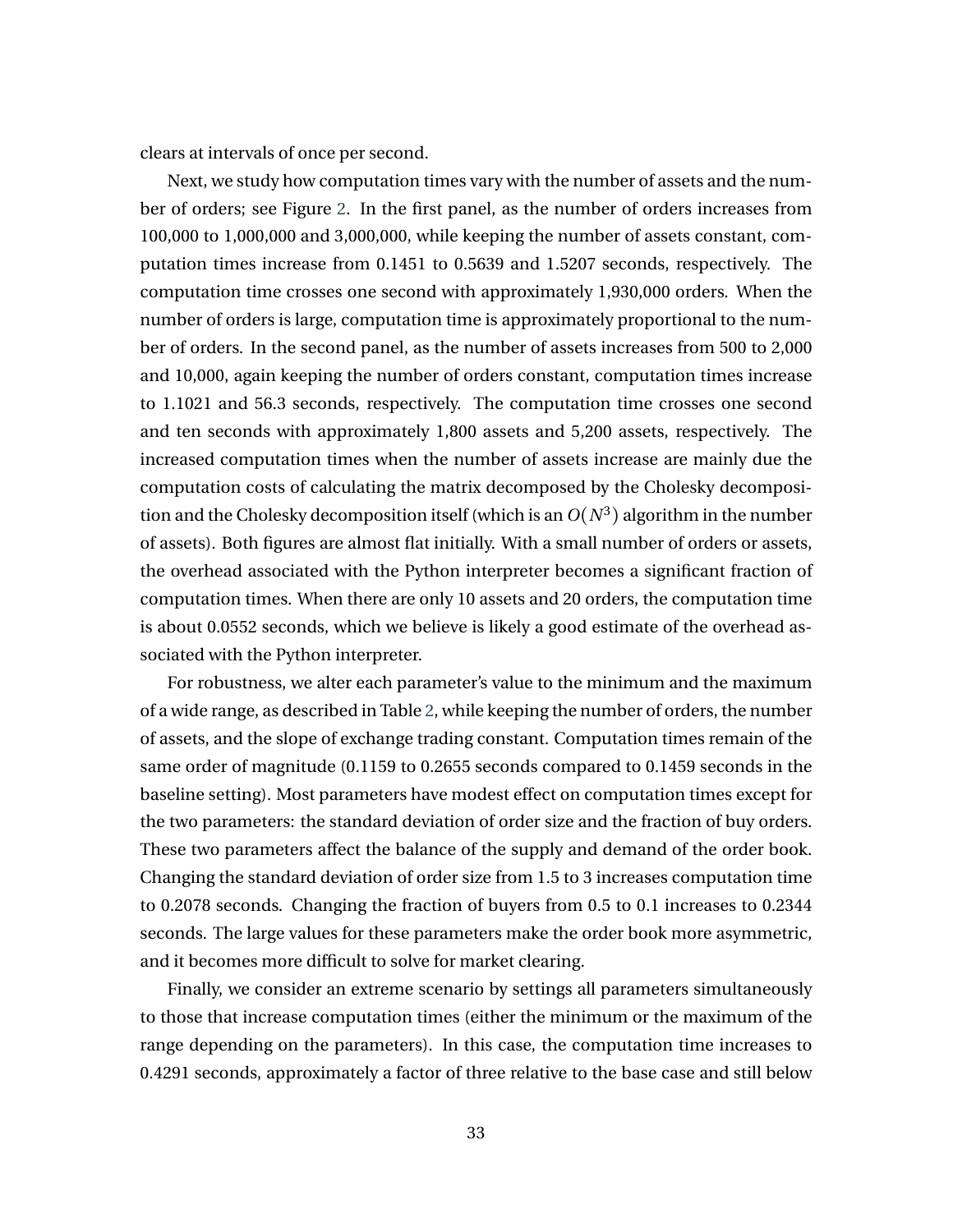### Computation Times (sec)

<span id="page-35-0"></span>

Figure 2: Computation Times Panel A varies the number of orders, holding the number of assets fixed at the baseline value of 500. Panel B varies the number of assets, holding the number of orders fixed at the baseline value of 100,000. In both panels, all other parameters are set to their baseline values. Each dot represents one simulation, and there are 500 simulations in each panel. The small discontinuity in Panel B around 600 assets is caused by [we don't know yet.]

half a second. The analysis suggests computation times are not sensitive to the specific parameter values used for the order book construction.

**Discussion** In a production environment in the future, we expect more powerful computers and more refined algorithms will make it easier to calculate market clearing allocations with even greater speed. More cores, faster CPU, and more memory bandwidth will all likely reduce the computation times. Quadratic programming and sparse matrix multiplications, which play key roles in our computation, are an active area of research in computer science. Developments in these areas will also lead to more efficient computation. Further, given that our results are from using a single core of the workstation, refining the algorithm to facilitate parallel processing may be able to dramatically reduce computation times.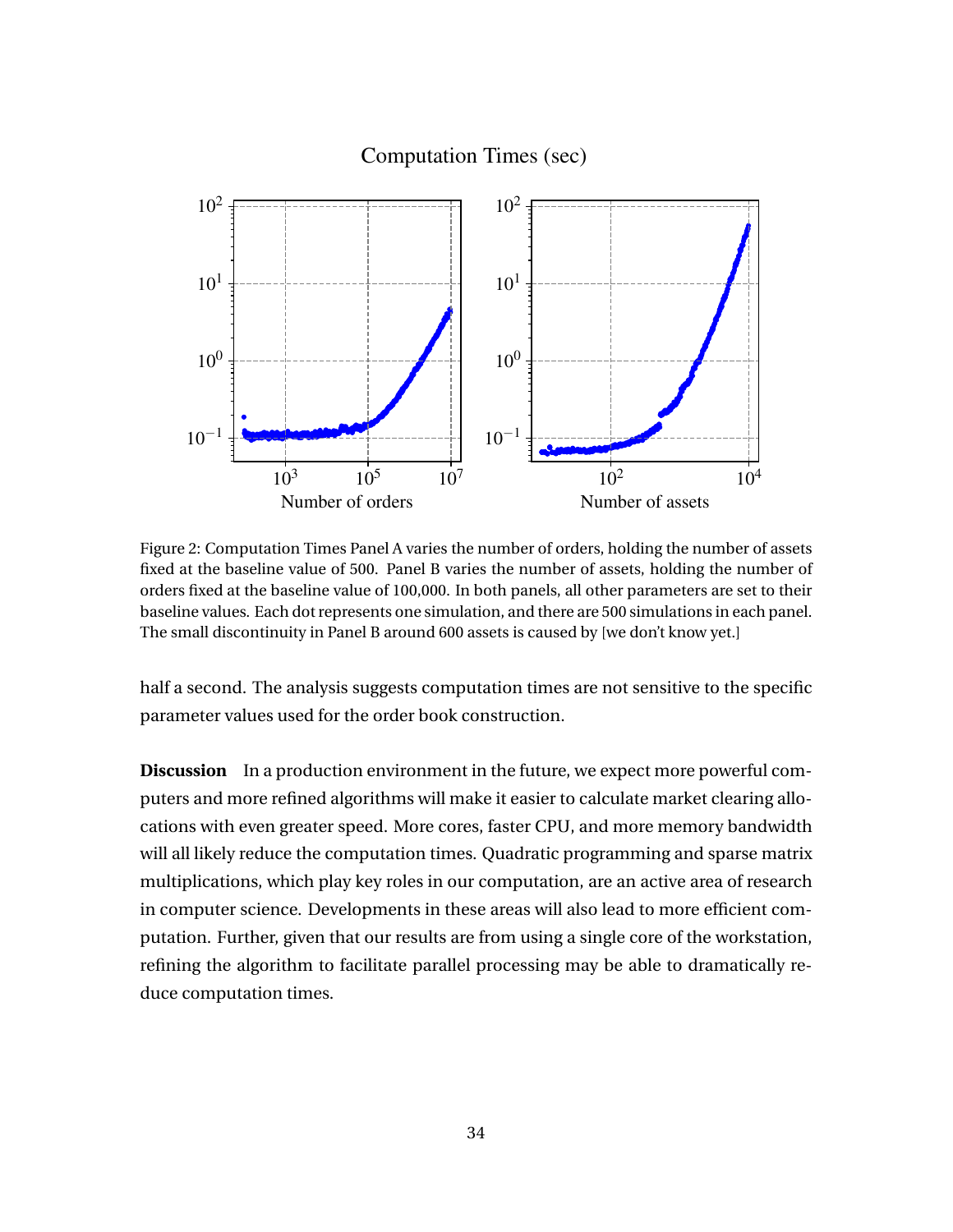## <span id="page-36-0"></span>**5 Microfoundation for Orders for Portfolios**

Flow orders as defined in this paper specify demand for a user-specified portfolio as a function of the price of that portfolio. While such orders for portfolios are more general than traditional limit orders, this language is still restrictive, as in general a market participant's asset demands depend on the complete vector of asset prices, not just on the price of a user-specified portfolio. In this section, we provide a modest microfoundation for this paper's approach to expressing trading demands.

#### **5.1 The Static CARA-Normal Framework**

The CARA-normal model [\(Grossman](#page-47-10) [\(1976\)](#page-47-10), [Grossman and Stiglitz](#page-47-11) [\(1980\)](#page-47-11), [Admati\(1985\)](#page-46-11)), in which agents have constant absolute risk aversion (CARA) and asset returns are jointnormally distributed, is widely used in economics and finance. We use the CARA-normal model to study trading with orders for portfolios. The model is static so there is no distinction between trading in quantities and trading in flows; we will discuss this model interpretation issue in greater detail below. Models that study dynamic strategic trading in the CARA-normal environment have found that trading gradually over time is optimal, to manage price impact [\(Vayanos](#page-50-5) [\(1999\)](#page-50-5); [Du and Zhu](#page-47-2) [\(2017\)](#page-47-2); [Kyle, Obizhaeva, and](#page-48-4) [Wang](#page-48-4) [\(2018\)](#page-48-4), [Sannikov and Skrzypacz](#page-50-10) [\(2016\)](#page-50-10)). These models focus on the case of a single risky asset, but we conjecture that the insights would carry over to the trade of portfolios.

Assume there are *N* risky assets and one safe asset, whose return is normalized to one. Assume there is a single trader who subjectively believes that the risky assets' payoffs, denoted by vector **v**, are joint-normally distributed with mean **m** and variancecovariance matrix Σ. The trader has CARA preferences with risk aversion parameter *A*. There are no wealth effects with CARA preferences, so for simplicity set the trader's wealth to zero.

Initially, consider the trader's optimization problem given a fixed, known set of prices let *π* denote the vector of prices for the *N* risky assets. Assume as well that the trader is a perfect competitor who cannot affect these prices with their trading; we will discuss the case where the trader has price impact shortly. The trader's portfolio optimization problem, given her beliefs, risk preferences, and prices, is given by:

$$
\max_{\boldsymbol{\omega}} \mathbf{E} \left[ -\exp^{-A(\mathbf{v}-\boldsymbol{\pi})^\top \boldsymbol{\omega}} \right],\tag{21}
$$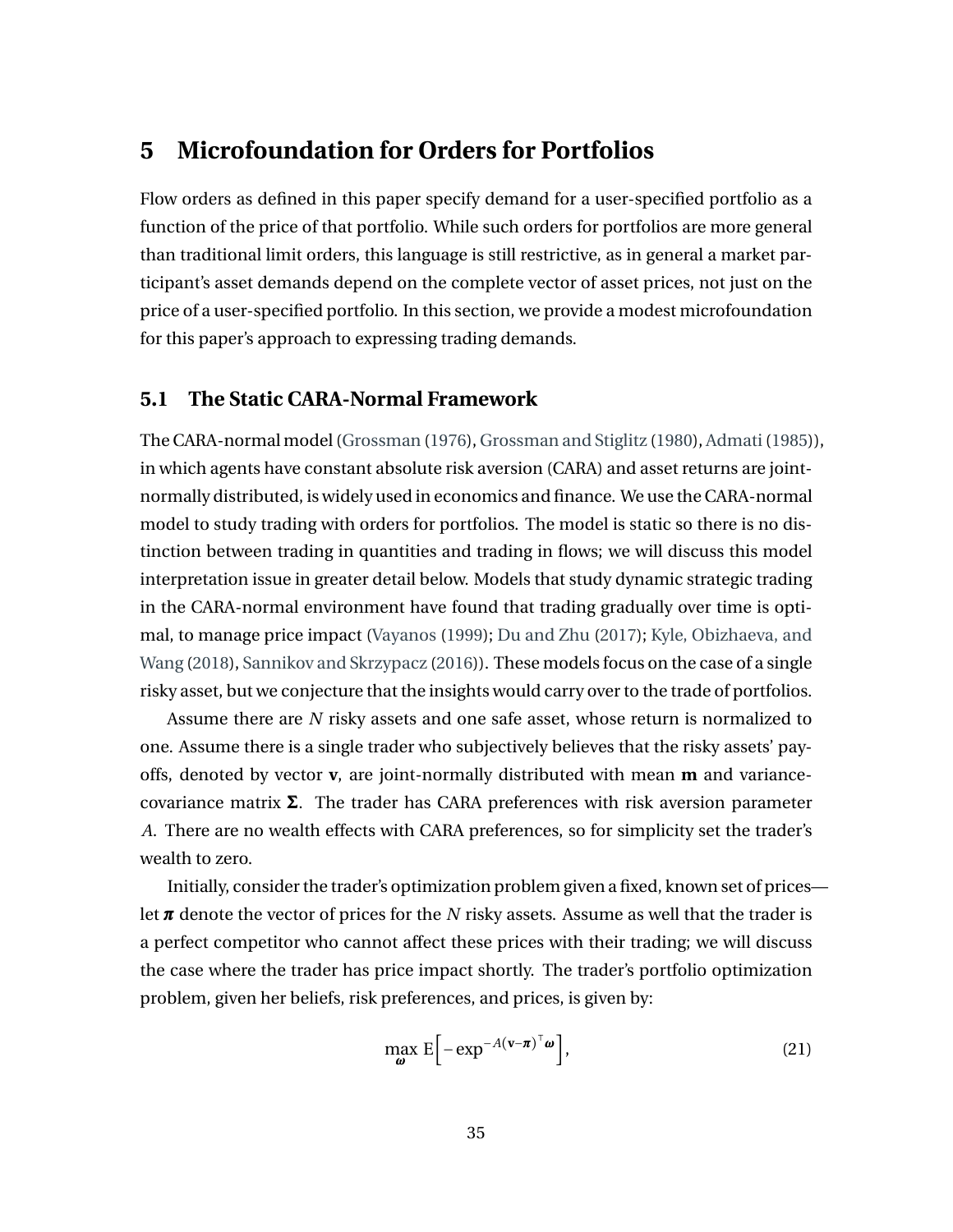Joint normality allows us to transform the above into the quadratic optimization problem:

<span id="page-37-2"></span>
$$
\max_{\boldsymbol{\omega}} \left[ (\mathbf{m} - \boldsymbol{\pi})^{\top} \boldsymbol{\omega} - \frac{1}{2} A \boldsymbol{\omega}^{\top} \boldsymbol{\Sigma} \boldsymbol{\omega} \right]. \tag{22}
$$

The first order condition implies that the optimal portfolio is given by:

<span id="page-37-0"></span>
$$
\boldsymbol{\omega}^* = (A\,\boldsymbol{\Sigma})^{-1}(\mathbf{m} - \boldsymbol{\pi}).\tag{23}
$$

Observe that the optimal demand for each asset depends on its covariance with the other assets (via the associated row of the inverse covariance matrix) and the entire vector (**m**−*π*). Thus, as is well known, demand for each asset in general depends on the prices of all assets.

**Implementing the Optimum with Portfolio Orders** If the prices*π* are known and fixed, the trader can implement their optimum as defined in equation [\(23\)](#page-37-0) with a single portfolio order with portfolio weights  $w_i$  and quantity parameter  $Q_i^{\max}$  such that  $w_i Q_i^{\max} = \omega^*$ . This single portfolio order would specify pricing parameters such that it is fully executable at the known prices.

What if the trader does not know the asset prices? This case might capture, for example, that prices are changing over time and traders trade gradually. We next show that traders can implement their optimum according to [\(23\)](#page-37-0) with portfolio orders, without any knowledge of prices. To do this, we need to "rotate" the asset space such that it is spanned by independent portfolios.

Since the variance-covariance matrix  $\Sigma$  is positive semidefinite, its singular value decomposition has a form

$$
\Sigma = \mathbf{U} \Delta \mathbf{U}^\top, \tag{24}
$$

where **U** is an orthonormal matrix, and  $\Delta$  is a diagonal matrix with nonnegative elements. Let  $K \leq N$  denote the rank of  $\Sigma$ , let  $\delta_i$  denote the *i*th nonzero diagonal entry of  $\boldsymbol{\Delta}$ , and let  $\boldsymbol{\mathsf{u}}_i$  denote the corresponding column of  $\boldsymbol{\mathsf{U}}$ .<sup>[18](#page-37-1)</sup> Then we have

$$
\Sigma^{-1} = \sum_{i=1}^{K} \frac{1}{\delta_i} \mathbf{u}_i \mathbf{u}_i^{\top}.
$$
 (25)

<span id="page-37-1"></span><sup>&</sup>lt;sup>18</sup>When *K* is strictly less than *N* (i.e., the matrix  $\Sigma$  is positive semidefinite but not positive definite), we can use the pseudo-inverse instead of the inverse to define the demand function.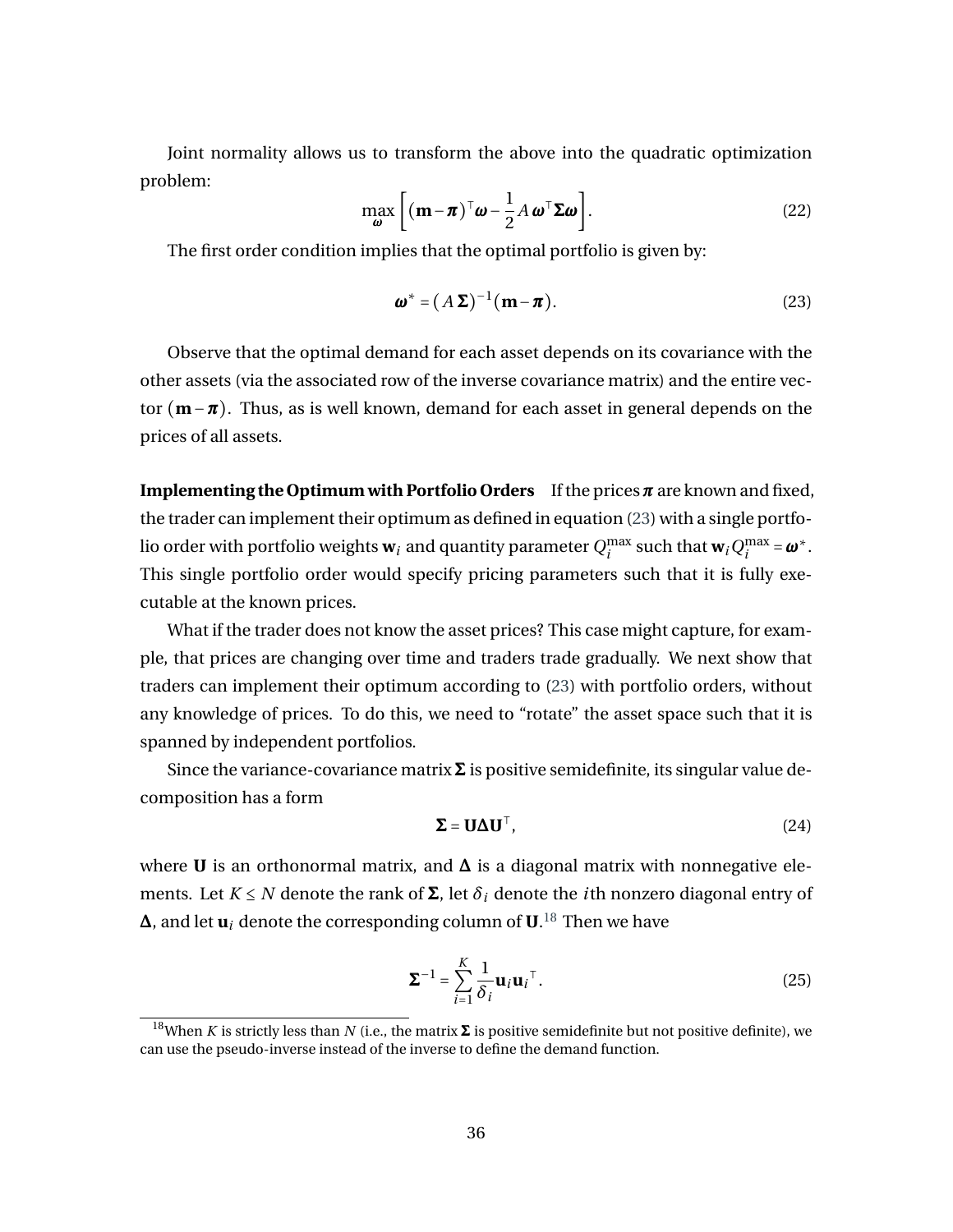Using this, we can express the optimal portfolio in equation [\(23\)](#page-37-0) as

<span id="page-38-1"></span>
$$
\boldsymbol{\omega}^* = \sum_{i=1}^K \left( \frac{\mathbf{u}_i{}^{\top} \mathbf{m} - \mathbf{u}_i{}^{\top} \boldsymbol{\pi}}{A \delta_i} \right) \mathbf{u}_i, \tag{26}
$$

which is a combination of demand schedules for portfolios. Here,  $\mathbf{u}_1, \ldots, \mathbf{u}_K$  are portfolios of assets, whereas in [\(23\)](#page-37-0) demand was expressed in terms of individual assets. Since the portfolios are independent of one another (and there is no wealth effect in CARA preferences), the optimal portfolio chooses the demand for each of them separately as if in a single-asset model.[19](#page-38-0) That is, the optimal demand for the *i*th portfolio is given by

$$
\frac{1}{A\,\delta_i}(\mathbf{u}_i{}^{\top}\mathbf{m} - \mathbf{u}_i{}^{\top}\boldsymbol{\pi}),
$$
\n(27)

where  $\delta_i$ ,  $\mathbf{u}_i{}^\top \mathbf{m}$ , and  $\mathbf{u}_i{}^\top \bm{\pi}$  correspond to the variance, the expected payoff, and the price of the portfolio **u***<sup>i</sup>* , respectively. Since the demand for each portfolio only depends on the portfolio's price, traders can achieve the optimal trade in equation [\(23\)](#page-37-0) by utilizing *K* orders for portfolios where each order is a function of that portfolio's price.

Recall, in our proposed market design, we require orders' demands for portfolios to be downward sloping. Since the optimal demand for each portfolio in equation [\(26\)](#page-38-1) is decreasing in the portfolio's price, the demand is indeed downward sloping.

The theorem below summarizes the results.

**Theorem 4.** *Consider a static CARA-normal framework in which a trader believes that the variance-covariance matrix of the asset payoffs has rank K . Then the trader's optimal portfolio (equation* [\(23\)](#page-37-0)*) can be represented as the sum of K downward-sloping demand schedules for portfolios, each of which depends only on that portfolio's price (equation* [\(26\)](#page-38-1)*).*

**Practical Implementation** We can decompose the expected utility from the optimal portfolio into the contribution of each rotated asset. Substituting the optimal portfolio in equation [\(26\)](#page-38-1) into equation [\(22\)](#page-37-2), and some algebraic manipulations (see details in

<span id="page-38-0"></span><sup>&</sup>lt;sup>19</sup>Observe that in equation [\(23\)](#page-37-0), if the covariance matrix  $\Sigma$  is diagonal, then the demand coefficients on each of the individual assets are scalars, so the optimal portfolio can choose the demand for each asset separately as if in a single-asset model, too.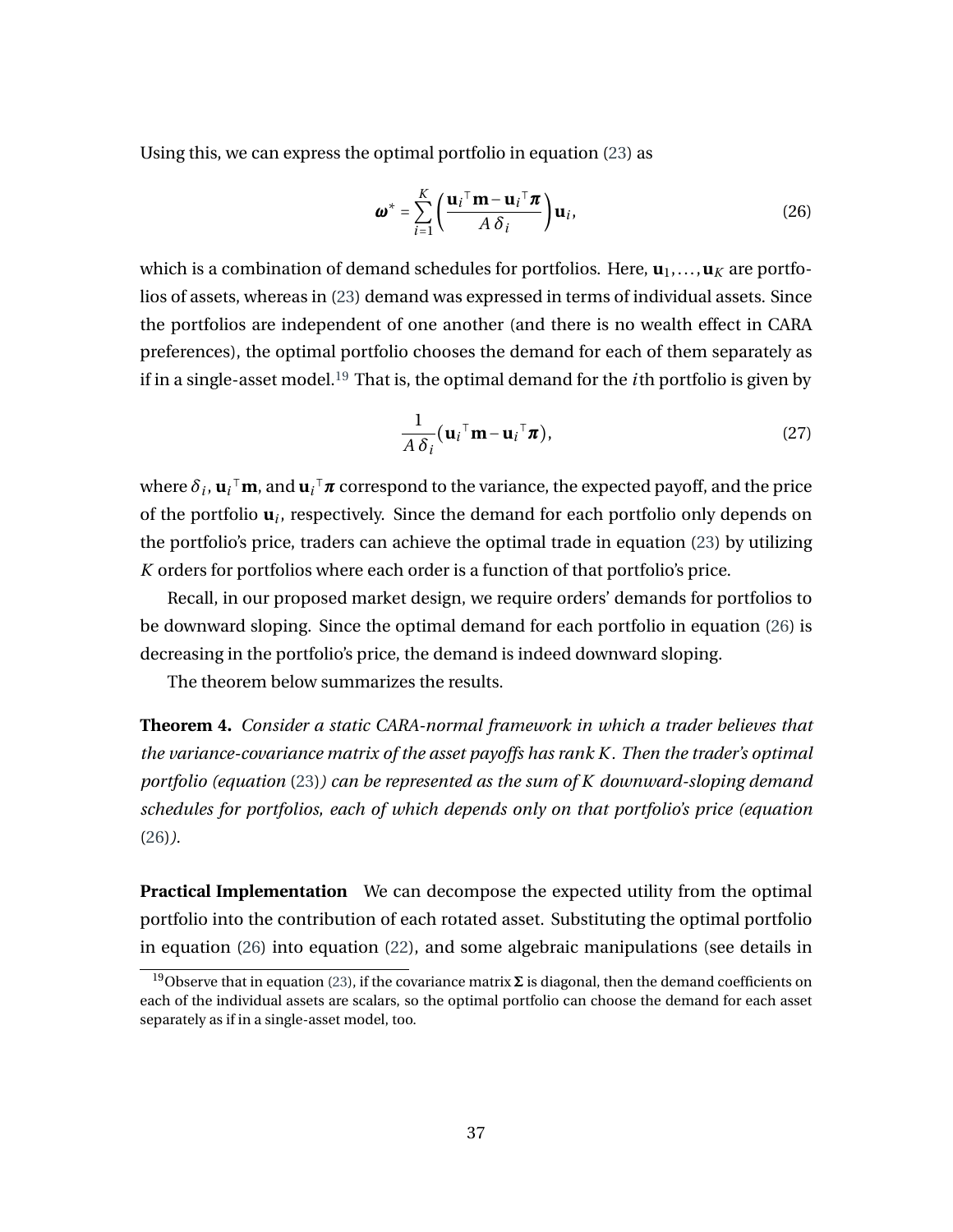Appendix A), allows us to express the expected utility from trading at prices *π* as

<span id="page-39-3"></span>
$$
\sum_{i=1}^{K} \frac{1}{2A} \left( \frac{\mathbf{u}_i^{\top} \mathbf{m} - \mathbf{u}_i^{\top} \boldsymbol{\pi}}{\sqrt{\delta_i}} \right)^2.
$$
 (28)

This shows that the benefit of each portfolio is determined by its squared Sharpe ratio as perceived by the trader.<sup>[20](#page-39-0)</sup> In practice, traders may select a few portfolios, which they perceive to have a sufficiently high Sharpe ratio (more precisely, its absolute value), and choose to trade only those portfolios rather than all of the *K* portfolios.

**Price Impact and Strategic Trading** Thus far, we have assumed that traders are perfect competitors, behaving as if they have no price impact. In practice, trades can of course move prices, and many institutional traders dedicate considerable time and resources to managing their price impact. Now we show that flow orders can still be used to implement the optimal portfolio when traders behave strategically, taking into account their price impact.

Following the literature (for example, [Kyle](#page-48-6) [\(1989\)](#page-48-6); [Malamud and Rostek](#page-49-12) [\(2017\)](#page-49-12)), we assume that traders believe that their price impact is linear in the quantity they trade. We further assume that the matrix of price impact is positive semidefinite.<sup>[21](#page-39-1)</sup> That is, for each trader, there is an  $N \times N$  positive semidefinite matrix  $\Lambda$ , such that

<span id="page-39-2"></span>
$$
\boldsymbol{\pi} = \boldsymbol{\pi}_0 + \boldsymbol{\Lambda} \boldsymbol{\omega},\tag{29}
$$

where  $\pi_0$  is the vector of hypothetical prices that would prevail if the trader were not to trade, and the *n*th row of Λ corresponds to the marginal impact of trading assets 1 to *N* on the price of asset *n*. With a slight abuse of notation, we use the demand schedule *ω* to also refer to the actual quantities that a trader trades at given prices.

With price impact, the trader's optimal strategy is a slight modification of the com-

<span id="page-39-0"></span> $20$ Recall, the Sharpe ratio refers to the risk premium (i.e., the expected return minus risk free rate) divided by the standard deviation. Here, the risk free rate is zero since the safe asset's return is normalized to one.

<span id="page-39-1"></span> $^{21}$ [Malamud and Rostek](#page-49-12) [\(2017\)](#page-49-12) show that when the variance-covariance matrix is the same for all traders, each trader's equilibrium price impact matrix is proportional to the variance-covariance matrix, which implies that all price impact matrices are positive semidefinite. It is left for future study to determine under what conditions the price impact matrix is positive semidefinite in a more general setting.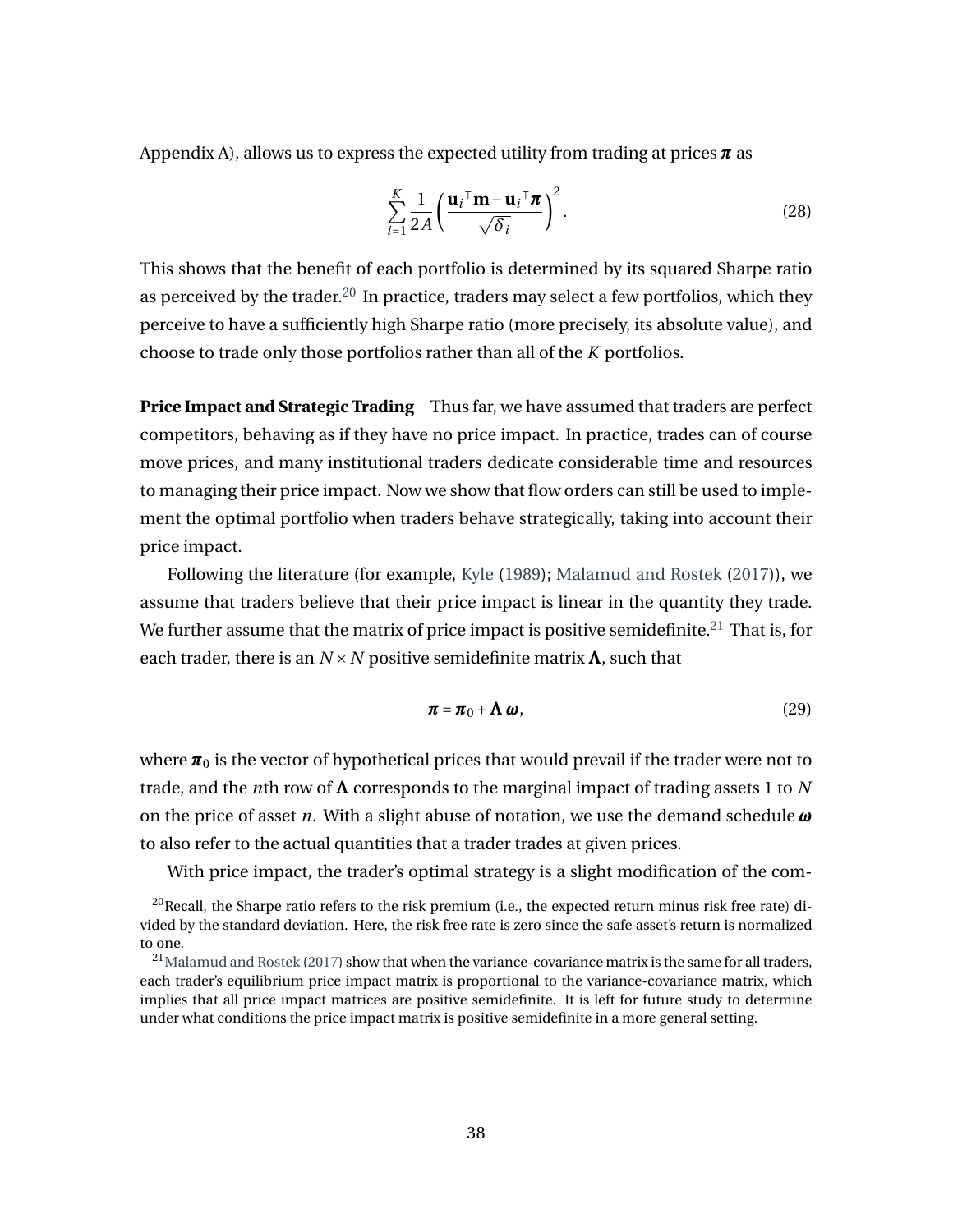petitive solution in equation [\(23\)](#page-37-0), given by

<span id="page-40-0"></span>
$$
\boldsymbol{\omega}^* = (A\,\boldsymbol{\Sigma} + \boldsymbol{\Lambda})^{-1}(\mathbf{m} - \boldsymbol{\pi}).
$$
\n(30)

Since the sum of two positive semidefinite matrices is also positive semidefinite,  $A\Sigma + \Lambda$ is positive semidefinite. Thus, we can use singular value decomposition to rotate the asset space such that it is spanned by independent portfolios. Then the same logic as above implies that the optimal portfolio can be implemented by combining portfolio orders that only depend on the portfolio's price. The number of required portfolio orders corresponds to the rank of  $A\Sigma + \Lambda$ .

**Theorem 5.** *Consider a static CARA-normal framework in which a trader believes that her price impact is linear and positive semidefinite (equation* [\(29\)](#page-39-2)*). Then the strategic trader's optimal portfolio (equation* [\(30\)](#page-40-0)*) can be represented as the sum of downwardsloping demand schedules for portfolios, each of which depends only on that portfolio's price.*

Recall, when proving the existence and uniqueness of market clearing quantities in Section [3,](#page-20-0) we treat orders as if they represent traders' true valuations. This, as mentioned earlier, is just a solution technique and does not imply that we can infer traders' true valuations from their orders. Strategic trading is an important reason there can be a gap between true and as-bid valuations.

#### **5.2 Approximations for General Preferences and Limitations**

Our logic in the previous subsection extends to an arbitrary strictly concave twice continuously differentiable quasilinear utility function over assets, provided that asset payoffs are joint normally distributed. To see why this is the case, recall, the two key properties of CARA preferences we use in the arguments above are one, that there are no wealth effects, and two, that they are strictly concave.

First, generally with no wealth effects, a trader's optimal demand for each asset does not depend on the prices of other assets in the case where assets' payoffs are independent of one another. If the assets have correlated, joint normal payoffs, we can, as shown above, rotate the asset space such that it is spanned by a set of portfolios whose payoffs are independent of one another. Thus, for any quasilinear preferences, which imply no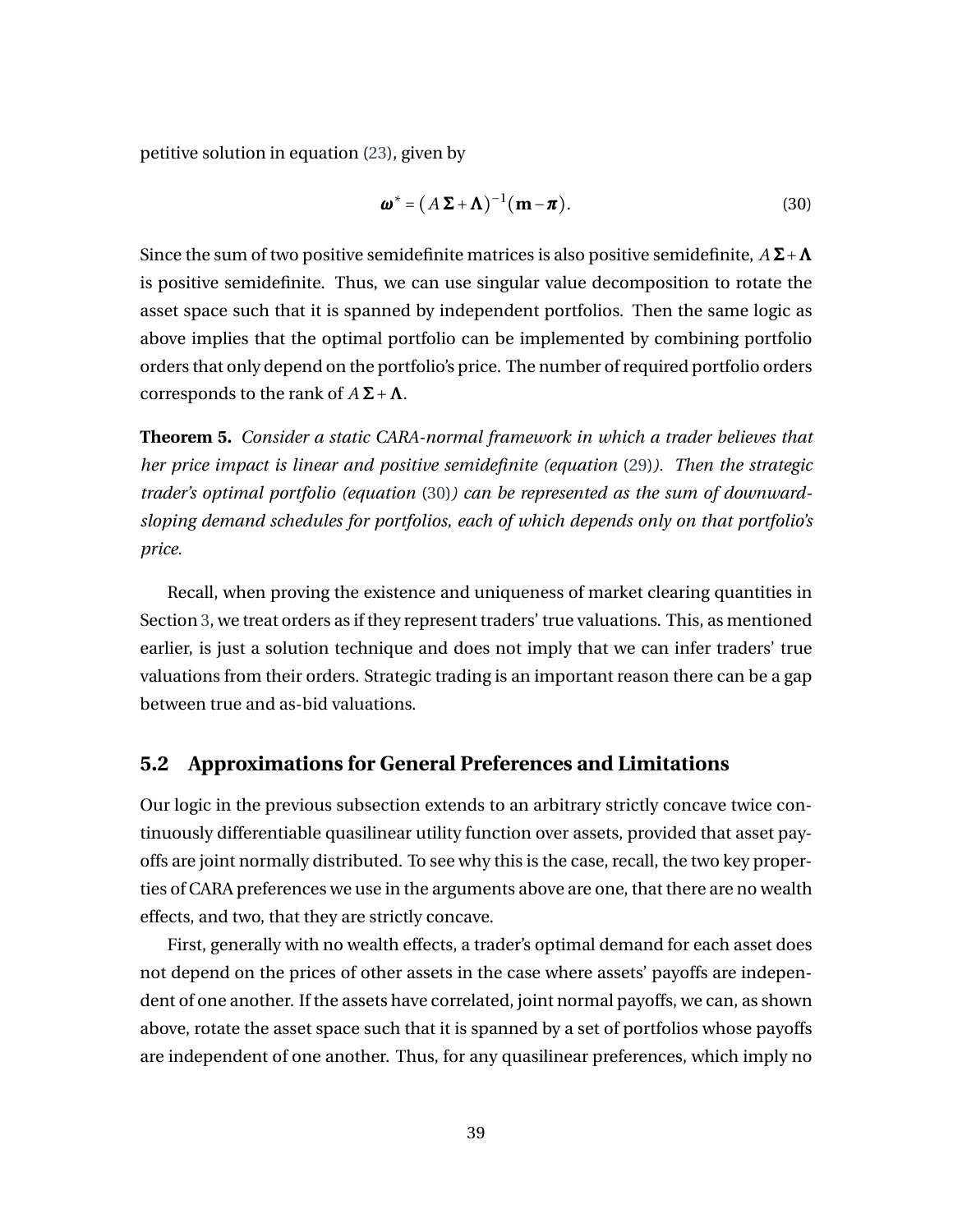wealth effect, we can use the independent portfolios such that the trader's optimal demand for each portfolio only depends on that portfolio's price.

Second, the strict concavity implies that the optimal demand for any portfolio must be downward sloping. This is crucial since we require demands for portfolios to always be downward sloping in the portfolio's price. While the optimal strategy may not be linear for an arbitrary strictly concave twice continuously differentiable quasilinear preference, we can approximate the optimal strategy by combining multiple linear downward sloping schedules.

However, portfolio orders will not be able to approximate the optimal portfolio of every concave utility function closely. First, with wealth effects, the demand for an independent portfolio may still depend on the prices of other portfolios and may also increase in that portfolio's price. Second, with asymmetric information, the prices of other portfolios may be useful to learn about the payoff of a given portfolio, even if the payoffs of the two portfolios are independently distributed with each other. In this case, the optimal demand for an independent portfolio may again depend on the prices of other portfolios.

## <span id="page-41-0"></span>**6 Discussion of Implementation and Policy Issues**

**Information Policy** Information policy is typically discussed in terms of pre-trade transparency and post-trade transparency. Concerning post-trade transparency, we propose that the exchange publish the trading volume and clearing price of each asset promptly after the quantities and price have been calculated. In addition, the exchange may also publish information about the slope of the net demand curve for each asset, from which traders can make inferences about the price impact costs of their orders. The exchange does not publish information about the identity of traders. If clearing prices can be calculated in one-half second and prices published immediately, then traders would have another half-second to process this information to submit orders to trade at the next batch auction.

Pre-trade transparency in a market with batch auctions works differently from how it works with the traditional market. Traditional exchanges publish best bid and best ask prices and quantities. Such publication makes sense because an order may arrive at any time and execute against the published quotes. Published quotes are actionable for some positive duration. With frequent batch auctions, there is no trading between auc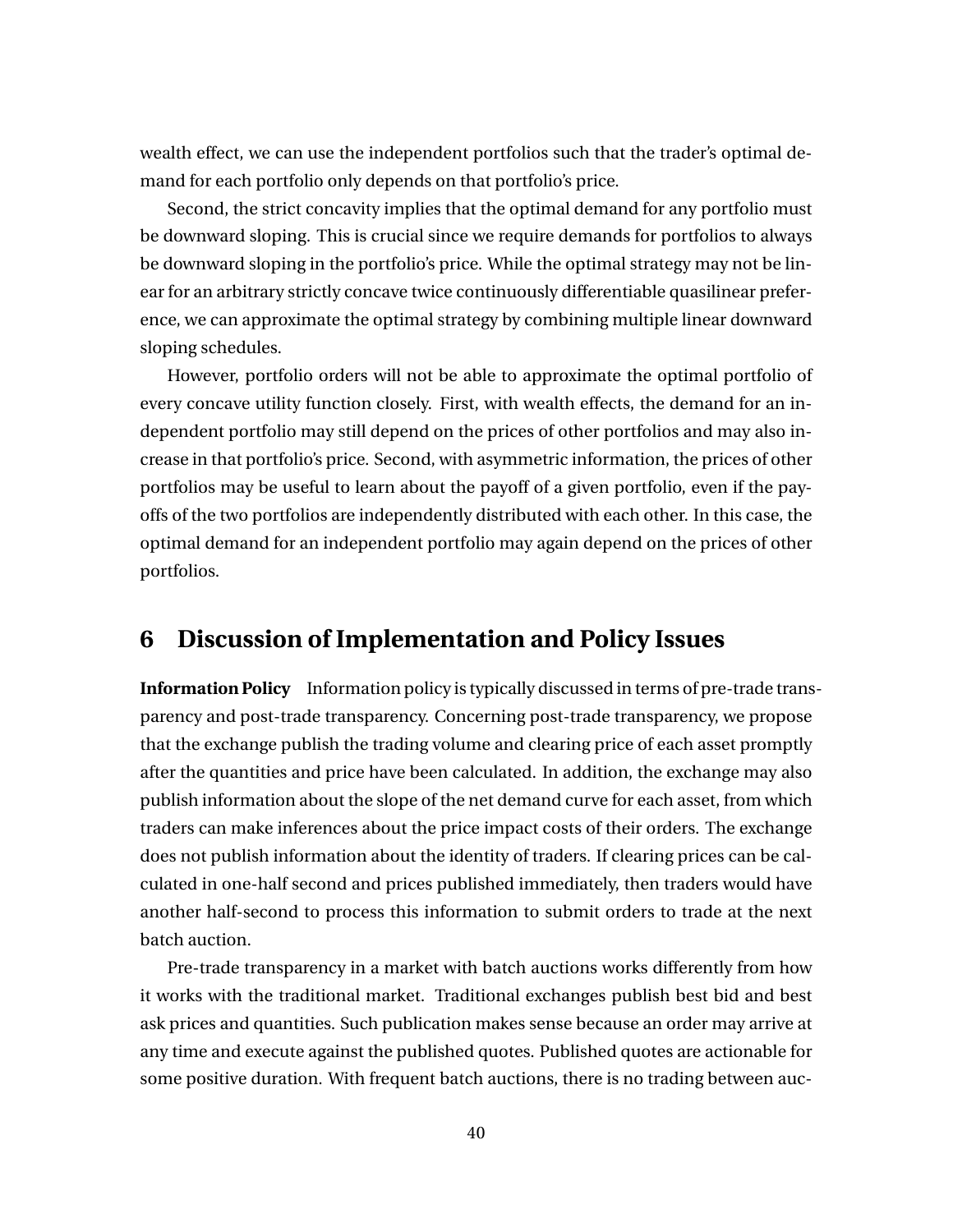tions. Therefore published quotes would not be disciplined by the possibility of incoming orders to trade at the quotes. Furthermore, calculating derived bid-ask spreads for assets from all portfolio orders, including orders for multiple assets, imposes a computational burden that cannot be met in real-time. Finally, since auctions occur frequently, the post-trade information about price and volume is much more relevant for deciding on orders in the next auction. Thus, pre-trade transparency for the auction at time *t* +1 consists of the post-auction information disseminated from the auction at time *t*.

With arbitrary portfolio orders, information about the depth of the order book is inherently complex because the depth of the order book for a portfolio cannot be inferred from the depth of the order book for individual assets. The exchange might publish limited depth information about each asset and also limited depth information about a fixed list of popular portfolios.

If the exchange does not publish much information about the depth of the order book, traders might measure the depth themselves by changing their orders for one second to see what happens. Such information has an opportunity cost which is lower when auctions are held more frequently.

**Trust** Flow trading has the desirable trust property that traders can infer from the history of their own orders and the history of prices the exact quantities they should have traded. By contrast, executable orders in current markets do not always execute when other orders execute at the same price. This erodes trust and market confidence, particularly among traders without state-of-the-art speed tools, whose orders are more apt to lack time priority and therefore get poorer execution.

Flow trading has a minor trust issue about whether messages sent a few milliseconds before the end of the batch interval are received in time to participate in that auction. Participants have no incentive to wait for the last milliseconds before placing the order. More importantly, with a short batch interval, the economic importance of any single auction is minor.

**Fairness** In traditional markets, the concept of "bid-ask spread" captures many of the features participants complain about as unfair. When there is a minimum tick size and the bid-ask spread is one-tick wide, buyers and sellers cannot offer price improvement by quoting better prices between the best bid price and best offer price. Instead, buyers and sellers queue up at the best bid and offer, where the fastest traders have the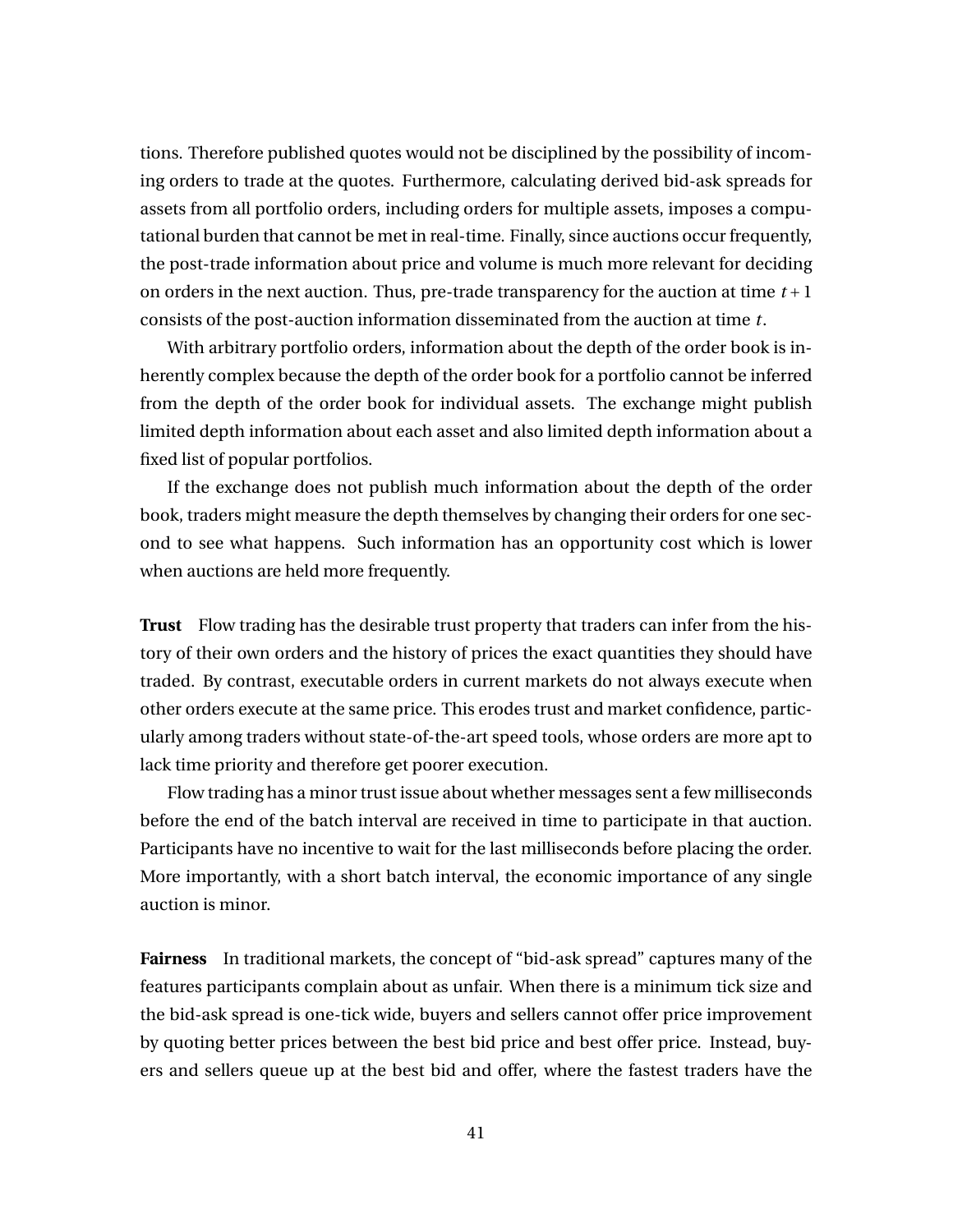highest priority in the queue. Slow traders perceive this as frustrating and unfair. In dealer markets, dealers do not allow customers to post limit orders to trade directly with other customers. Instead, customers must trade with dealers in transactions where the dealer buys at the bid price and sells at the offer price. Customers complain that dealer markets are unfair because dealers have privileges that customers do not have. With flow trading, the concept of bid-ask spread is irrelevant when trade occurs because the market demand schedule for the asset is continuous and strictly downward sloping. All trades clear at the same price. All executable orders execute. Customers can increase the quantities they trade by offering small price improvements because there are typically additional quantities for purchase or sale at slightly improved prices. With flow trading, there still are trading costs. Trading faster requires offering better prices, which makes clearing prices move, which creates price impact.

offering better prices, which makes clearing prices move, which creates price impact.

**Price Continuity as an Objective** Traditional exchanges, such as the NYSE, have claimed price continuity as a market objective. Customers prefer price continuity precisely because they do not trust the integrity of order execution. If a customer saw a trade at a low price compared to recent prices, the customer would logically infer that the customer's own order was selling at the bad price and the NYSE specialist or another trader on the floor of the exchange was buying. The customer might also have inferred that "fast market" conditions were declared, which relieved his broker of the obligation to respect the limit price on his own resting order, which would have otherwise bought at the low price.

With flow trading, transitory price discontinuities benefit customers with orders that execute slowly over many batch auctions by allowing the orders to execute at better prices. For example, if prices for a particular asset are higher at one auction and lower at the next auction by the same price increment, resting executable customer limit orders trades the same combined quantity (by linearity) at the two auctions, but the average price of execution improves because a larger quantity is executed at the better price and a smaller quantity at the worse price.

Temporary price discontinuities can result from the arrival of overly urgent orders that have significant temporary price impact. Under a market design with flow trading, traders have strong incentives to place patient orders and to protect themselves from unfavorable prices by adjusting limit prices  $p_i^H$  $\sum_i^H$  and  $p_i^L$  $\frac{L}{i}$  to tolerable levels.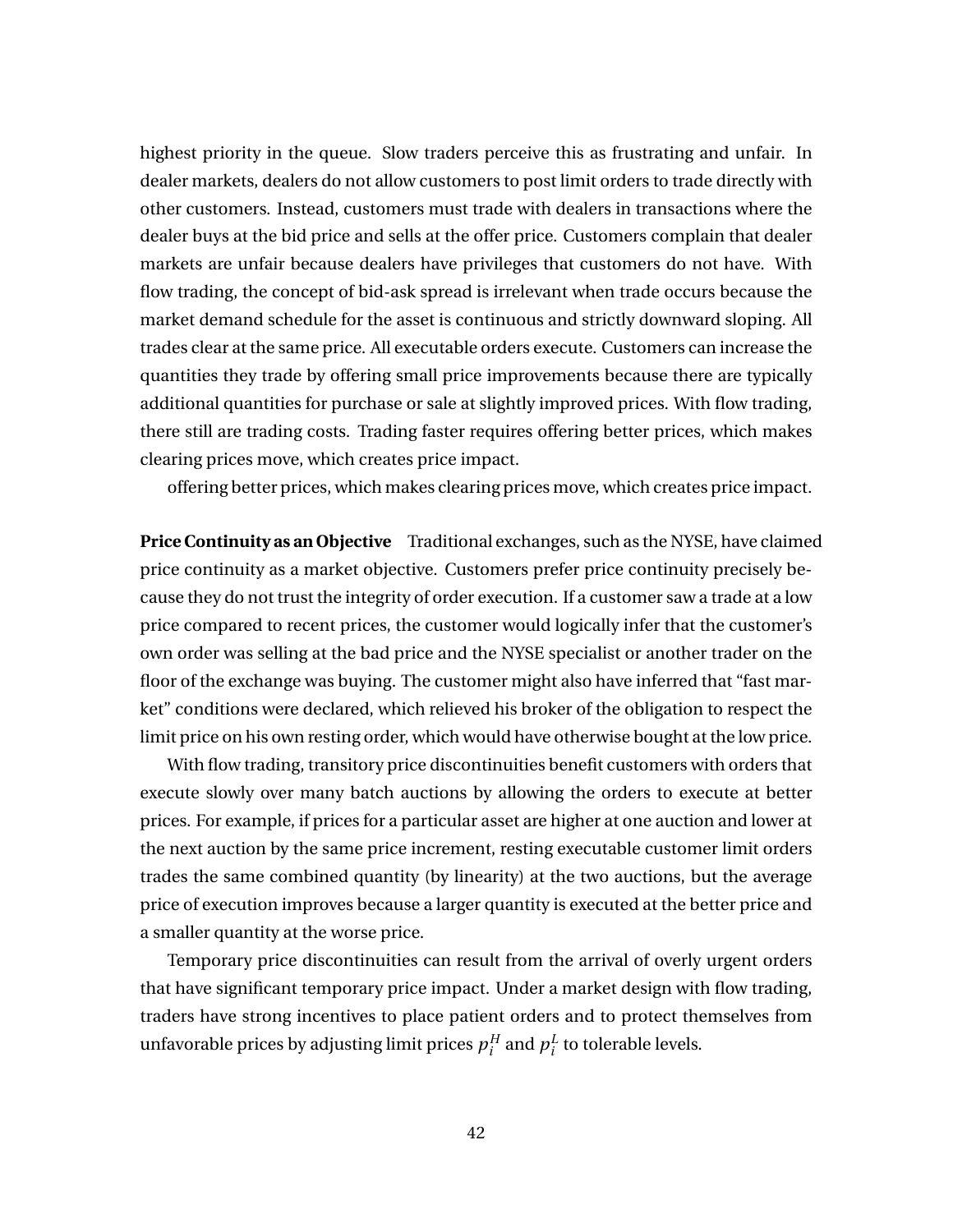**Regulatory Objectives** The U.S. Securities and Exchange Commission (SEC), which regulates securities markets, pursues various general policy objectives, including economic efficiency, competition, capital formation, maintaining trust and confidence, and investor protection.

Flow trading is consistent with all of these objectives. It leads to economic efficiency by reducing wasteful expenditure on fast data feeds, communication technologies, and trading algorithms. It does this by decreasing the arms race among traders to pick off orders and by reducing the messages needed to implement dynamic trading strategies. It increases competition by providing customers, large and small, with a venue to trade small quantities at low cost. Flow trading is consistent with the current demand of small investors to trade fractions of shares and construct diversified portfolios consisting of tiny positions in many stocks. It makes capital formation more efficient by increasing market liquidity, which encourages markets to produce information about which firms can deploy capital most profitably. It promotes trust and confidence in markets by having all customers trade at the same transparent price. And it protects investors from poor order execution by making quality of order execution easy for customers to measure.

## <span id="page-44-0"></span>**7 Conclusion**

This paper has introduced a new market design for trading financial assets, such as stocks, bonds, futures, and currencies. It combines three elements: flow orders from [Kyle and Lee](#page-48-0) [\(2017\)](#page-48-0); frequent batch auctions from [Budish, Cramton, and Shim](#page-46-0) [\(2015\)](#page-46-0); and a novel language for trading portfolios of assets. Technical foundations for the proposed market design include existence and uniqueness results, computational results, and microfoundations for portfolio orders.

The combination of flow orders and frequent batch auctions yields a market design in which time is discrete and prices and quantities are continuous. The status quo market design has these reversed. As has been widely documented, treating time as a continuous variable and imposing discreteness on prices and quantities causes significant complexity, inefficiency, and rent-seeking in modern financial markets. Policy debates on the arms race for trading speed, the proliferation of complex order types, the importance of proprietary market data and exchange access, the cat-and-mouse game between institutional investors and high-frequency traders, and the internalization of retail investors' order flow, all relate to continuous time and discrete prices and quantities.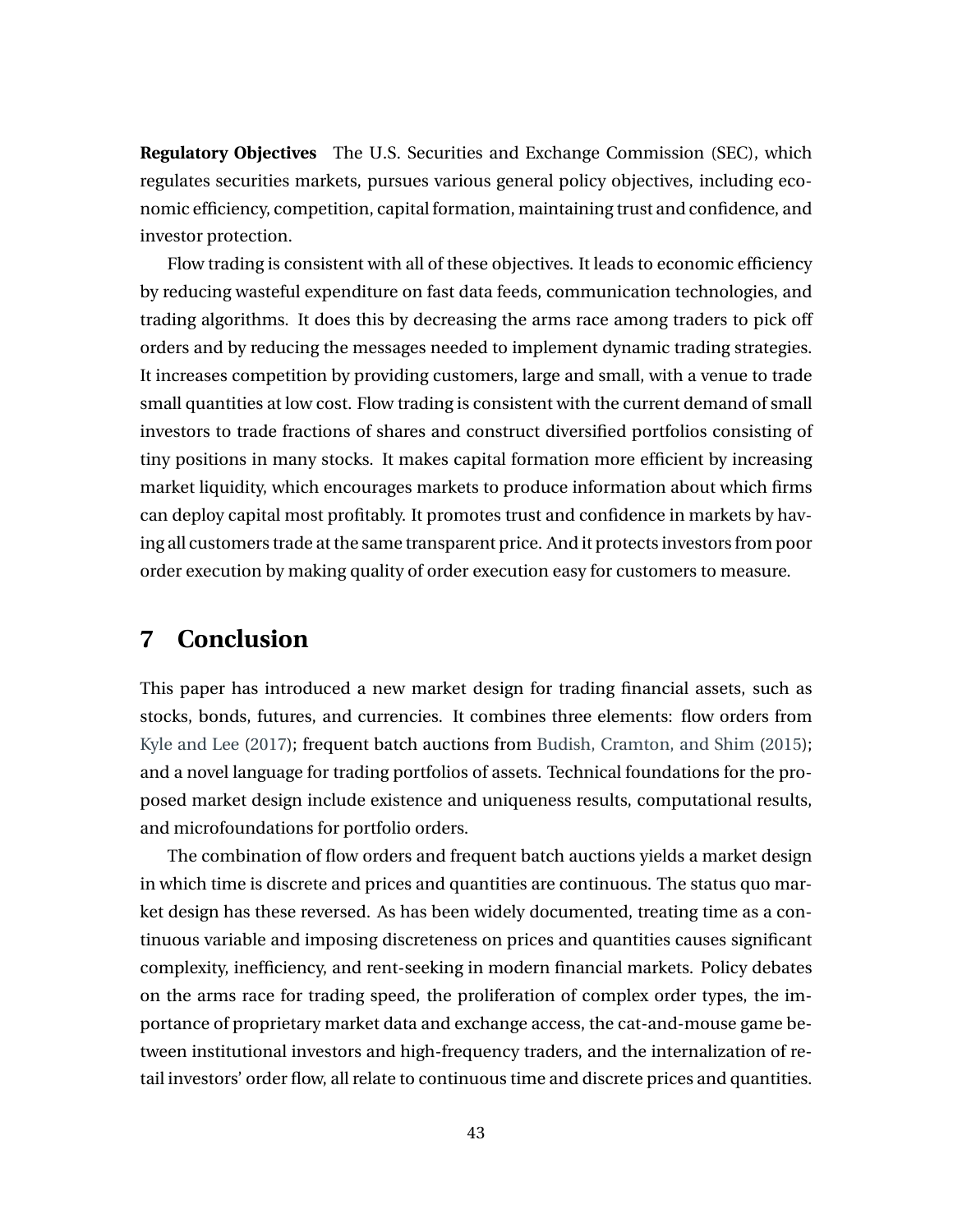The novel language for portfolio orders is on the one hand rich enough to allow traders to directly express many important kinds of trading demands — customized ETFs, pairs trades, general long-short strategies, general market-making strategies, all with tunable urgency — while also allowing for guaranteed existence of equilibrium prices and quantities and their fast computation. This seems to us a useful new point on the frontier of language design, i.e., an attractive tradeoff between expressiveness and computability. Language design has been an active area of research and we hope there are further breakthroughs for financial-market applications in the future.

An open topic left for future research is the efficiency and welfare consequences of portfolio trading. We conjecture there are two main efficiency benefits. First, complexity and cost benefits of allowing market participants to directly express many common trading demands, which reduces systems complexity and the need for costly intermediation. Second, flow orders make it more efficient for sophisticated financial market participants to endogenously link prices and liquidity provision for correlated assets. Portfolio orders enable, for example, Bertrand competition on the cost of executing a Buy A, Sell B pairs trade, which is impossible under the status quo market design.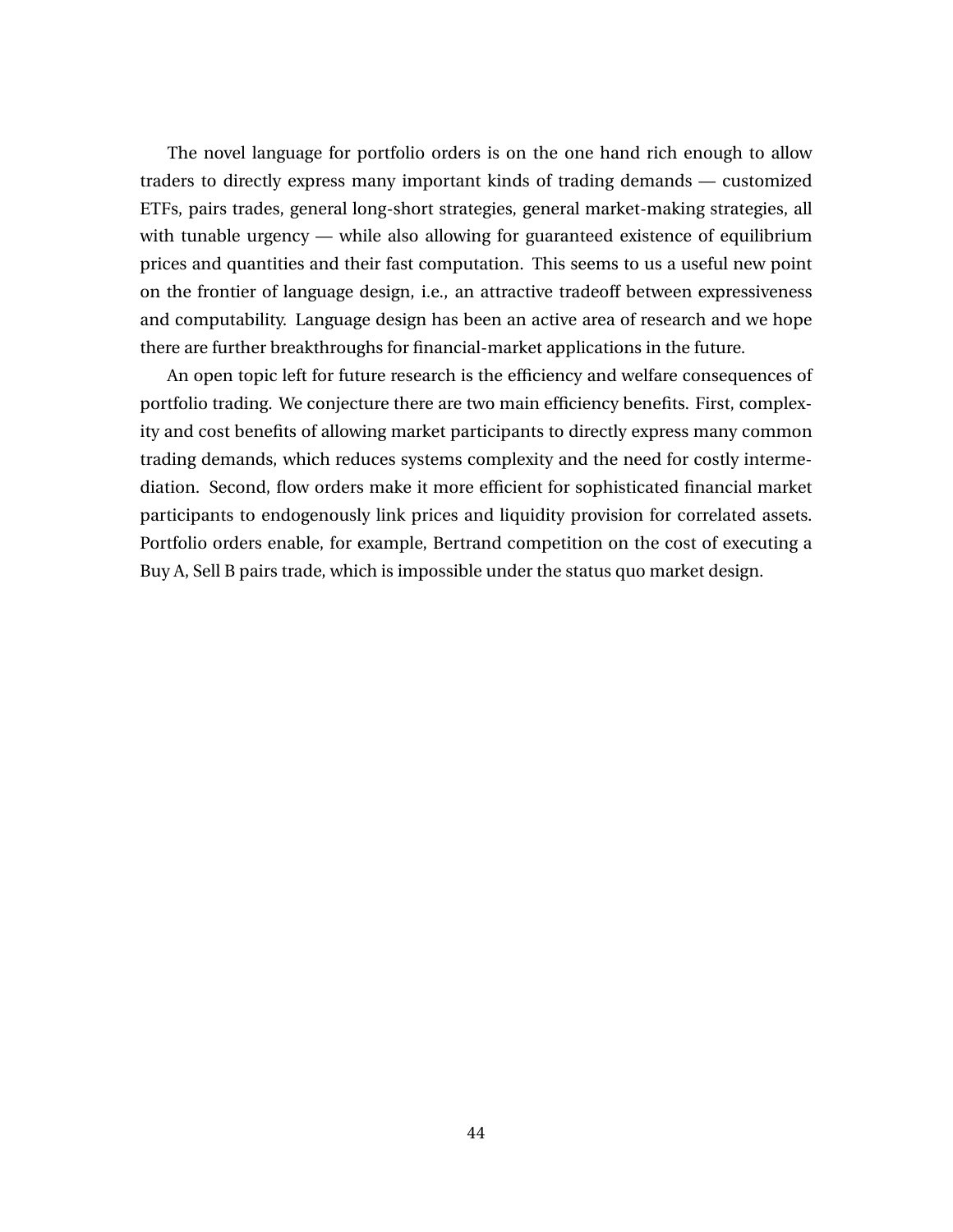## **References**

- <span id="page-46-11"></span>**Admati, Anat R.** 1985. "A noisy rational expectations equilibrium for multi-asset securities markets." *Econometrica: Journal of the Econometric Society*, 629–657.
- <span id="page-46-7"></span>**Arrow, Kenneth J., and Gerard Debreu.** 1954. "Existence of an Equilibrium for a Competitive Economy." *Econometrica*, 1: 265–290.
- <span id="page-46-8"></span>**Baldwin, Elizabeth, and Paul Klemperer.** 2019. "Understanding preferences: 'Demand types', and the existence of equilibrium with indivisibilities." *Econometrica*, 87(3): 867–932.
- <span id="page-46-10"></span>**Bertsekas, Dimitri P.** 2009. *Convex Optimization Theory.* Athena Scientific Belmont.
- <span id="page-46-2"></span>**Bichler, Martin.** 2017. *Market Design: A Linear Programming Approach to Auctions and Matching.* Cambridge University Press.
- <span id="page-46-5"></span>**Black, Fischer.** 1971. "Toward a Fully Automated Exchange, Part I." *Financial Analysts Journal*, 27: 29–34.
- <span id="page-46-9"></span>**Boyd, Stephen, and Lieven Vandenberghe.** 2004. *Convex optimization.* Cambridge University Press.
- <span id="page-46-4"></span>**Budish, Eric, and Judd B Kessler.** forthcoming. "Bringing real market participants' real preferences into the lab: An experiment that changed the course allocation mechanism at Wharton." *Management Science*.
- <span id="page-46-3"></span>**Budish, Eric, Gérard P Cachon, Judd B Kessler, and Abraham Othman.** 2017. "Course match: A large-scale implementation of approximate competitive equilibrium from equal incomes for combinatorial allocation." *Operations Research*, 65(2): 314–336.
- <span id="page-46-0"></span>**Budish, Eric, Peter Cramton, and John Shim.** 2015. "The High-Frequency Trading Arms Race: Frequent Batch Auctions as a Market Design Response." *Quarterly Journal of Economics*, 130(4): 1547–1621.
- <span id="page-46-6"></span>**Cespa, Giovanni.** 2004. "A comparison of stock market mechanisms." *RAND Journal of Economics*, 803–823.
- <span id="page-46-1"></span>**Chao, Yong, Chen Yao, and Mao Ye.** 2017. "Discrete pricing and market fragmentation: A tale of two-sided markets." *American Economic Review*, 107(5): 196–99.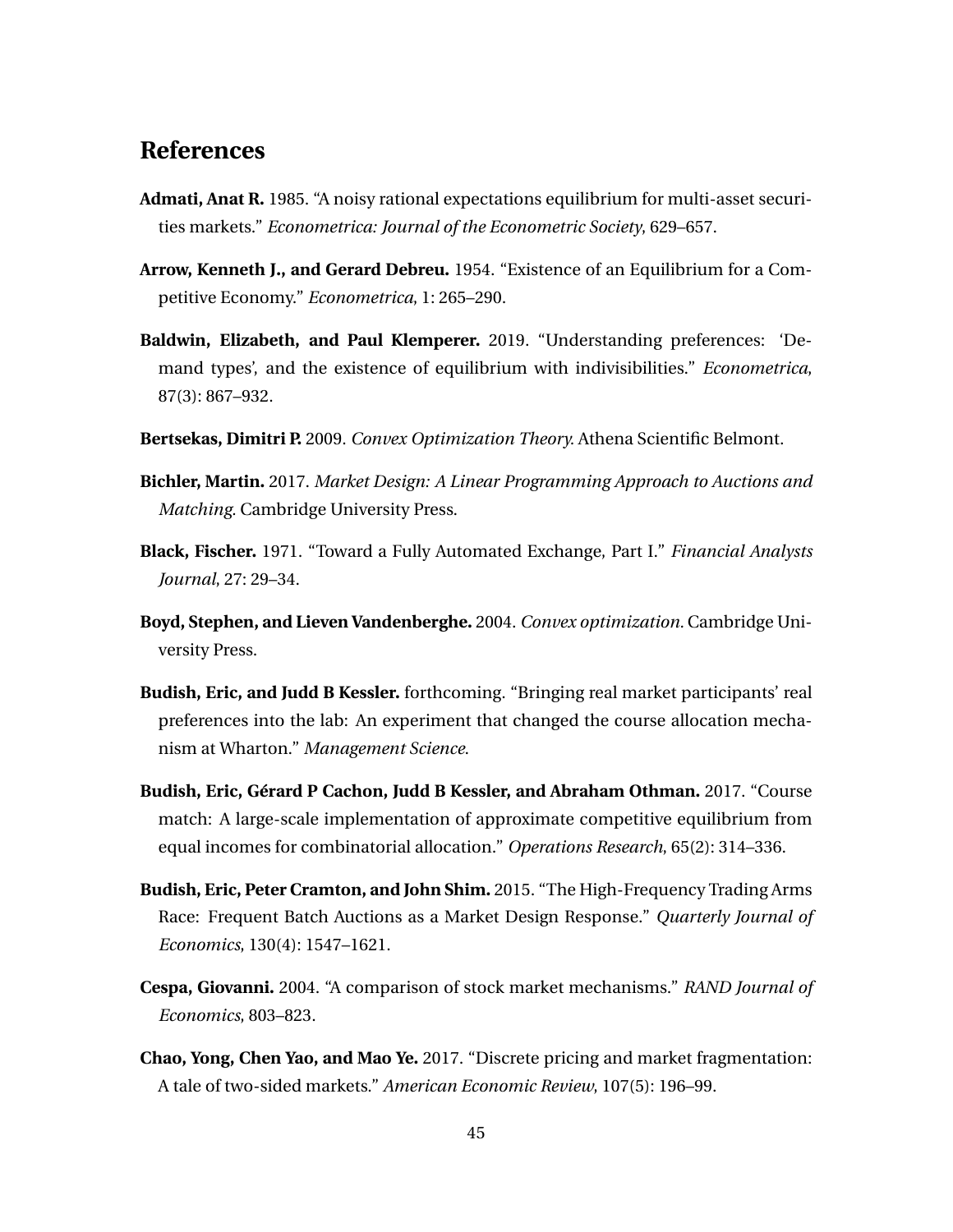- <span id="page-47-0"></span>**Chao, Yong, Chen Yao, and Mao Ye.** 2019. "Why discrete price fragments U.S. stock exchanges and disperses their fee structures." *Review of Financial Studies*, 32(3): 1068– 1101.
- <span id="page-47-3"></span>**Chen, Daniel, and Darrell Duffie.** 2021. "Market fragmentation." *American Economic Review*, 111(7): 2247–74.
- <span id="page-47-1"></span>**Cramton, Peter.** 2017. "Electricity Market Design." *Oxford Review of Economic Policy*, 33(4): 589–612.
- <span id="page-47-5"></span>**Daskalakis, Constantinos, Paul W Goldberg, and Christos H Papadimitriou.** 2009. "The complexity of computing a Nash equilibrium." *SIAM Journal on Computing*, 39(1): 195–259.
- <span id="page-47-8"></span>**Demange, Gabrielle, David Gale, and Marilda Sotomayor.** 1986. "Multi-item auctions." *Journal of Political Economy*, 94(4): 863–872.
- <span id="page-47-4"></span>**Duffie, Darrell, and Haoxiang Zhu.** 2017. "Size discovery." *Review of Financial Studies*, 30(4): 1095–1150.
- <span id="page-47-2"></span>**Du, Songzi, and Haoxiang Zhu.** 2017. "What is the optimal trading frequency in financial markets?" *The Review of Economic Studies*, 84(4): 1606–1651.
- <span id="page-47-9"></span>**Gondzio, Jacek.** 2012. "Interior point methods 25 years later." *European Journal of Operational Research*, 218: 587–601.
- <span id="page-47-10"></span>**Grossman, Sanford.** 1976. "On the efficiency of competitive stock markets where trades have diverse information." *The Journal of finance*, 31(2): 573–585.
- <span id="page-47-11"></span>**Grossman, Sanford J, and Joseph E Stiglitz.** 1980. "On the impossibility of informationally efficient markets." *American Economic Review*, 70(3): 393–408.
- <span id="page-47-6"></span>**Gul, Faruk, and Ennio Stacchetti.** 1999. "Walrasian equilibrium with gross substitutes." *Journal of Economic theory*, 87(1): 95–124.
- <span id="page-47-7"></span>**Hatfield, John William, and Paul R Milgrom.** 2005. "Matching with contracts." *American Economic Review*, 95(4): 913–935.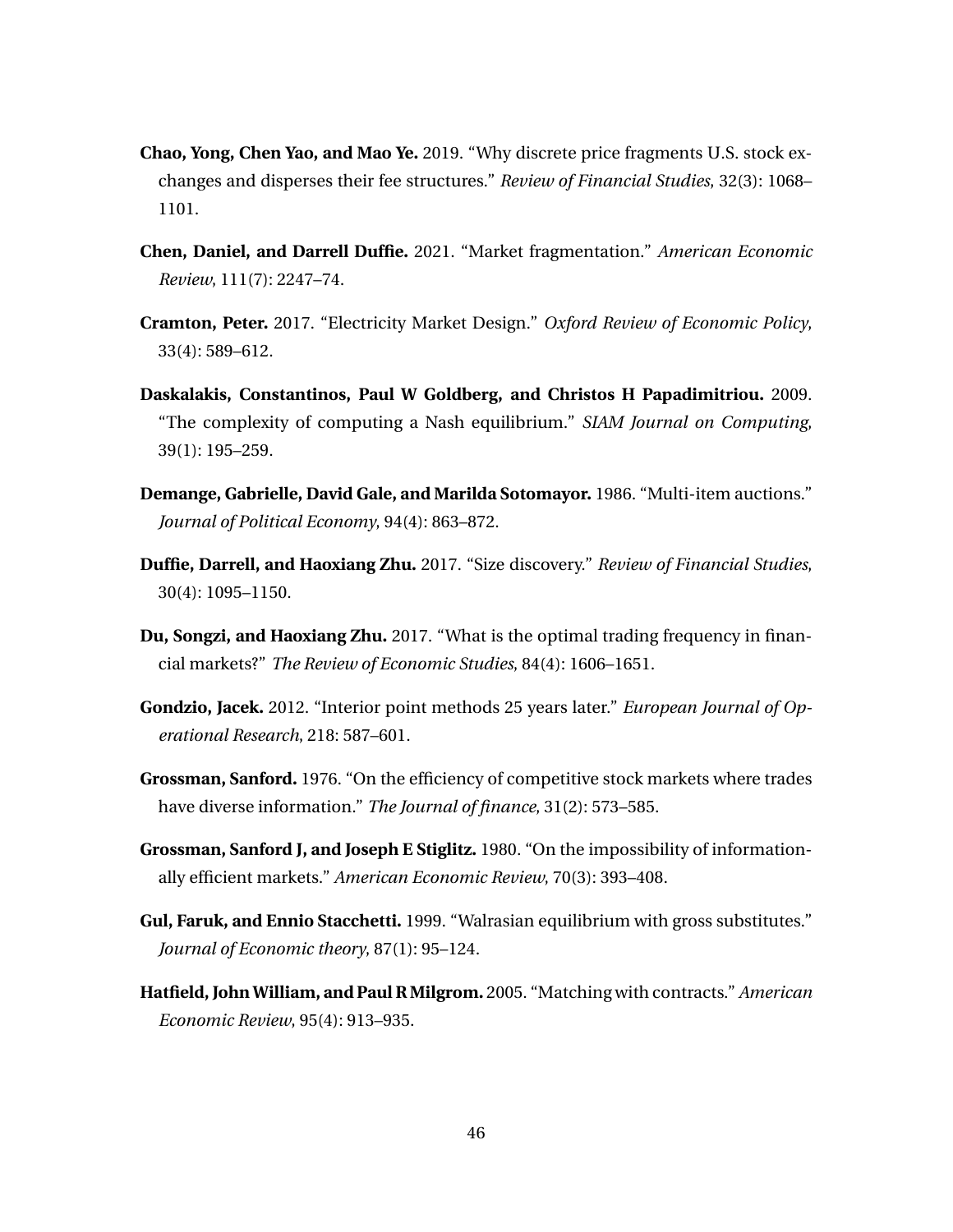- <span id="page-48-9"></span>**Hatfield, John William, Scott Duke Kominers, Alexandru Nichifor, Michael Ostrovsky, and Alexander Westkamp.** 2013. "Stability and competitive equilibrium in trading networks." *Journal of Political Economy*, 121(5): 966–1005.
- <span id="page-48-10"></span>**Hatfield, John William, Scott Duke Kominers, and Alexander Westkamp.** 2021. "Stability, strategy-proofness, and cumulative offer mechanisms." *The Review of Economic Studies*, 88(3): 1457–1502.
- <span id="page-48-8"></span>**Kelso Jr, Alexander S, and Vincent P Crawford.** 1982. "Job matching, coalition formation, and gross substitutes." *Econometrica: Journal of the Econometric Society*, 1483– 1504.
- <span id="page-48-3"></span>**Klemperer, Paul.** 2010. "The product-mix auction: A new auction design for differentiated goods." *Journal of the European Economic Association*, 8(2-3): 526–536.
- <span id="page-48-7"></span>**Klemperer, Paul D, and Margaret A Meyer.** 1989. "Supply function equilibria in oligopoly under uncertainty." *Econometrica: Journal of the Econometric Society*, 1243– 1277.
- <span id="page-48-5"></span>**Kyle, Albert S.** 1985. "Continuous auctions and insider trading." *Econometrica: Journal of the Econometric Society*, 1315–1335.
- <span id="page-48-6"></span>**Kyle, Albert S.** 1989. "Informed speculation with imperfect competition." *The Review of Economic Studies*, 56(3): 317–355.
- <span id="page-48-11"></span>**Kyle, Albert S, and Anna A Obizhaeva.** 2016. "Market Microstructure Invariance: Empirical Hypotheses." *Econometrica*, 84(4): 1345–1404.
- <span id="page-48-0"></span>**Kyle, Albert S, and Jeongmin Lee.** 2017. "Toward a fully continuous exchange." *Oxford Review of Economic Policy*, 33(4): 650–675.
- <span id="page-48-4"></span>**Kyle, Albert S, Anna A Obizhaeva, and Yajun Wang.** 2018. "Smooth trading with overconfidence and market power." *Review of Economic Studies*, 85(1): 611–662.
- <span id="page-48-2"></span>**Lahaie, Sebastien M., and David C. Parkes.** 2004. "Applying Learning Algorithms to Preference Elicitation." *Proceedings of the 5th ACM Conference on Electronic Commerce*, 180–188.
- <span id="page-48-1"></span>**Li, Sida, Xin Wang, and Mao Ye.** 2021. "Who provides liquidity, and when?" *Journal of Financial Economics*.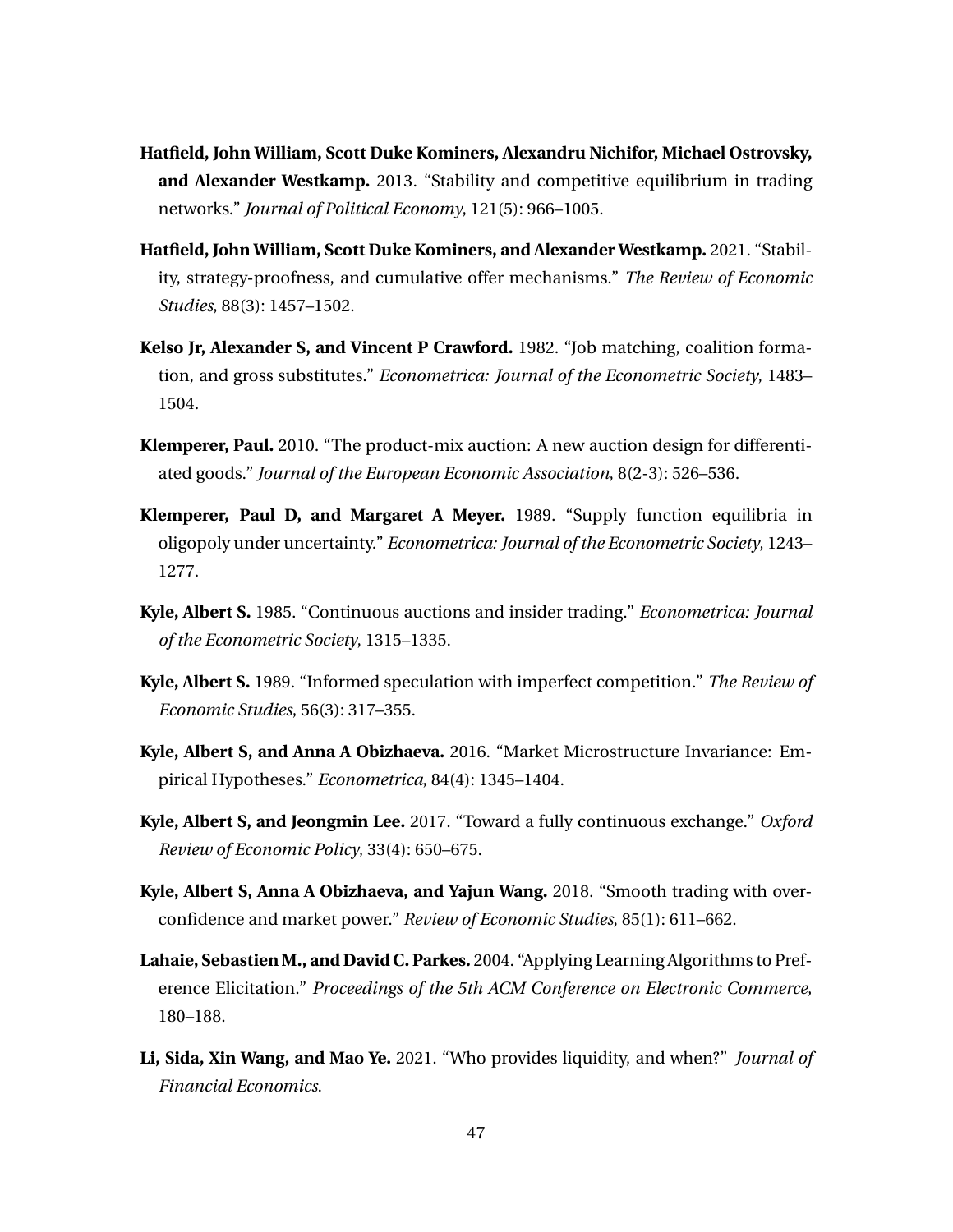- <span id="page-49-12"></span>**Malamud, Semyon, and Marzena Rostek.** 2017. "Decentralized exchange." *American Economic Review*, 107(11): 3320–62.
- <span id="page-49-5"></span>**Mas-Colell, Andreu, Michael Dennis Whinston, and Jerry R Green.** 1995. *Microeconomic Theory.* Vol. 1, Oxford University Press, New York.
- <span id="page-49-6"></span>**McKenzie, Lionel W.** 1959. "On the existence of general equilibrium for a competitive market." *Econometrica*, 54–71.
- <span id="page-49-11"></span>**Mehrotra, S.** 1992. "On the implementation of a primal–dual interior point method." *SIAM Journal on Optimization*, 2(4): 575–601.
- <span id="page-49-7"></span>**Milgrom, Paul.** 2000. "Putting auction theory to work: The simultaneous ascending auction." *Journal of political economy*, 108(2): 245–272.
- <span id="page-49-0"></span>**Milgrom, Paul.** 2009. "Assignment Messages and Exchanges." *American Economic Journal: Microeconomics*, 1(2): 95–113.
- <span id="page-49-10"></span>**Nesterov, Yurii.** 2004. *Introductory lectures on convex optimization: A basic course.* Kluwer Academic Publishers.
- <span id="page-49-9"></span>**Nocedal, Jorge, and Stephen Wright.** 2006. *Numerical optimization.* Springer Science & Business Media.
- <span id="page-49-8"></span>**Ostrovsky, Michael.** 2008. "Stability in supply chain networks." *American Economic Review*, 98(3): 897–923.
- <span id="page-49-1"></span>**Parkes, David C., and Sven Seuken.** 2018. *Economics and Computation.* Cambridge University Press.
- <span id="page-49-4"></span>**Rostek, Marzena, and Ji Hee Yoon.** 2020*a*. "Equilibrium theory of financial markets: Recent developments." *Journal of Economic Literature*.
- <span id="page-49-2"></span>**Rostek, Marzena J, and Ji Hee Yoon.** 2020*b*. "Exchange design and efficiency." Available at SSRN 3604976.
- <span id="page-49-3"></span>**Rostek, Marzena J, and Ji Hee Yoon.** 2020*c*. "Innovation in Decentralized Markets." Available at SSRN.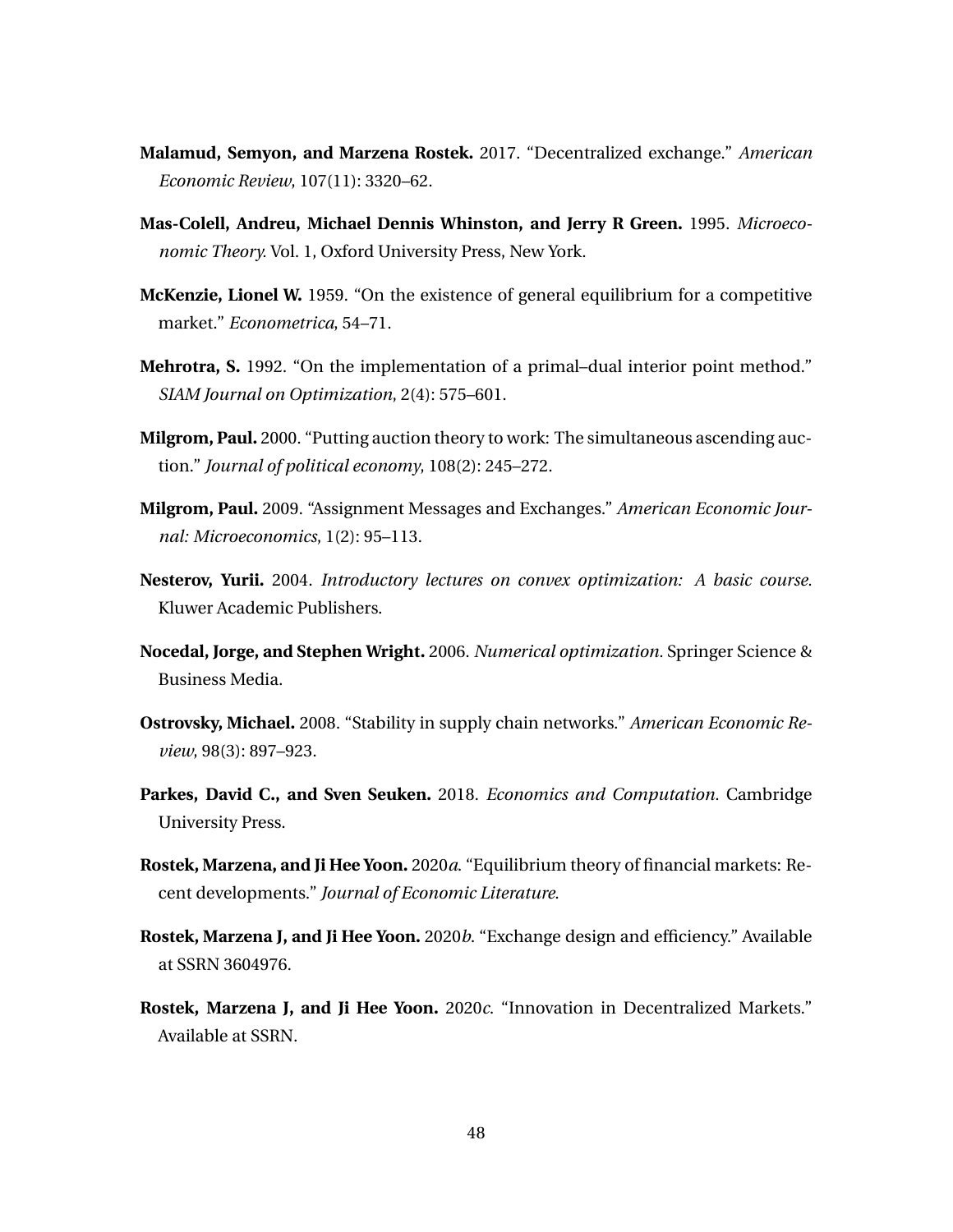- <span id="page-50-3"></span>**Sandholm, Tuomas, and Craig Boutilier.** 2006. "Preference Elicitation in Combinatorial Auctions." In *Combinatorial Auctions*. , ed. Peter Cramton, Yoav Shoham and Richard Steinberg, Chapter 10. MIT Press.
- <span id="page-50-10"></span>**Sannikov, Yuliy, and Andrzej Skrzypacz.** 2016. "Dynamic trading: price inertia and front-running." Working paper.
- <span id="page-50-1"></span>**Scarf, Herbert E, and Terje Hansen.** 1973. *The computation of economic equilibria.* Yale University Press.
- <span id="page-50-0"></span>**Tyc, Stephane.** 2014. "A technological solution to best execution and excessive market complexity." *Quincy Data, LLC*.
- <span id="page-50-9"></span>**Vandenberghe, L.** 2010. "The CVXOPT linear and quadratic cone program solvers." UCLA. Available at [http://www.seas.ucla.edu/~vandenbe/publications/](http://www.seas.ucla.edu/~vandenbe/publications/coneprog.pdf) [coneprog.pdf](http://www.seas.ucla.edu/~vandenbe/publications/coneprog.pdf) Package documentation.
- <span id="page-50-5"></span>**Vayanos, Dimitri.** 1999. "Strategic trading and welfare in a dynamic market." *The Review of Economic Studies*, 66(2): 219–254.
- <span id="page-50-4"></span>**Vohra, Rakesh V.** 2011. *Mechanism Design: A Linear Programming Approach.* Cambridge University Press.
- <span id="page-50-6"></span>**Wittwer, Milena.** 2021. "Connecting disconnected financial markets?" *American Economic Journal: Microeconomics*, 13(1): 252–282.
- <span id="page-50-8"></span>**Wunsch, Stephen.** 1986. "Weekly Commentary." The Financial Futures Department; Kidder, Peabody, & Co.
- <span id="page-50-2"></span>**Yao, Chen, and Mao Ye.** 2018. "Why trading speed matters: A tale of queue rationing under price controls." *Review of Financial Studies*, 31(6): 2157–2183.
- <span id="page-50-7"></span>**Zhang, Anthony Lee.** 2020. "Competition and Manipulation in Derivative Contract Markets." Available at SSRN 3413265.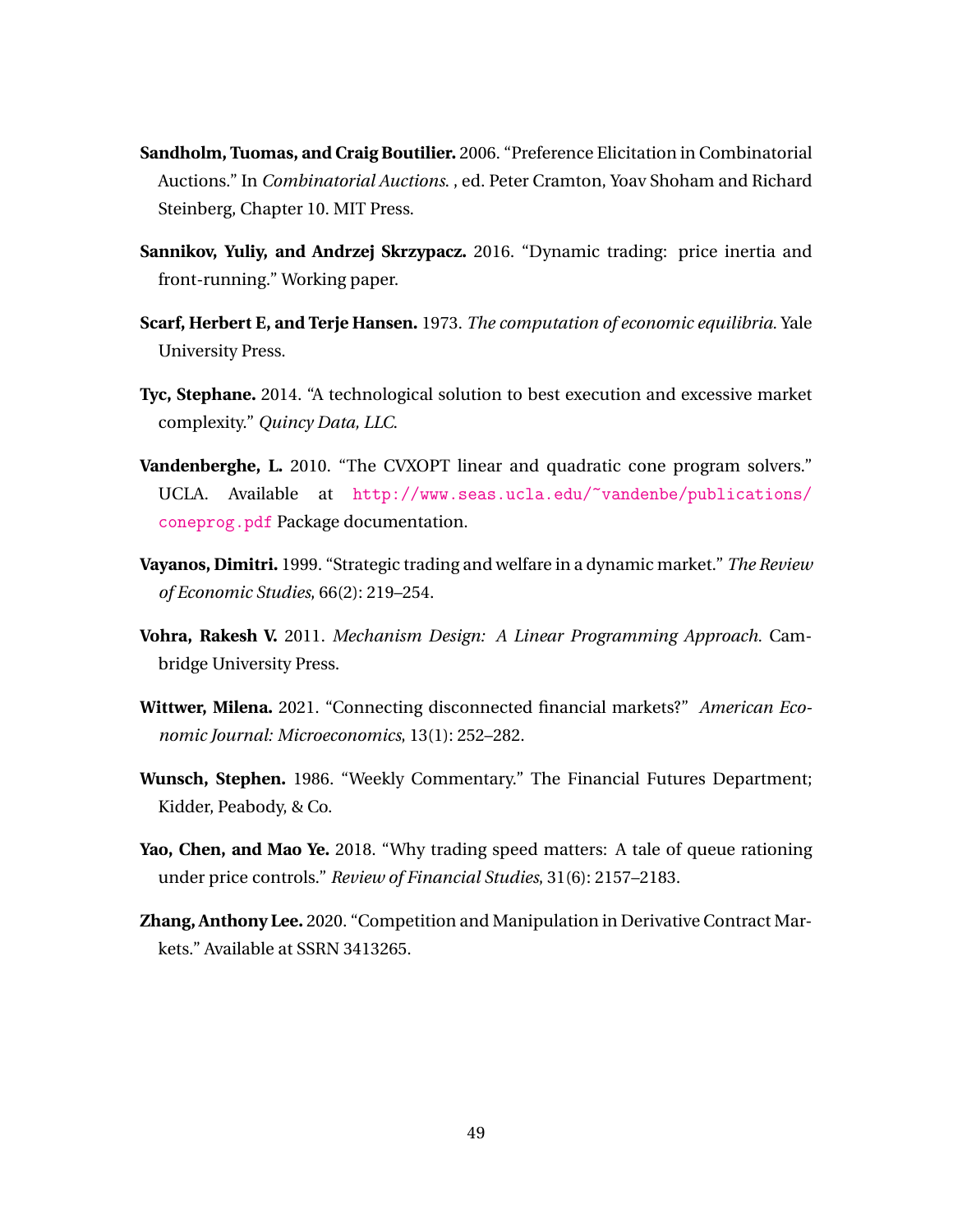## **Appendix**

## **A Proofs**

**Derivation of Equation** [\(28\)](#page-39-3) Recall, from equation [\(22\)](#page-37-2), the expected utility from the optimal portfolio is

$$
(\mathbf{m} - \boldsymbol{\pi})^{\top} \boldsymbol{\omega}^* - \frac{1}{2} A \boldsymbol{\omega}^{* \top} \boldsymbol{\Sigma} \boldsymbol{\omega}^*.
$$
 (31)

Equalizing the marginal benefit (the expected return) and the marginal cost (risk), the optimal portfolio in equation [\(26\)](#page-38-1) is essentially the ratio of the expected return to risk.

<span id="page-51-0"></span>Substituting the optimal portfolio in equation [\(26\)](#page-38-1) into the first term above, we have

$$
(\mathbf{m} - \boldsymbol{\pi})^{\top} \boldsymbol{\omega}^* = (\mathbf{m} - \boldsymbol{\pi})^{\top} \sum_{i=1}^K \mathbf{u}_i \left( \frac{\mathbf{u}_i^{\top} \mathbf{m} - \mathbf{u}_i^{\top} \boldsymbol{\pi}}{A \delta_i} \right)
$$
  
\n
$$
= \sum_{i=1}^K (\mathbf{m}^{\top} \mathbf{u}_i - \boldsymbol{\pi}^{\top} \mathbf{u}_i) \left( \frac{\mathbf{u}_i^{\top} \mathbf{m} - \mathbf{u}_i^{\top} \boldsymbol{\pi}}{A \delta_i} \right)
$$
  
\n
$$
= \sum_{i=1}^K \frac{(\mathbf{u}_i^{\top} \mathbf{m} - \mathbf{u}_i^{\top} \boldsymbol{\pi})^2}{A \delta_i} = \frac{1}{A} \sum_{i=1}^K \left( \frac{\mathbf{u}_i^{\top} \mathbf{m} - \mathbf{u}_i^{\top} \boldsymbol{\pi}}{\sqrt{\delta_i}} \right)^2.
$$
 (32)

Notice, **u***<sup>i</sup>* <sup>⊺</sup>**m**−**u***<sup>i</sup>* <sup>⊺</sup>*π* is a scalar and thus symmetric. Thus, the total expected return from the optimal portfolio is represented by the sum of squared Sharpe ratios of rotated portfolios, divided by risk aversion.

Now, we want to do the same thing to the second term in the expected utility.

$$
\frac{1}{2}A\boldsymbol{\omega}^*^\top \boldsymbol{\Sigma} \boldsymbol{\omega}^* \tag{33}
$$

Here, since  $\Sigma = U \Delta U^{\top}$ , and  $\Delta$  is a diagonal matrix, we can express it as

$$
\Sigma = \mathbf{U} \Delta \mathbf{U}^{\top} = \sum_{i=1}^{K} \delta \mathbf{u}_i \mathbf{u}_i^{\top}.
$$
 (34)

Also, **U** is an orthonormal matrix, which implies that  $UU^T = I$ , an identity matrix. That is,  $\mathbf{u}_i$ <sup>⊤</sup> $\mathbf{u}_i$  = 1, ∀ *i* and  $\mathbf{u}_j$ <sup>™</sup> $\mathbf{u}_i$  = 0, ∀ *j* ≠ *i*. Then substituting the optimal portfolio we have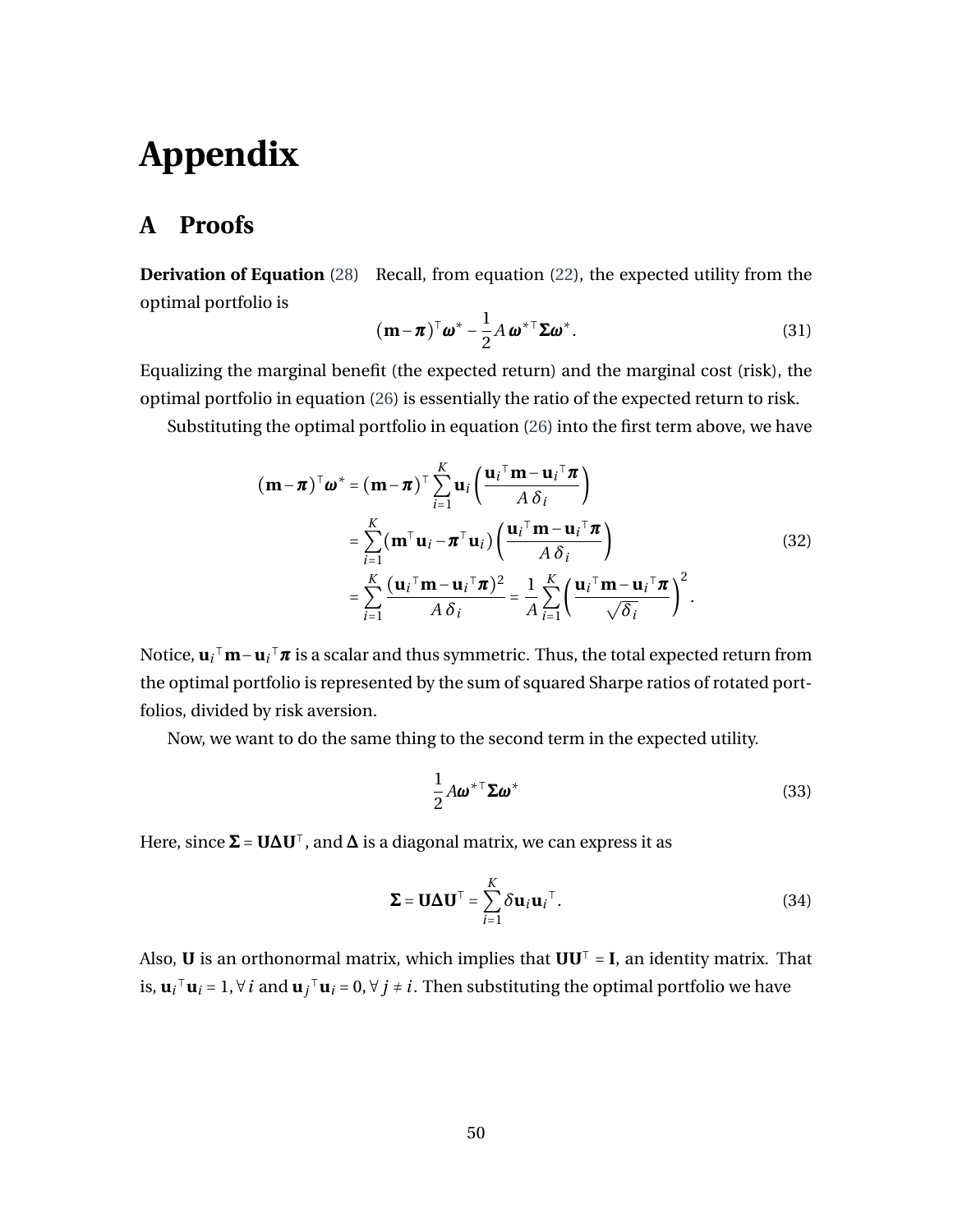<span id="page-52-0"></span>
$$
\frac{1}{2} A \boldsymbol{\omega}^{* \top} \boldsymbol{\Sigma} \boldsymbol{\omega}^{*} = \frac{1}{2} A \boldsymbol{\omega}^{* \top} \left( \sum_{i=1}^{K} \delta \mathbf{u}_{i} \mathbf{u}_{i}^{\top} \right) \left( \sum_{i=1}^{K} \mathbf{u}_{i} \left( \frac{\mathbf{u}_{i}^{\top} (\mathbf{m} - \boldsymbol{\pi})}{A \delta_{i}} \right) \right)
$$
\n
$$
= \frac{1}{2} A \boldsymbol{\omega}^{* \top} \sum_{i=1}^{K} \delta_{i} \mathbf{u}_{i} \left( \frac{\mathbf{u}_{i}^{\top} (\mathbf{m} - \boldsymbol{\pi})}{A \delta_{i}} \right)
$$
\n
$$
= \frac{1}{2} \boldsymbol{\omega}^{* \top} \sum_{i=1}^{K} \mathbf{u}_{i} (\mathbf{u}_{i}^{\top} (\mathbf{m} - \boldsymbol{\pi}))
$$
\n
$$
= \frac{1}{2} \left( \sum_{i=1}^{K} \left( \frac{\mathbf{u}_{i}^{\top} (\mathbf{m} - \boldsymbol{\pi})}{A \delta_{i}} \right) \mathbf{u}_{i}^{\top} \right) \left( \sum_{i=1}^{K} \mathbf{u}_{i} (\mathbf{u}_{i}^{\top} (\mathbf{m} - \boldsymbol{\pi})) \right)
$$
\n
$$
= \frac{1}{2} \sum_{i=1}^{K} \left( \frac{\mathbf{u}_{i}^{\top} (\mathbf{m} - \boldsymbol{\pi})}{\sqrt{\delta_{i}}} \right)^{2}.
$$
\n(35)

Thus, similar to the total expected return, the total risk from the optimal portfolio is represented as the sum of squared Sharpe ratios of rotated portfolios, except that it is divided by 2 times the risk aversion. Thus, the total risk is exactly half of the total expected return, where half comes from the fact that the risk is a quadratic function of the portfolio, while the return is linear.

Finally, combining equations [\(32\)](#page-51-0) and [\(35\)](#page-52-0) yields equation [\(28\)](#page-39-3).

#### **B Pete's Tables**

Table [3](#page-54-0) shows the results of Mina's exchange trading model for the base case model with 500 assets and 30000 orders. Each row represents averages across the same 101 orders books simulated on PK's laptop (except that exchange orders obviously differ for each row in each simulation). The parameter  $epsilon$  r  $position$  has the same meaning as  $\epsilon$  in the paper: number of shares bought or sold by the exchange per one dollar change in price. This number is calculated by multiplying the notebook variable *f r ac*\_*exch*\_*l i qui d i t y* by 10−<sup>4</sup> . The variable *maxv f r ac* defines *q* for the exchange as the maximum fraction of expected volume bought or sold. The variables *unc l rd pM* and *exchpM* define the amounts of uncleared volume as exchange volume as dollars per one million dollars of total market volume (defined by multiplying the basis-point numbers in the notebook by 100). The variable *maxnumq* is the average of the number of assets for which the exchange trades the maximum quantity allowed.

Here is PK's interpretation of the results: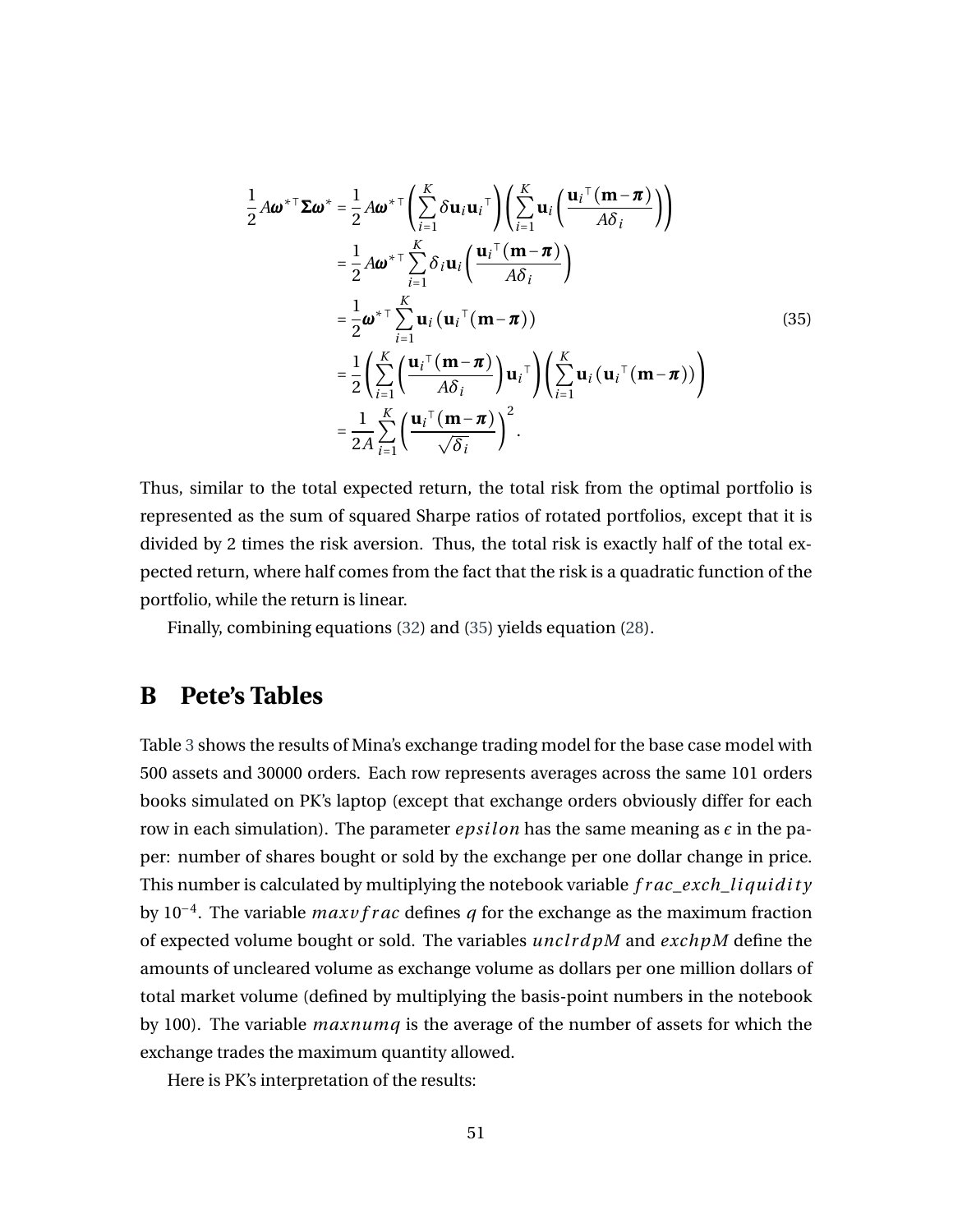Uncleared volume, which perhaps captures numerical error and convergence tolerances, does not vary much across rows.

For very small values  $\epsilon = 10^{-16}$ ,  $10^{-14}$ ,  $10^{-12}$ , the standard deviation of prices and the number of iterations both increase if the exchange trades more, but uncleared volume does not decrease much. There are evidently some poorly conditioned relationships among asset prices, perhaps due to illiquid assets being demanded by indexes but not supplied with much natural liquidity in the individual asset itself. Perhaps more exchange trading helps define these asset prices in a manner which destabilized the prices and takes more time to compute. Clearly, for the smallest values of exchange trading, the exchange is playing the role of tiebreaker.

For small values *epsilon* =  $10^{-16}$ ,  $10^{-14}$ ,  $10^{-12}$ ,  $10^{-10}$ , the number of iterations decreases when the exchange trades more, but the exchange does not trade much more than rounding error when *maxv f r ac* is small. This validates our claim that a small amount of exchange trading improves numerical efficiency without requiring much inventory accumulation. A good choice of parameters might be *ep si l on* = 10−<sup>10</sup> ,*maxq f r ac* = 0.10 or 1.00 (rows 19, 20), where convergence occurs in about 30 or 31 iterations and exchange trading is about one order of magnitude greater than rounding error.

If  $epsilon > 10^{10}$ , the number of iterations can be reduced slightly to 28 or 29, but this larger value of epsilon requires more exchange trading.

When the exchange trades a large amount (*epsilon* > 100), exchange trading noticabley dampens price changes, and the exchange frequently reaches its maximum trading limit when *maxv f r ac* is small. As a sanity check, when *epsilon* and *maxv f r ac* are both very large, the exchange—as expected—stabilizes prices at 100 percent of their target with a standard deviation close to zero. If this did not happen, it would indicate a bug in PK's logic.